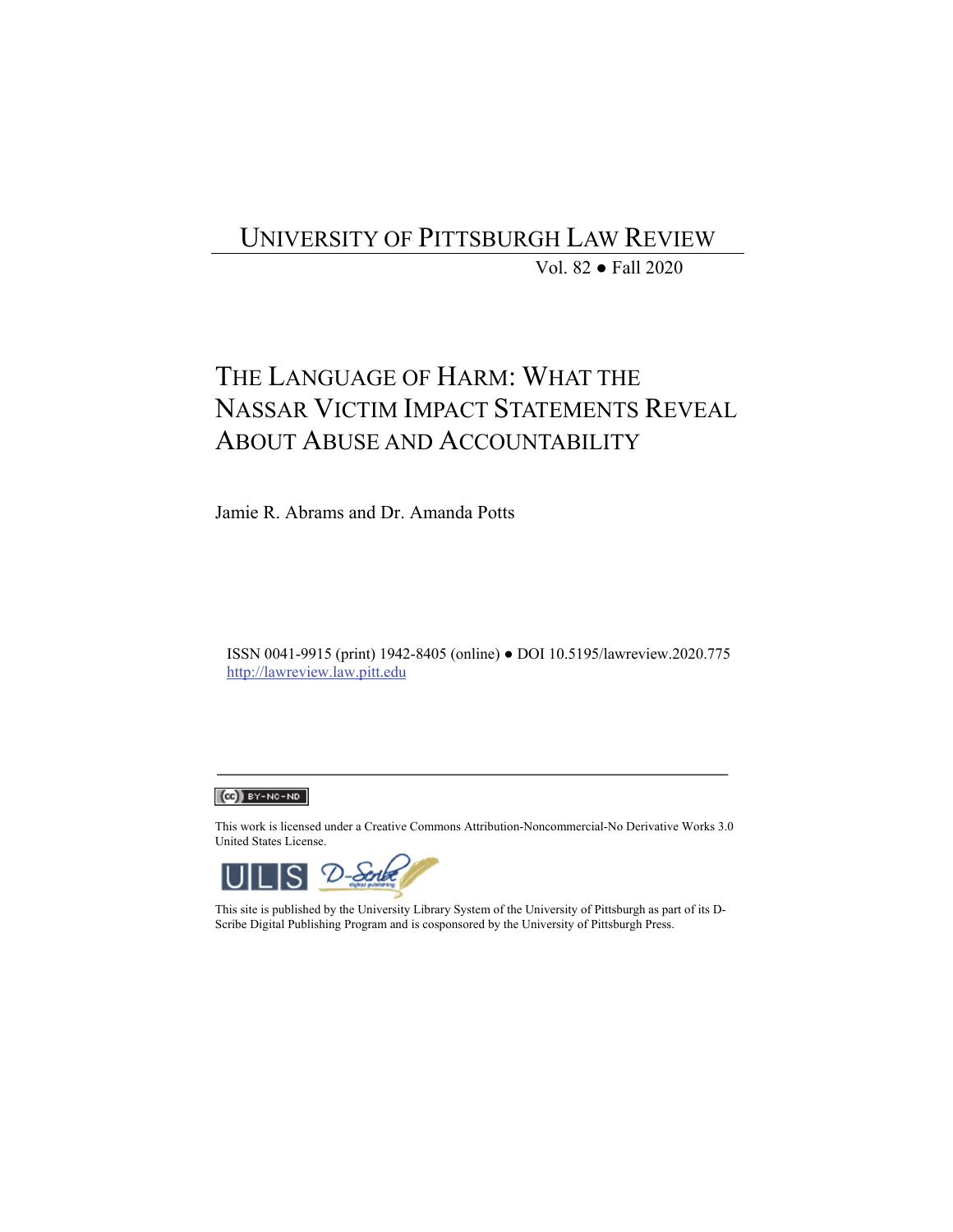# THE LANGUAGE OF HARM: WHAT THE NASSAR VICTIM IMPACT STATEMENTS REVEAL ABOUT ABUSE AND ACCOUNTABILITY

Jamie R. Abrams<sup>\*</sup> and Dr. Amanda Potts<sup>\*\*</sup>

### **ABSTRACT**

l

*This Article examines 148 Victim Impact Statements that were delivered to the court in the Larry Nassar criminal sentencing. Larry Nassar was a doctor for the United States Gymnastics Association and an employee of Michigan State University who treated elite athletes, predominantly gymnasts. Nassar pleaded guilty to child pornography and first-degree criminal sexual misconduct charges in Michigan. His sentencing received worldwide attention as victims delivered impact statements describing the harm and betrayal of his conduct. Using corpus-based discourse analysis, this Article examines the complex strategies that the victims deployed to describe who Nassar was (a doctor, a monster, a friend), what he did (abuse, assault, pedophilia, "treatments"), and the harms that they suffered (pain, hurt, betrayal). It concludes by recommending more robust and holistic approaches to the naming and framing of sexual assault, more proactive policy uses of Victim Impact Statements in shaping systemic reforms, and greater law reforms to prevent systemic institutional sexual assault.*

<sup>\*</sup> Jamie R. Abrams (LL.M., Columbia University School of Law; J.D., American University Washington College of Law; B.A., Indiana University Bloomington) is a Professor of Law at the University of Louisville Louis D. Brandeis School of Law.

<sup>\*\*</sup> Dr. Amanda Potts (Ph.D., Lancaster University; M.A., Sydney University; B.A., Adelphi University) is a Senior Lecturer in Public and Professional Discourse at Cardiff University.

The authors extend their warmest gratitude to Michal Buchlander-Raphael, Amy Dillard, Julie Goldscheid, Annabelle Lukin, Aníbal Rosario Lebrón, Charlotte Taylor, and India Thusi for feedback on earlier drafts of this work. Thanks also to participants in the Capitol Family Law Scholars workshop at Howard Law (February 2020), the University of Maryland Francis King Carey School of Law faculty workshop series (March 2020), the Law & Society Annual Meeting (May 2020), and the Drexel University Thomas R. Kline School of Law faculty workshop series for commentary, discussion, and feedback on this project. The authors also thank research assistants Katie Davidson, Nickole Durbin, and Erin Langley for editing and research support.

ISSN 0041-9915 (print) 1942-8405 (online) ● DOI 10.5195/lawreview.2020.775 http://lawreview.law.pitt.edu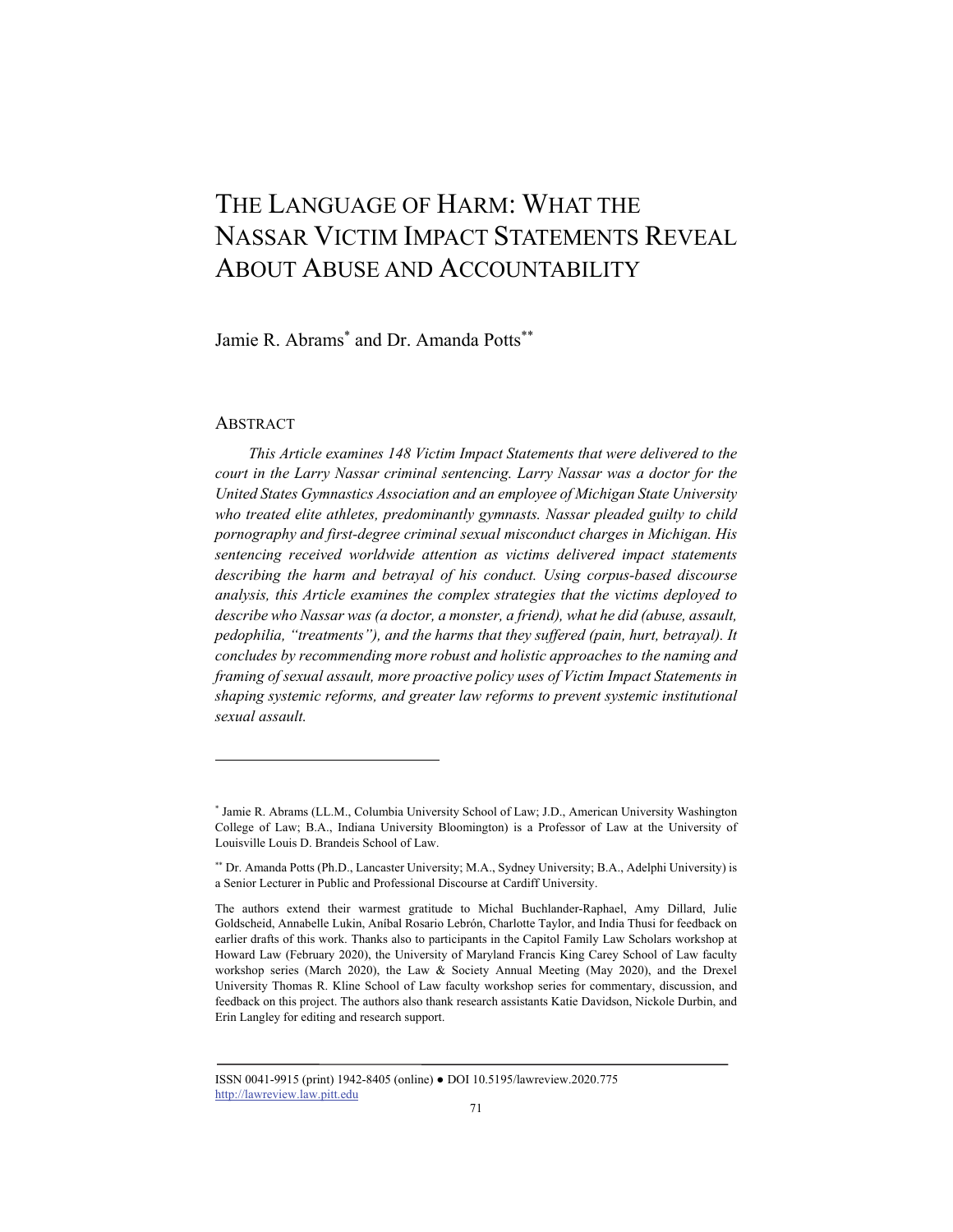U NIVERSITY OF P ITTSBURGH L AW R EVIEW

P AGE | **7 2** | V O L . 8 2 | 2020

## Table of Contents

| L.  |             |                  |                                                              |  |
|-----|-------------|------------------|--------------------------------------------------------------|--|
| II. |             |                  |                                                              |  |
| Ш.  |             |                  |                                                              |  |
| IV. |             |                  |                                                              |  |
|     | А.          |                  |                                                              |  |
|     |             | 1.               |                                                              |  |
|     |             | 2.5              |                                                              |  |
|     | Β.          |                  |                                                              |  |
|     |             | 1.               |                                                              |  |
|     |             | 2.               | Naming the Conduct as "Treatment" Deviations 105             |  |
|     |             | 3.               | Naming the Conduct as Sexual Assault or Rape  108            |  |
|     | C.          |                  |                                                              |  |
|     |             | 1.               |                                                              |  |
|     |             | 2.               |                                                              |  |
|     |             | 3.               |                                                              |  |
|     |             | $\overline{4}$ . | Pain and Hurt: A Hybrid of Physical, Psychological, and      |  |
|     |             | 5.               |                                                              |  |
|     |             | 6.               |                                                              |  |
|     | D.          |                  |                                                              |  |
| V.  |             |                  |                                                              |  |
|     | А.          |                  | The Challenges of Naming and Framing Systemic Crimes  128    |  |
|     | В.          |                  | VIS Offer a Portal into the Needs of Rape and Sexual Assault |  |
|     | $C_{\cdot}$ |                  |                                                              |  |
|     |             |                  |                                                              |  |
| VI. |             |                  |                                                              |  |

ISSN 0041-9915 (print) 1942-8405 (online) ● DOI 10.5195/lawreview.2020.775 http://lawreview.law.pitt.edu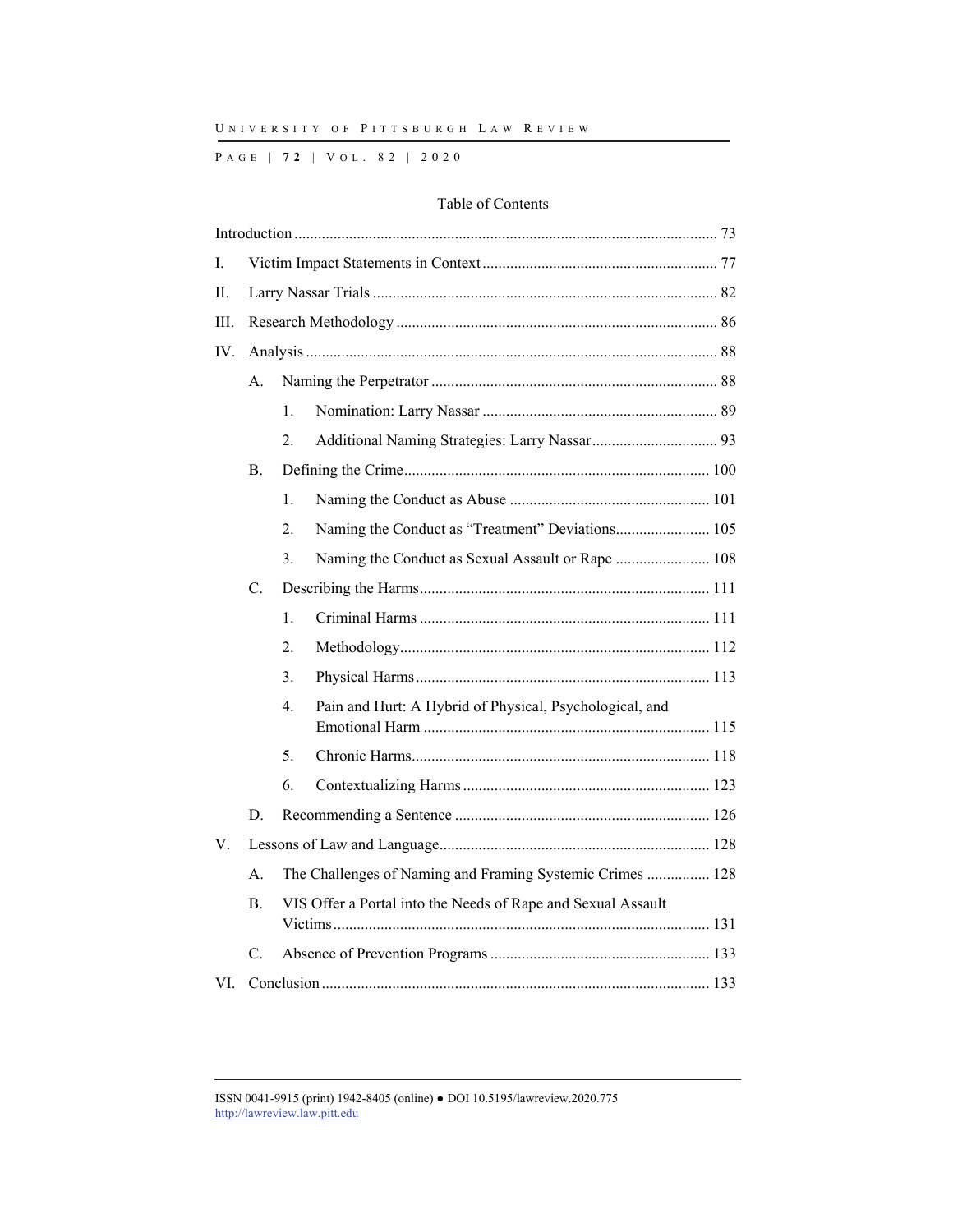P AGE | **7 3**

## **INTRODUCTION**

This Article comprehensively studies 148 Victim Impact Statements (VIS) that were delivered in the criminal sentencing of Larry Nassar for criminal sexual conduct. This collection of VIS offers a uniquely comprehensive portal into the language of harms in sexual abuse. VIS are public statements, offering accessible insights into the ways in which victims authentically describe their experiences to others.1 VIS sit sequentially after the criminal trial is over, liberating them from the rigor of burdens of proof, the structure of legal elements, and the limits of adversarial questioning.<sup>2</sup> Victims can freely describe what happened to them, how they understand the conduct, how they view the perpetrator, and how they experienced the harms.<sup>3</sup> VIS give victims<sup>4</sup> a platform to voice their needs, some of which might be addressed by sentencing, but many of which will not.<sup>5</sup>

Using discourse analysis methodologies, this Article examines the VIS that were made in Nassar's criminal sexual misconduct case in Ingham County, Michigan. Larry Nassar was an elite sports doctor, treating athletes—mostly gymnasts—affiliated with both Michigan State University (MSU) and USA Gymnastics (USAG).<sup>6</sup> Nassar pleaded guilty in federal court to child pornography<sup>7</sup> and to first-degree criminal sexual misconduct charges in both Ingham and Eaton counties.8 He was ultimately sentenced to 60 years in prison for the child

3 Cassell, *supra* note 1, at 621–24.

5 Cassell, *supra* note 1, at 624.

6 Matt Mencarini, *Nassar Pleads Guilty to Federal Child Porn Charges*, LANSING ST. J. (July 11, 2017, 1:11 PM), https://www.lansingstatejournal.com/story/news/local/2017/07/11/larry-nassar-child-pornguilty-plea/463796001/.

 $^7$  *Id.* 

l

8 Matt Mencarini, *Larry Nassar Makes 7 Guilty Pleas, Victim Calls Him 'Master Manipulator*,*'* LANSING ST. J. (Nov. 22, 2017, 10:51 AM), http://lansingstatejournal.com/story/news/local/2017/11/22/nassarpleads-guilty-7-counts-first-degree-criminal-sexual-conduct/884166001/; Matt Mencarini, *Nassar Pleads* 

<sup>&</sup>lt;sup>1</sup> Paul G. Cassell, *In Defense of Victim Impact Statements*, 6 OHIO ST. J. CRIM. L. 611, 623–24 (2009).

<sup>2</sup> *See, e.g.*, United States v. Clark, 335 F. App'x 181, 182–84 (3d Cir. 2009).

<sup>4</sup> It was a complex matter for us to select the appropriate language usage in referring to those who testified in the Nassar case. We have elected to use the word "victim" here because that is the most legally accurate to the analysis of *victim* impact statements. While in some instances, the term "survivor" might be more appropriate to subjectively articulate the lived experiences of these witnesses, that was not the term used in the Nassar case. Our study here is focused on the use of language in these victim impact statements, so we remain authentic to the use of the word "victim" in this Article. These women are surely survivors as well. We do not use "victim" to define them by their victimhood, but rather to maintain authenticity to the study. Where possible, identifying names are used instead.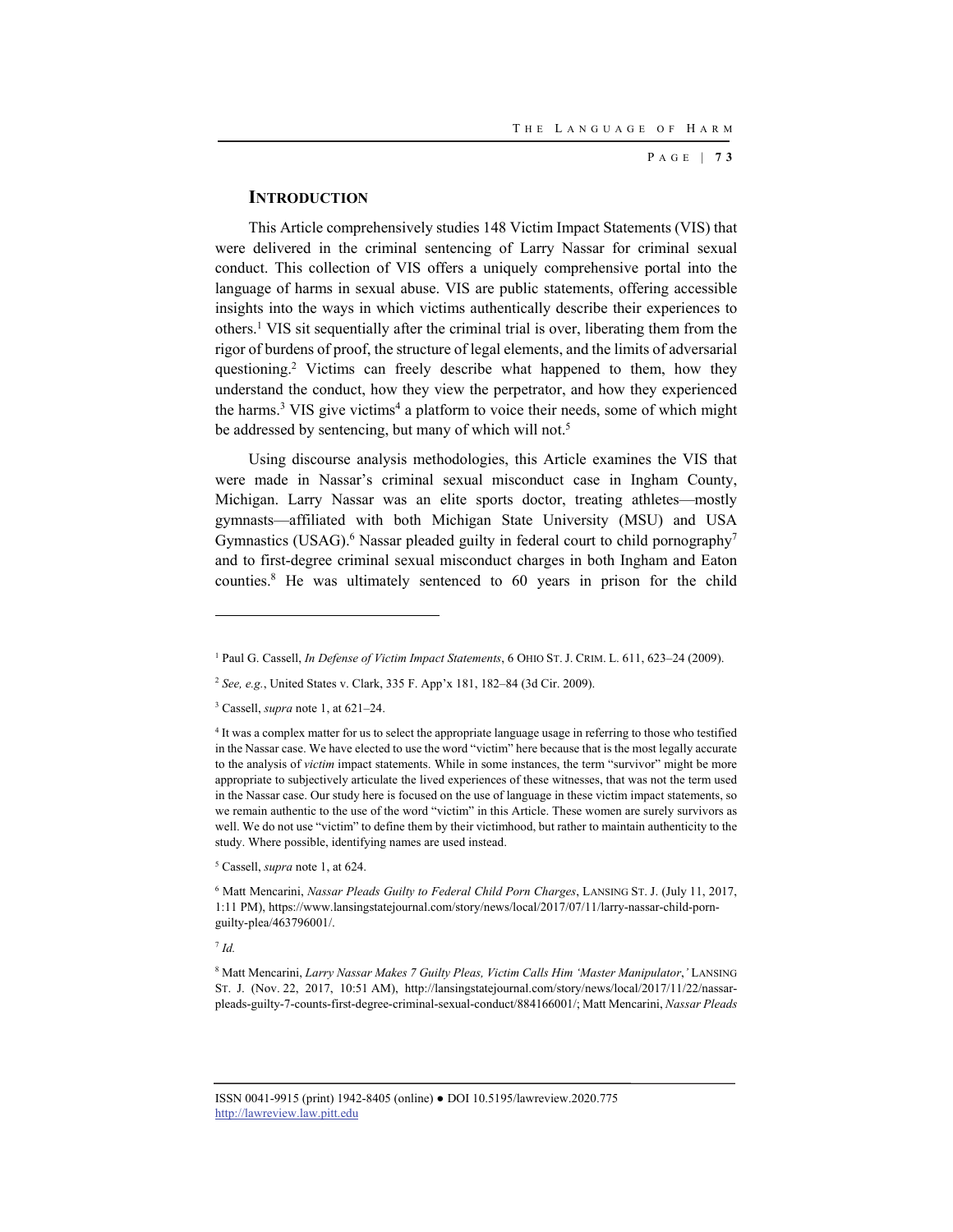P AGE | **7 4** | V O L . 8 2 | 2020

pornography charges<sup>9</sup> and 40 to 175 years for the criminal sexual misconduct charges.10 This confluence of cases presented an incredibly rare courtroom episode in which 204 victim impact statements were delivered over nine days and two counties in Larry Nassar's sentencing.<sup>11</sup>

This Article analyzes the substance of the Nassar collection of VIS in the Michigan criminal sexual misconduct proceeding to reveal their larger relevance to law and society. It critically examines the multi-pronged goals that VIS are supposed to achieve. It questions whether the VIS offered in the Nassar case adhered to or deviated from the goals of VIS in criminal proceedings. This research offers critical insights into the unique complexities and challenges of VIS in sexual assault and sexual abuse cases.<sup>12</sup>

The Nassar VIS came in the context of a high-impact, high-profile trial and, accordingly, led to many reforms and institutional changes. VIS are generally limited to chronicling the nature and extent of harm and advising on sentencing length.13 In the Nassar case, though, whether he would be sentenced to prison time was a moot question because he had already pleaded guilty to certain charges and been convicted on other charges as well.<sup>14</sup> Further aberrant was the actual layout of the court. VIS are ordinarily delivered *to the court* with the defendant sitting at the defendant table,

14 Hinkley & LeBlanc, *supra* note 9.

*Guilty to 3 More Sexual Assault Charges*, LANSING ST. J. (Nov. 29, 2017, 8:52 AM), https://www .lansingstatejournal.com/story/news/local/2017/11/29/larry-nassar-sexual-assault-guilty/897950001/.

<sup>9</sup> Justin A. Hinkley & Beth LeBlanc, *Larry Nassar Sentenced to 60 Years in Federal Child Pornography Case*, LANSING ST. J. (Dec. 7, 2017, 11:53 AM), https://www.lansingstatejournal.com/story/news/local/ 2017/12/07/larry-nassar-sentenced-60-years-federal-child-pornography-case/908838001/.

<sup>10</sup> Matt Mencarini, *'Just Signed Your Death Warrant': Larry Nassar Sentenced to 40 to 175 Years*, LANSING ST. J. (Jan. 24, 2018, 12:18 PM), https://www.lansingstatejournal.com/story/news/local/2018/ 01/24/larry-nassar-makes-apology-before-sentence/1060107001/.

<sup>11</sup> *See, e.g.*, Sarah Rahal & Kim Kozlowski, *204 Impact Statements, 9 Days, 2 Counties, a Life Sentence for Larry Nassar*, DET. NEWS (Feb. 8, 2018, 5:07 PM), https://www.detroitnews.com/story/news/local/ michigan/2018/02/08/204-impact-statements-9-days-2-counties-life-sentence-larry-nassar/1066335001/ (noting that some of the statements were read through letters, others were delivered in person, and some were delivered remotely).

<sup>12</sup> *See* Brian A. Eiler, Rosemary Al-Kire, Patrick C. Doyle & Heidi A. Wayment, *Power and Trust Dynamics of Sexual Violence: A Textual Analysis of Nassar Victim Impact Statements and #MeToo Disclosures on Twitter*, 13 J. CLINICAL SPORTS PSYCHOLOGY 290, 304 (2019) (conducting a textual analysis of the VIS and concluding that the "results have important implications for the development of new policies and procedures for early detection and prevention of sexual violence in sports").

<sup>13</sup> MICH. COMP. LAWS ANN. § 780.763(3)(a)–(d) (West 2020).

ISSN 0041-9915 (print) 1942-8405 (online) ● DOI 10.5195/lawreview.2020.775 http://lawreview.law.pitt.edu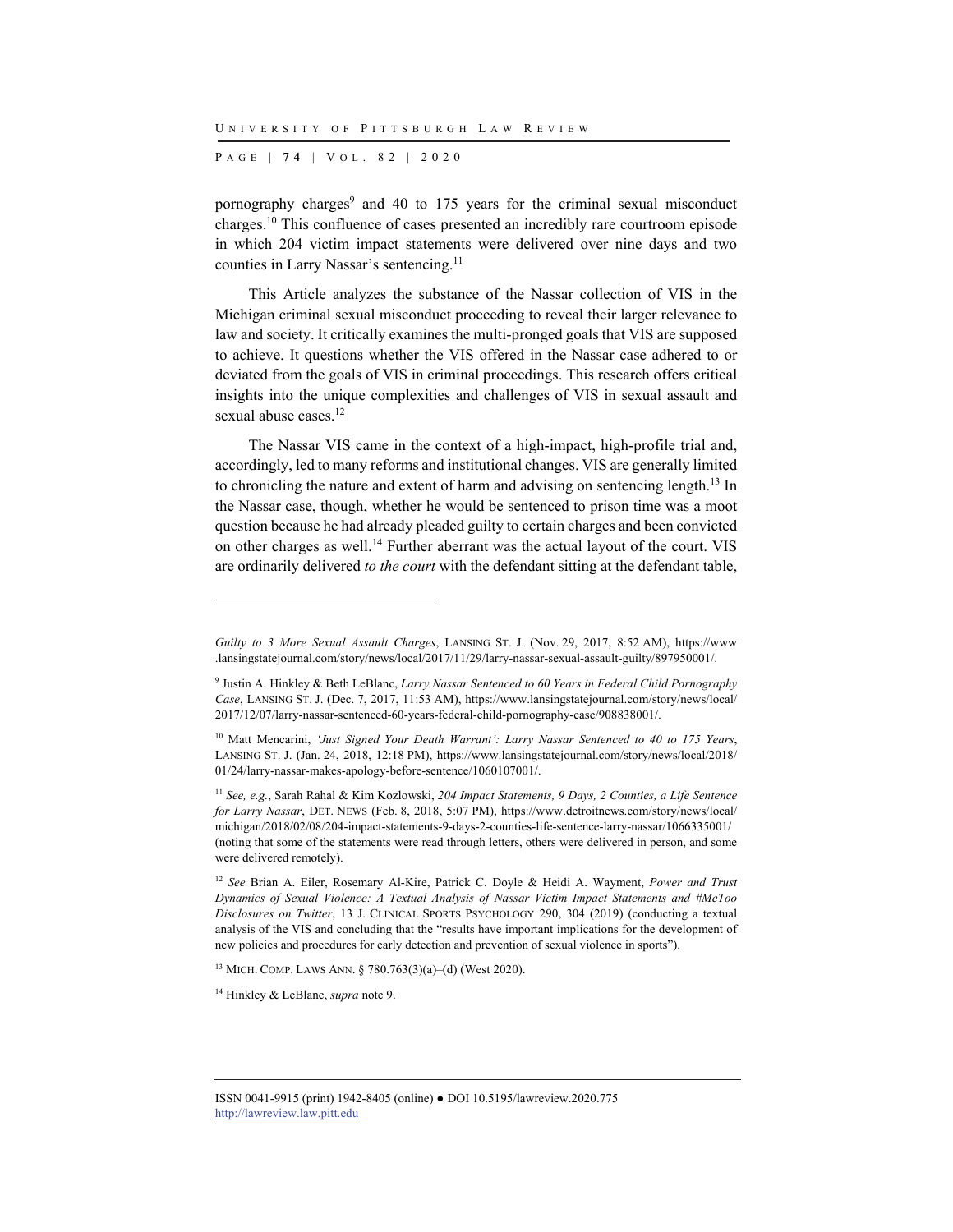P AGE | **7 5**

parallel to the victim.<sup>15</sup> Nassar, however, was directed by the judge to sit in the witness box across from the victims.<sup>16</sup> The victims stood in front of the world on a powerful platform and faced Nassar directly, knowing that he would likely spend the rest of his life in jail.17 This platform was constructed for these victims to share their stories and they seized this opportunity.

With their liberated platform, the victims explicitly named the systemic power structures—in many cases directly by name, such as USAG and MSU—that they believed had enabled and defended the abuse.<sup>18</sup> The liability of these entities had no relevance to the Nassar criminal case itself, but great relevance to enabling the decades of harms that the victims described to the court.19 The VIS boldly and unequivocally challenged institutions and power structures and pleaded for systemic accountability.20

This case and these VIS were in many ways a watershed moment in the #MeToo movement and in sexual abuse accountability. The VIS offer a critical moment for reflection, analysis, insight, and discourse. This Article begins this pursuit by examining the language of harm (and its limits) and the power structures that allow systemic institutional abuses to occur.

The VIS also reveal the incredible complexities of language in matters of sexual assault and sexual abuse. Words like "rape," "sexual assault," and "child abuse" do not squarely fit the conduct that the VIS describe when victims are liberated to speak in their authentic voices.<sup>21</sup> In real-time, the athletes processed Nassar's criminal

<sup>15</sup> *See* Tracy Connor, *Larry Nassar Complains it's Too Hard to Listen to Victim Stories*, NBC NEWS (Jan. 18, 2018, 10:28 AM), https://www.nbcnews.com/news/us-news/larry-nassar-complains-it-s-toohard-listen-victim-stories-n838731.

<sup>16</sup> *Id.*

<sup>17</sup> *Id.*

<sup>18</sup> *See* Erin L. Sheley, *Tort Answers to the Problem of Corporate Criminal Mens Rea*, 97 N.C. L. REV. 773, 805 (2019) [hereinafter *Tort Answers*] ("While these impact statements were intended to be directed to Nassar himself, the victims appeared to find it almost impossible to navigate their shared trauma from the sexual assault without addressing his organizational employers directly. Nassar had power, not due to any intrinsic property, but due to his identity as an agent of USA gymnastics and MSU—the organizations upon which these girls and women perceived their athletic futures to rest.").

<sup>&</sup>lt;sup>19</sup> This was a criminal case brought by the state of Michigan against Larry Nassar. No other entities were parties to this criminal case.

<sup>20</sup> Rahal & Kozlowski, *supra* note 11.

<sup>21</sup> *See infra* Section IV.B.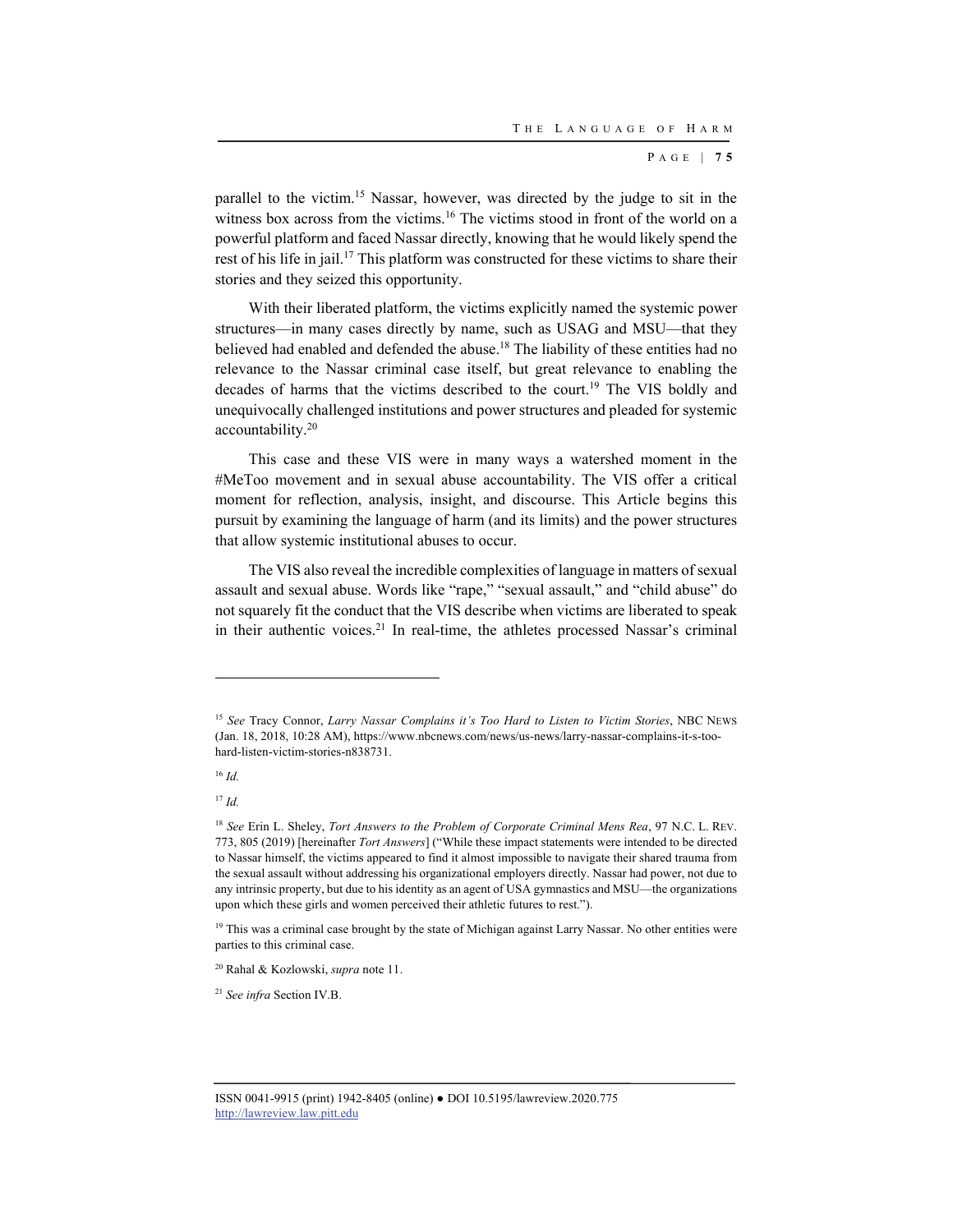P AGE | **7 6** | V O L . 8 2 | 2020

conduct through the lens of medical "treatments," which they only gradually came to understand—in some cases as late as during the criminal trial itself—as sexual abuse and assault.<sup>22</sup> The experiences of survivors struggling to put criminal conduct into pre-existing "boxes" that are dominated by narrow social and cultural narratives compromises reporting and undermines existing victim support models.23

Verbalizing the severity of Nassar's harms was uniquely complicated when it was, paradoxically, debilitating injuries and pain that *led* the athletes to Nassar's office for treatment in the first instance.<sup>24</sup> Nassar's conduct involved coercive trustbuilding with the girls as he played a "God-like" role purportedly preparing them for elite competition.<sup>25</sup> The victims continue to personalize the defendant as "Larry" when speaking about him in the past, even as they depict him as "sick," a "monster," and "evil" in the present.26 The VIS reveal the limits of language seeking to prevent and intervene in sexual assault *before* 204 victims are standing before the court in solidarity.

With the broad public platform, great "sisterhood" and "solidarity" emerged among the victims for all that they endured.<sup>27</sup> That "sisterhood" is not framed, though, to necessarily extend inclusively to other sites of systemic institutional sexual assault, such as in detention facilities, military service, fraternities, sports, and incarceration. The lessons learned from Nassar's conduct and the victim accounts of it, however, do have sweeping resonance to many other institutional settings.<sup>28</sup>

This Article first introduces the significance and critiques of VIS in criminal justice proceedings. While this Article does not take a normative position on the merits or complexities of VIS within the criminal justice system, it acknowledges the complexity of the debate in which VIS, such as those in the Nassar case, are situated. It then describes the Nassar case and the role of VIS in these cases particularly. It analyzes the collection (or corpus) of VIS in four key ways. It examines how the victims name themselves and the defendant, how the victims

<sup>25</sup> *Id.*

l

<sup>26</sup> *Id.*

<sup>22</sup> *See infra* Section IV.B.2.

<sup>23</sup> *See, e.g.*, Jamie R. Abrams, *The #MeToo Movement: An Invitation for Feminist Critique of Rape Crisis Framing*, 52 U. RICH. L. REV. 749 (2018) (critiquing the "crisis" model framing rape and sexual assault).

<sup>24</sup> *See* Rahal & Kozlowski, *supra* note 11.

<sup>27</sup> Sonia Moghe, *How Nassar's Abuse Victims Became a Sisterhood of Survivors*, CNN (Jan. 24, 2018, 11:05 PM), https://www.cnn.com/2018/01/24/us/nassar-abuse-victims-sisterhood/index.html.

<sup>28</sup> *See infra* Part V.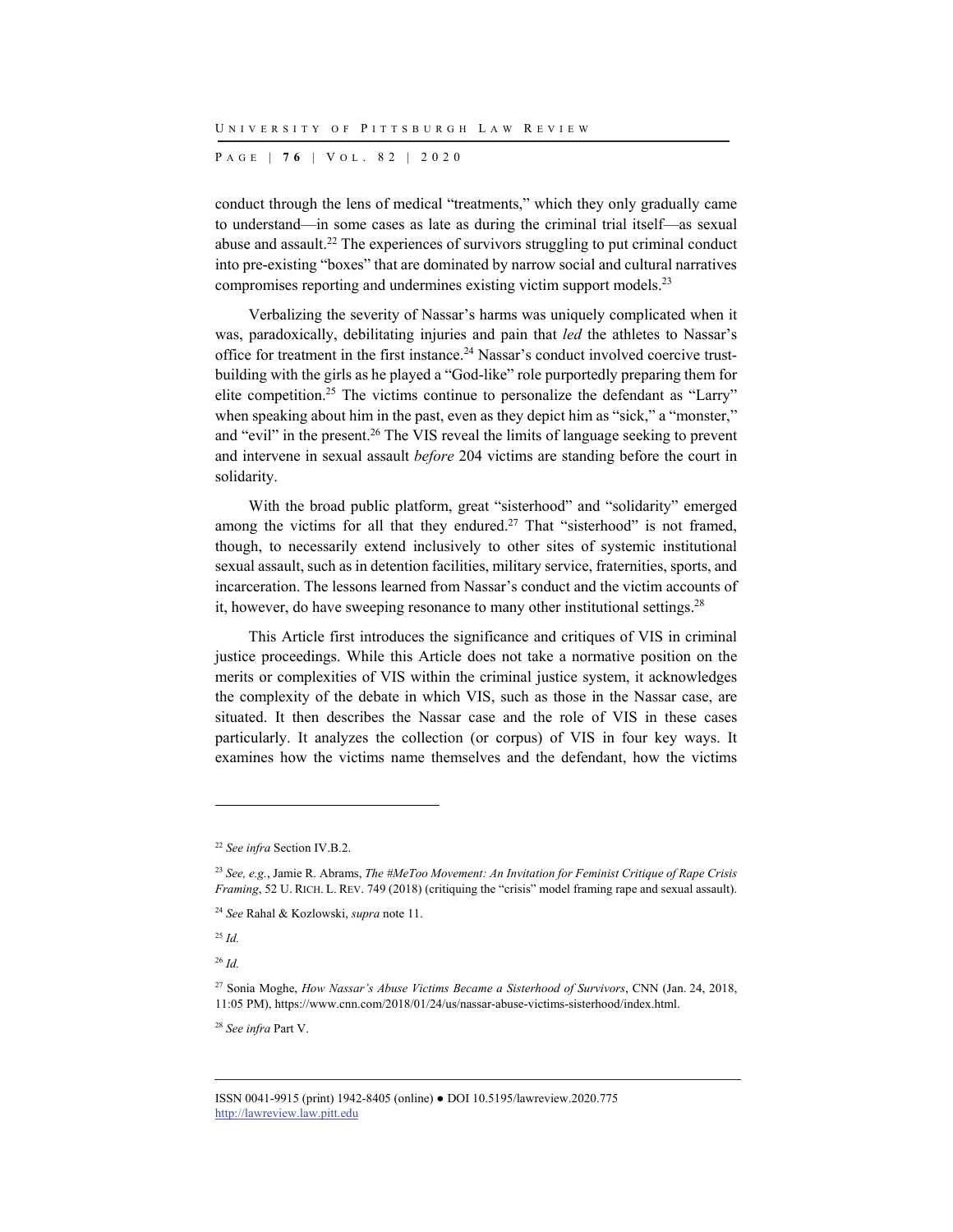P AGE | **7 7**

describe the conduct that occurred, how they articulate the harms they suffered, and how they weigh in on sentencing recommendations.

This Article concludes with several calls to action. VIS's narrow focus on physical damage, psychological harm, and emotional harm shield power structures from accountability for these crimes and belie the enduring complexity of harms. The Nassar case shows victims re-narrativizing the prosecution's presentation of evidence to align with their terminology and the structure of their stories. This Article ultimately reveals how powerful systemic victim-centered platforms can be to law reform agendas, how divergent the language of law and the language of harms can be, and how limited our preventative approaches and interventions are to systemic institutional harms.

# **I. VICTIM IMPACT STATEMENTS IN CONTEXT**

This Article uses VIS as a tool to analyze the language of harm and what it tells us about abuse and accountability. This section situates VIS in context and previews their unique role in the Nassar case. This project is not a normative project about VIS. Rather, it is a linguistic study of abuse and accountability using VIS as a *vehicle* to study language.

Beginning in the 1960s, advocates challenged the criminal justice system for not balancing the rights of victims with the rights of defendants.29 In response, states enacted legal reforms such as victim restitution awards and victim notification laws.30 Congress further passed the federal Victim and Witness Protection Act of 1982 to "enhance and protect the necessary role of crime victims and witnesses in the criminal justice system," including VIS in the sentencing process.<sup>31</sup> While VIS are now admissible at some point in the sentencing process in all U.S. states, $32$  VIS are quite under-utilized. One study of the role of VIS in California, for example, concluded that they were only used in under 3% of felony matters.<sup>33</sup> This context

<sup>30</sup> *Id.*

<sup>29</sup> Carrie L. Mulholland, Note, *Sentencing Criminals: The Constitutionality of Victim Impact Statements*, 60 MO. L. REV. 731, 734 (1995).

<sup>31</sup> Victim and Witness Protection Act of 1982, Pub. L. No. 97-291, § 2(b)(1), 96 Stat. 1248, 1248–49.

<sup>32</sup> *Victim Impact Statements*, NAT'L CTR. FOR VICTIMS OF CRIME, http://members.victimsofcrime.org/help -for-crime-victims/get-help-bulletins-for-crime-victims/victim-impact-statements (last visited Nov. 1, 2020).

<sup>33</sup> Dina R. Hellerstein, *The Victim Impact Statement: Reform or Reprisal*, 27 AM.CRIM. L.REV. 391, 399– 400 (1989).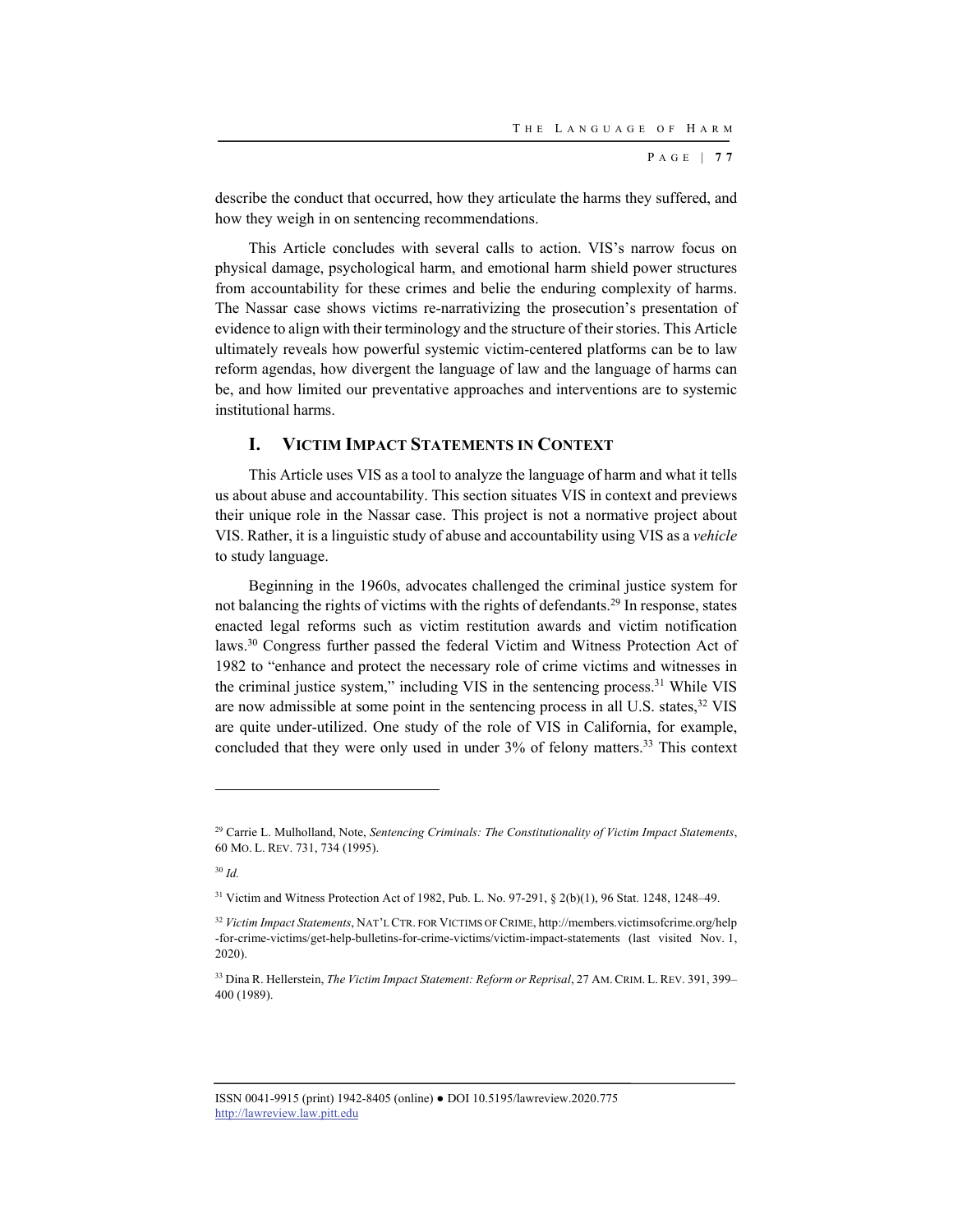P AGE | **7 8** | V O L . 8 2 | 2020

underscores the significance of the widespread and public use of VIS in the Nassar criminal trial.

VIS in criminal proceedings are situated within the larger complexity of the victim's role in the criminal justice system. Criminal charges are brought on behalf of the state, not the victim directly. A victim might separately testify about the facts of the case as a witness.34 In this witness testimony, victims are, importantly, subject to rigorous cross-examination by defense counsel. VIS, in contrast, are delivered after the state's case has led to a dispositive conviction or plea.35 VIS can be spoken or written<sup>36</sup> and are intended to inform the court's imposition of an appropriate sentence by presenting victims' physical, emotional, and psychological harms.<sup>37</sup>

There are, however, deeply conflicting views about the value and role of VIS in criminal proceedings. VIS have been "lauded as a means of empowerment, decried as a vehicle for unrestrained vengeance, defended in the interests of truth, healing, and reconciliation, and lambasted as irrelevant to the very purposes of punishment."38 Debates particularly focus on their effectiveness and their subjectively punitive effects on defendants.<sup>39</sup>

Supporters assert that VIS can increase the victim's input into the court's decision, acknowledge the victim's dignity and status as a party to the proceeding, promote fairness, and encourage accurate sentencing.40 VIS can also help victims

<sup>36</sup> *Id.*

l

37 Hellerstein, *supra* note 33, at 399.

<sup>34</sup> *See* Amanda Konradi, *"I Don't Have to be Afraid of You": Rape Survivors' Emotion Management in Court*, 22 SYMBOLIC INTERACTION 45, 52–53 (1999) (chronicling the emotional responses of victims testifying in direct and cross-examination testimony).

<sup>35</sup> *See, e.g.*, Victim and Witness Protection Act of 1982, Pub. L. No. 97-291, § 2(b)(1), 96 Stat. 1248, 1248–49.

<sup>38</sup> Erin Sheley, *Reverberations of the Victim's "Voice": Victim Impact Statements and the Cultural Project of Punishment*, 87 IND. L.J. 1247, 1247 (2012) [hereinafter *Reverberations*].

<sup>39</sup> Anthony Pemberton & Sandra Reynaers, *The Controversial Nature of Victim Participation*, *in* THERAPEUTIC JURISPRUDENCE AND VICTIM PARTICIPATION IN JUSTICE 229, 231 (Edna Erez, Michael Kilchling & Jo-Anne Wemmers eds., 2011).

<sup>40</sup> Edna Erez & Kathy Laster, *Neutralizing Victim Reform: Legal Professionals' Perspectives on Victims and Impact Statements*, 45 CRIME & DELINQ. 530, 530–31 (1999).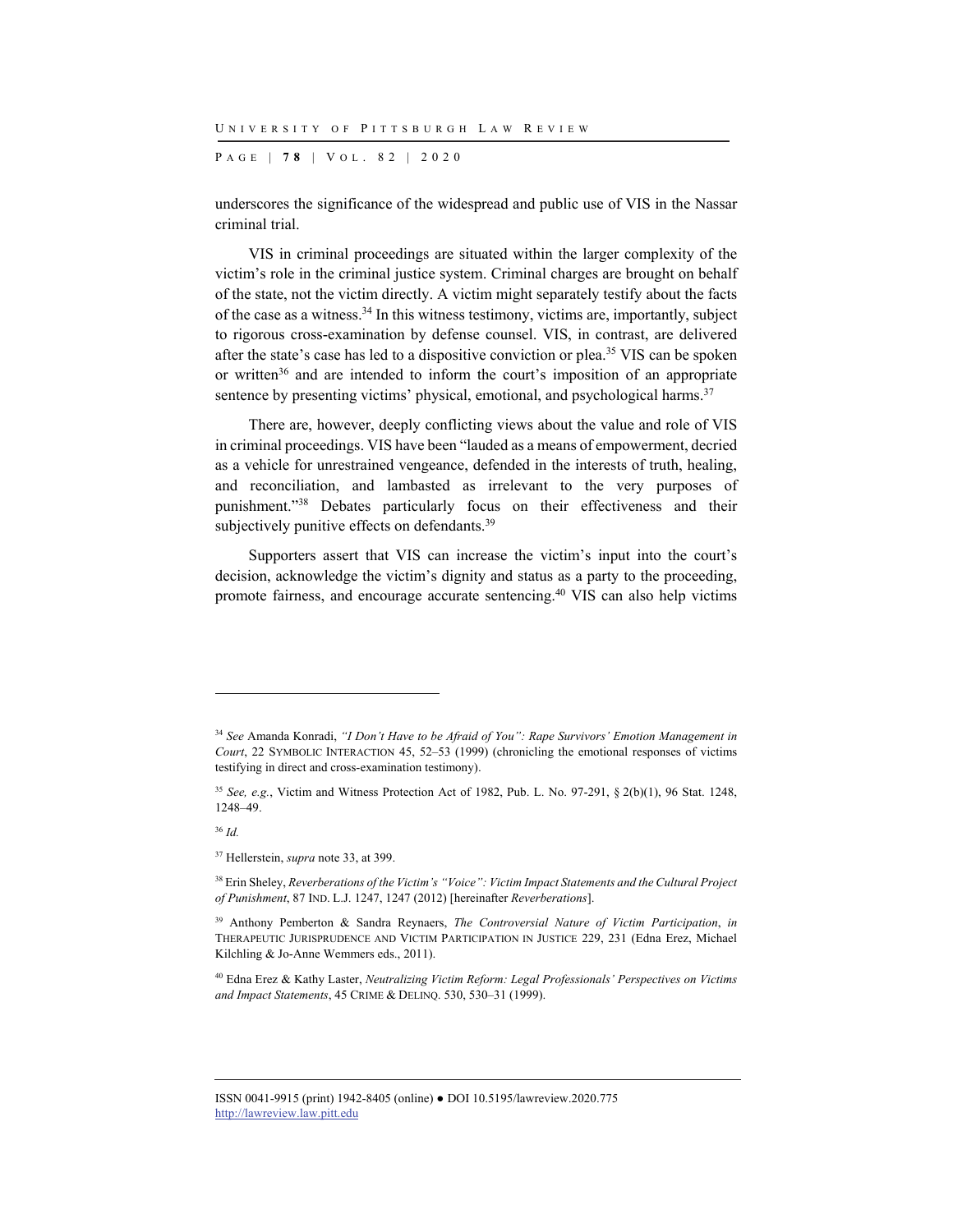P AGE | **7 9**

heal and help defendants accept responsibility for the consequences of the crime.<sup>41</sup> The *Nassar* case revealed how VIS can bring dignity and healing to victims.

There are reasons to worry, however, that VIS undermine fairness and create a systemic tilt toward victims at the expense of defendants' rights, exacerbating sentencing disparities. Critics assert that VIS "undermine ... certainty and uniformity in sentencing" and "substitute the objective legal assessment of harms . . . with subjective evaluations of seriousness by victims."<sup>42</sup> Advocates worry that VIS "misplac<sup>[e]</sup> the jury's attention on the victim, instead of the defendant, at the sentencing stage."<sup>43</sup> This, in turn, might lead to harsher sentences.<sup>44</sup> More cynical views see VIS as politically motivated and gimmicky,<sup>45</sup> with one judge harshly concluding that VIS are "a political thing to appease the feminist lobby in rape cases. . . . I never bother to read them."46 VIS are also critiqued for unduly prolonging the criminal proceedings and creating a trial within a trial.47 The Nassar VIS did undoubtedly shift attention to the victims and to their harms consistent with these critiques.

There are also questions about the effectiveness of VIS. Because many criminal justice system professionals work with certain cases regularly, "normalization" of harms can lead practitioners to assume knowledge of experiences described in VIS: "They come to know, and even anticipate, the harm that rape victims routinely suffer."<sup>48</sup> Despite the individual nature of victim harms, critics worry that "VIS simply formalize[] the preexisting consideration of the harm that was likely to have been suffered by a reasonable victim."49 This suggests to some that VIS are "redundant and unnecessary," thus defeating some VIS goals.<sup>50</sup> Others argue that

- <sup>46</sup> *Id.* at 537.
- <sup>47</sup> *Id.* at 533.
- <sup>48</sup> *Id.* at 540.
- <sup>49</sup> *Id.* at 541.
- <sup>50</sup> *Id.* at 542.

<sup>41</sup> Cassell, *supra* note 1, at 611–12 (describing the arguments for and against VIS and concluding that VIS "promote justice without interfering with any legitimate interests of criminal defendants").

<sup>42</sup> *Id.*

<sup>43</sup> Mulholland, *supra* note 29, at 732.

<sup>44</sup> Pemberton & Reynaers, *supra* note 39, at 233.

<sup>45</sup> Erez & Laster, *supra* note 40, at 537, 545 ("The true intent of [victim impact statements] was political; it was used to gain public support, win an election, and appease powerful victim lobby groups.").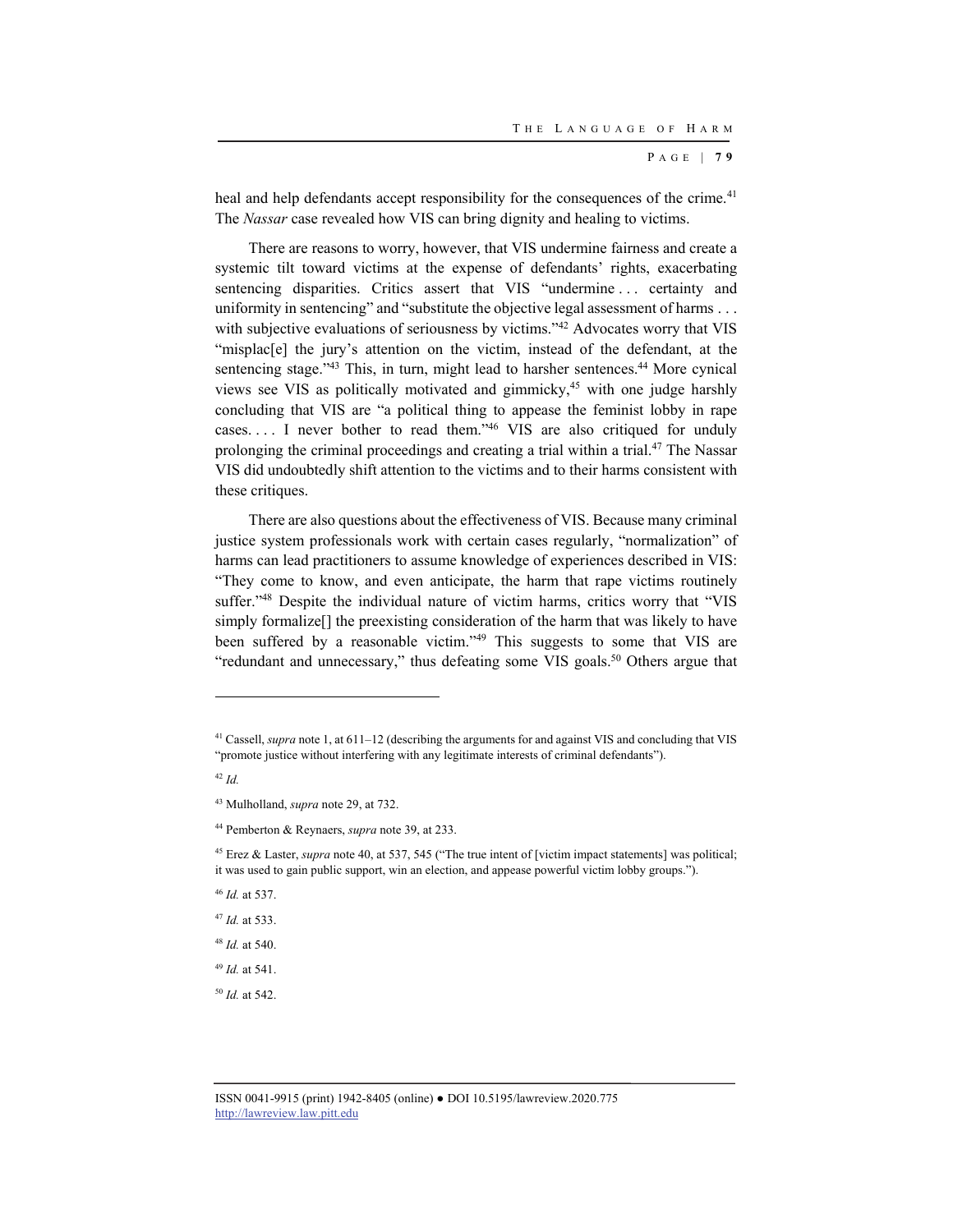P AGE | **8 0** | V O L . 8 2 | 2020

VIS have not achieved their intended transformations and have not affected the processes or outcomes in meaningful ways.<sup>51</sup>

When VIS are given in a rape or sexual assault trial like the Nassar case, delivery itself can be especially difficult. Interviews with rape survivors who testified in criminal proceedings describe the testimony as an intense and emotional experience.<sup>52</sup> These emotions can include "extreme fear, anger, embarrassment, frustration, anxiety, or unspecified pain,"53 stemming from recalling the event itself, the presence of the defendant, the public audience, and observing "the pain of supporters."<sup>54</sup> Managing emotion can thus be a notable component of VIS.<sup>55</sup> These emotions and intensities were surely present in the Nassar VIS delivery.

Several highly publicized sexual assault sentencings brought VIS to a modern flash point, setting the stage for the importance of the VIS in the Nassar case. The first instance was the sentencing of Brock Turner, a Stanford University swimmer.<sup>56</sup> Brock Turner's rape sentencing sparked national outrage when he was sentenced to six months (while facing up to fourteen years) because of the judge's reflections on Turner's "promising future."57 The VIS was published by Buzzfeed and viewed 11 million times in just the first four days.<sup>58</sup> This sentence, and the underlying VIS, captured worldwide attention and revealed "a curious trend of granting leniency to young, privileged, white rapists."59 Judge Persky was ultimately removed from office

l

<sup>54</sup> *Id.*

<sup>57</sup> *Id.*

<sup>51</sup> *Id.* at 532.

<sup>52</sup> Konradi, *supra* note 34, at 39.

<sup>53</sup> *Id.*

<sup>55</sup> *See* Corey Rayburn, *To Catch a Sex Thief: The Burden of Performance in Rape and Sexual Assault Trials*, 15 COLUM.J. GENDER & L. 437, 440 (2006) ("Rape law reform must be fundamentally reoriented to address the problematics of performance and language that determine the outcomes of rape and sexual assault trials.").

<sup>56</sup> *See* Steven J. Harper, *Stanford, Trump and the Culture that Marginalizes Rape*, AM. LAW. (Sept. 16, 2016), https://www.law.com/americanlawyer/almID/1202767624252/.

<sup>58</sup> Katie J.M. Baker, *Here's the Powerful Letter the Stanford Victim Read to Her Attacker*, BUZZFEED NEWS (June 3, 2016, 4:17 PM), https://www.buzzfeednews.com/article/katiejmbaker/heres-thepowerful-letter-the-stanford-victim-read-to-her-ra. She has since published a memoir account of her experience. CHANEL MILLER, KNOW MY NAME (2019).

<sup>59</sup> Kathleen Tierney, Comment, *The "Leniency Epidemic": A Study of Leniency Granted to Convicted Rapists in America and Australia*, 6 PENN. ST. J.L. & INT'L AFF. 342, 344 (2018).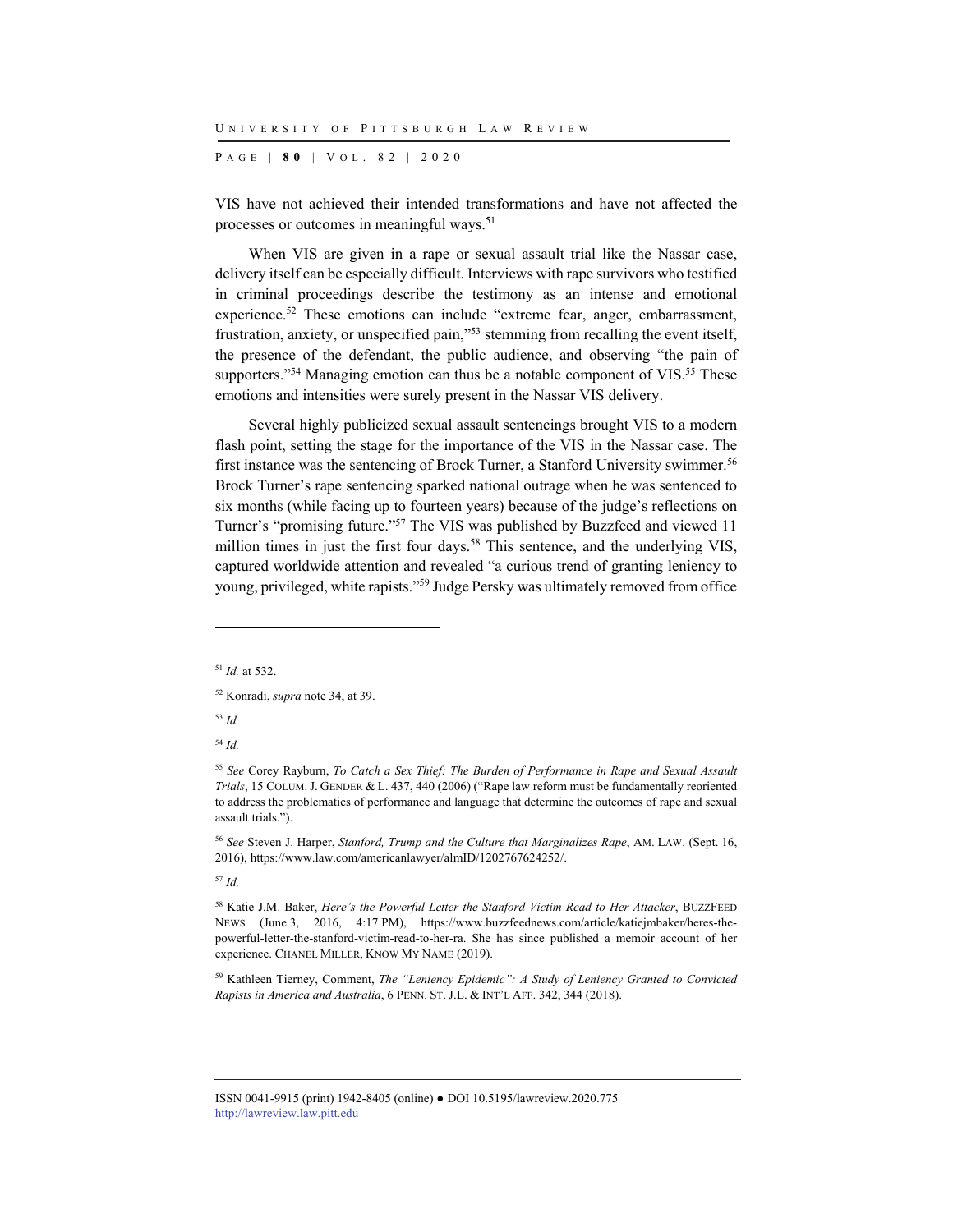P AGE | **8 1**

by voters for the Turner sentencing.<sup>60</sup> Two 2016 cases also captured national attention. David Becker received two years of probation after being accused of sexually assaulting two sleeping women at a house party.<sup>61</sup> Austin Wilkerson received a two-year sentence with work release after conviction for rape.<sup>62</sup> These cases and others like them brought questions of accountability, bias, and fairness in rape and sexual assault sentencing into the national spotlight.<sup>63</sup>

It was against this backdrop that the Larry Nassar trial made international headlines for, among other things, its utilization of VIS.<sup>64</sup> The VIS that are the subject of study here gave the victims a community and solidarity that the legal system before had not. They had a freedom of language and voice that the trial did not provide. The women had an audience far beyond the judge and defendant. The VIS also came at a transformative time in the #MeToo Movement, rendering them worthy of study and uniquely impactful in conversations surrounding legal reform.

Larry Nassar was sentenced in Michigan. Michigan victims have a constitutional right to "make a statement to the court at sentencing."65 This right was codified to grant victims "the right to appear and make an oral impact statement at the sentencing of the defendant."66 The content of this statement may include, but is not limited to the following:

(a) An explanation of the nature and extent of any physical, psychological, or emotional harm or trauma suffered by the victim.

<sup>60</sup> *Stanford Sex Attack: Judge Aaron Persky Removed from Office*, BBC (June 6, 2018), https://www.bbc .com/news/world-us-canada-44383329 (noting that the last judge to be removed by recall effort was in 1977).

<sup>61</sup> Tierney, *supra* note 59, at 346.

<sup>62</sup> *Id.* at 348–49.

<sup>63</sup> *See, e.g.*, Kristen Lombardi, *Obama Moves to Address Campus Sex Assault Issues Raised by Center Series*, CTR. FOR PUB. INTEGRITY (Feb. 24, 2010), https://publicintegrity.org/education/obama-moves-toaddress-campus-sex-assault-issues-raised-by-center-series/ (studying the outcomes of sexual assaults reported and adjudicated on college campuses).

<sup>64</sup> *See generally* Rahal & Kozlowski, *supra* note 11.

<sup>65</sup> MICH. CONST. art. I, § 24(1).

<sup>&</sup>lt;sup>66</sup> MICH. COMP. LAW ANN. § 780.765(1) (West 2020) (noting that the victim may also designate a proxy if she is "physically or emotionally unable to make the oral impact statement"); *see also* MICH. COMP. LAWS ANN. § 780.764 (West 2020) ("The victim has the right to submit or make a written or oral impact statement to the probation officer for use by that officer in preparing a presentence investigation report concerning the defendant").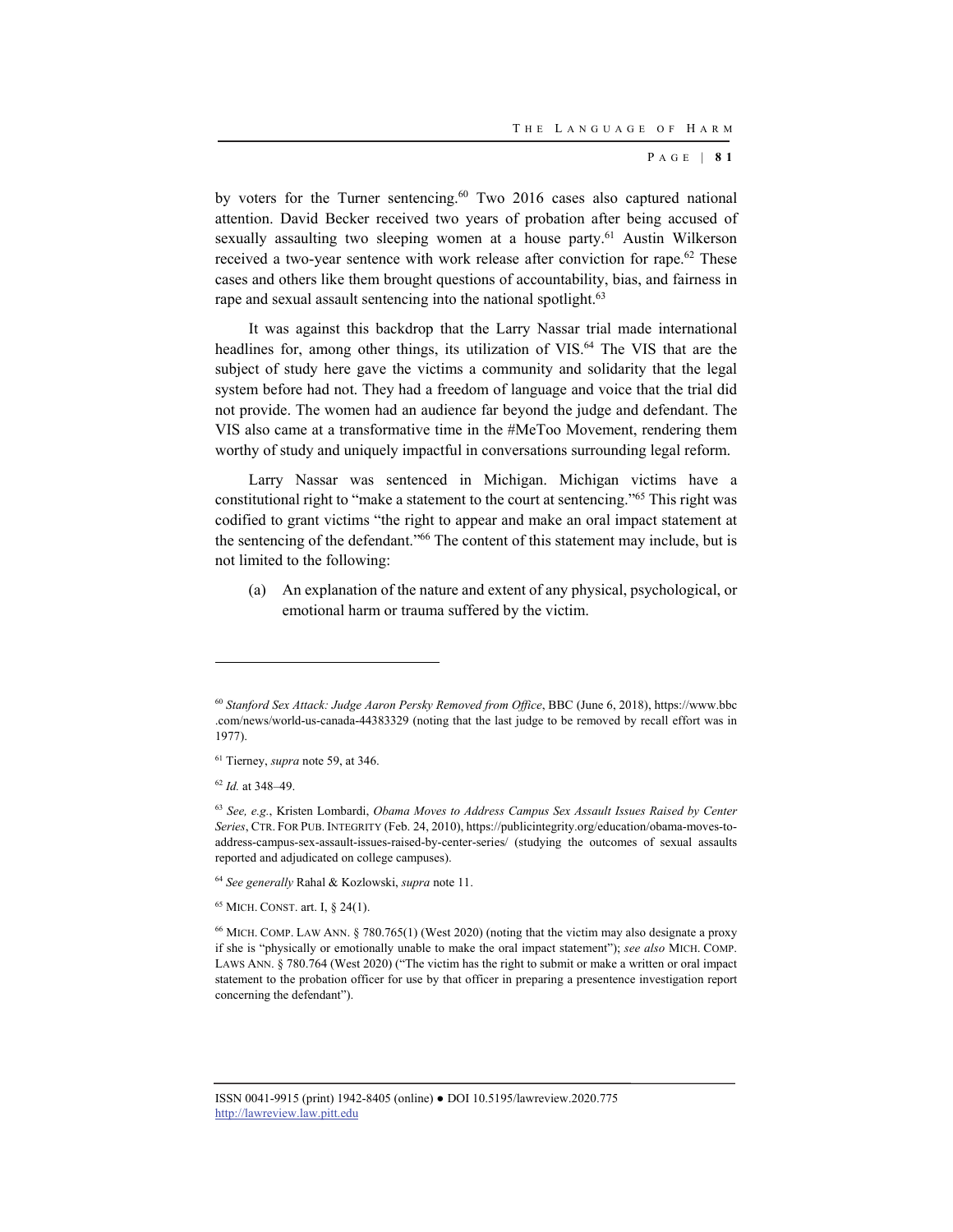P AGE | **8 2** | V O L . 8 2 | 2020

- (b) An explanation of the extent of any economic loss or property damage suffered by the victim.
- (c) An opinion of the need for and extent of restitution and whether the victim has applied for or received compensation for loss or damage.
- (d) The victim's recommendation for an appropriate sentence. $67$

This section has introduced the general purpose, structure, and context of VIS more broadly. This background serves as a structural and organizational tool to conduct a linguistic analysis of the VIS to extract lessons in law, language, and policy. The next section introduces the Nassar trial proceedings as context for the VIS discourse analysis that follows.

## **II. LARRY NASSAR TRIALS**

On September 12, 2016, the *Indianapolis Star* published detailed accounts of Larry Nassar's abuse of athletes in his position as team physician for the USAG.<sup>68</sup> This reporting set off a barrage of claims and proceedings against many entities and individuals.69 For Nassar, a string of criminal, civil, administrative, and licensing proceedings followed.70 On July 11, 2017, Nassar pleaded guilty to federal charges

l

 $67 \frac{\pi}{3}$  780.763(3)(a)–(d). Note that this law, known as the William Van Regenmorter Crime Victim's Rights Act, is not exclusive to sexual crimes. It covers any "violation of a penal law of [Michigan] for which the offender, upon conviction, may be punished by imprisonment for more than 1 year or an offense expressly designated by law as a felony." § 780.752(1)(b) (defining "Crime" under the statute).

<sup>68</sup> Tim Evans, Mark Alesia & Marisa Kwiatkowski, *Former USA Gymnastics Doctor Accused of Abuse*, INDYSTAR (Jan. 24, 2018, 4:35 PM), https://www.indystar.com/story/news/2016/09/12/former-usagymnastics-doctor-accused-abuse/89995734/.

<sup>69</sup> *Id.*

<sup>70</sup> *See, e.g.*, James Dator, *A Comprehensive Timeline of the Larry Nassar Case*, SB NATION (July 31, 2019, 1:24 PM), https://www.sbnation.com/2018/1/19/16900674/larry-nassar-abuse-timeline-usa-gymnasticsmichigan-state; *see generally* Katherine Hampel, Comment, *Whose Fault is it Anyway?: How Sexual Abuse Has Plagued the United States Olympic Movement and its Athletes*, 29 MARQ. SPORTS L. REV. 547 (2019) (summarizing the allegations against Nassar, the sentencing, and the structure of the Olympic committee and USA gymnastics).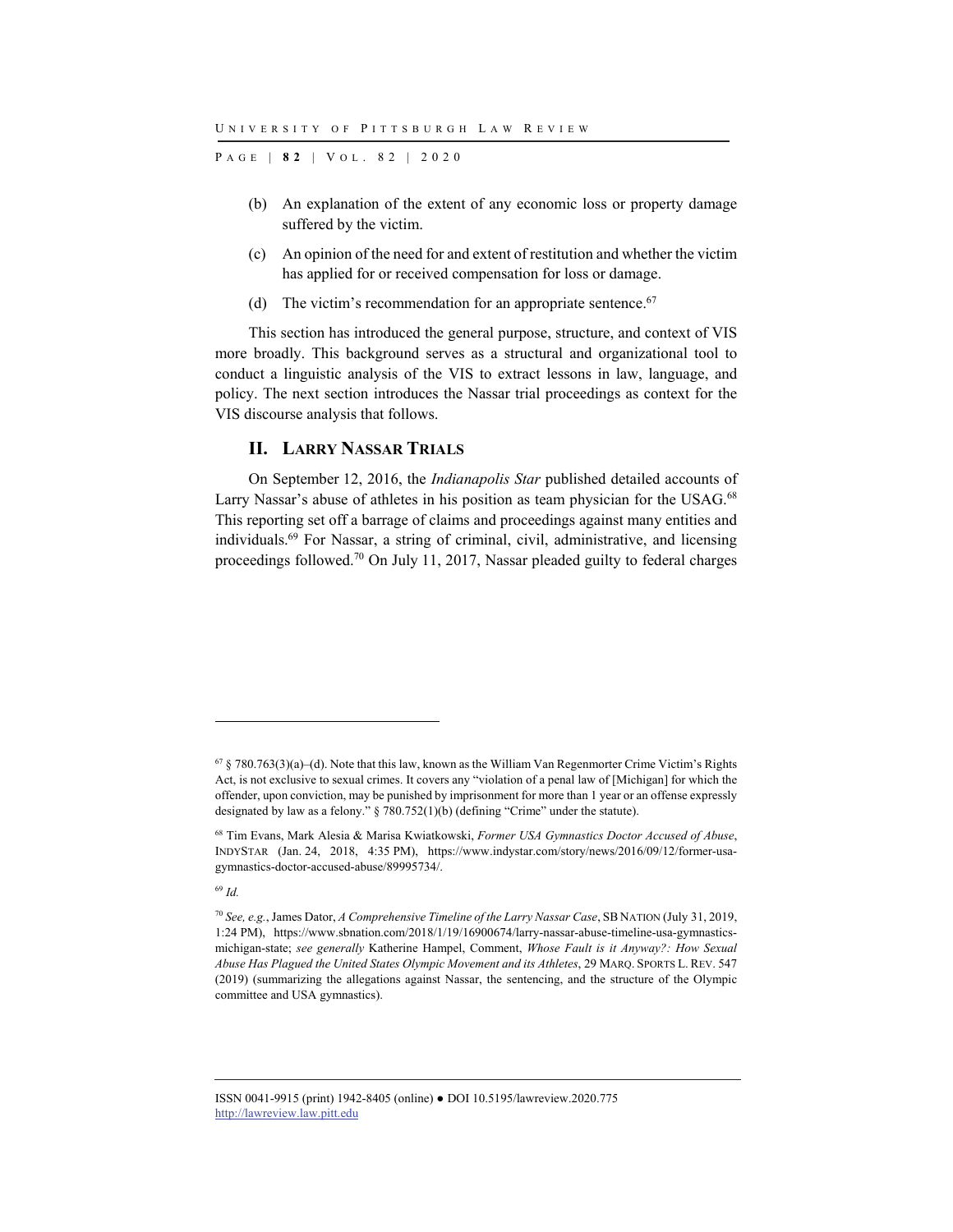P AGE | **8 3**

of possessing child pornography and destroying and concealing records before Magistrate Judge Ray Kent.<sup>71</sup> He was later sentenced to 60 years for those charges.<sup>72</sup>

At the state level, Nassar pleaded guilty to a total of ten counts of criminal sexual conduct in the first degree—seven counts in Ingham County and three counts in Eaton County.73 Nassar's plea fell under Section 328 of the Michigan Penal Code.74 Conduct under this section involves sexual penetration with a person who is under the age of 13 or between the ages of 13 and 16 under certain enumerated circumstances, such as being "in a position of authority over the victim and us[ing] this authority to coerce the victim to submit."75 This also includes instances when "force or coercion [is used] to accomplish the sexual penetration"76 or when an "actor engages in the medical treatment or examination of the victim in a manner or for purposes that are medically recognized as unethical or unacceptable."77 The punishment for the felony of criminal sexual conduct in the first degree carries a minimum of 25 years imprisonment and a maximum of life imprisonment for adults committing criminal sexual conduct against an individual under 13.78 Multiple violations of the same offense can be imposed consecutively for criminal conduct "arising from the same transaction."<sup>79</sup>

74 MICH. COMP. LAWS ANN. § 750.520b (West 2020).

- $75 \S$  750.520b(1)(a), (1)(b)(iii).
- $76 \& 750.520b(1)(d)(ii)$ .
- $77 \& 750.520b(1)(f)(iv).$

<sup>71 18</sup> U.S.C. §§ 2252A(a)(2)(A), (b)(1) (2020); 18 U.S.C. § 2256(8)(A) (2020); 18 U.S.C. § 1519 (2020); Kim Kozlowski, *Nassar Pleads Guilty To Child Porn Charges*, DETROIT NEWS (July 11, 2017, 11:31 AM), https://www.detroitnews.com/story/news/local/michigan/2017/07/11/nassar-guilty-childporn/103600486/ (noting that the charges also included the concealment and destruction of evidence).

<sup>72</sup> Hinkley & LeBlanc, *supra* note 9.

<sup>73</sup> Brief of Appellant at 3–5, United States v. Lawrence Nassar, No. 17-2490, 2018 U.S. App. LEXIS 23808 (6th Cir. 2018) (summarizing the federal and state charges and the pleas that Nassar accepted); Alanna Vagianos, *Larry Nassar Pleads Guilty to 10 Counts of First-Degree Criminal Sexual Conduct (UPDATE)*, HUFF POST (Nov. 22, 2017), https://www.huffpost.com/entry/larry-nassar-pleads-guilty-tofirst-degree-criminal-sexual-conduct\_n\_5a14659de4b025f8e931f695 (last updated Nov. 29, 2017) (reporting that Nassar pleaded guilty to three counts on November 22 and seven additional counts on November 29).

<sup>78 § 750.520</sup>b(2).

 $79 \text{ } $750.520b(3)$ .

ISSN 0041-9915 (print) 1942-8405 (online) ● DOI 10.5195/lawreview.2020.775 http://lawreview.law.pitt.edu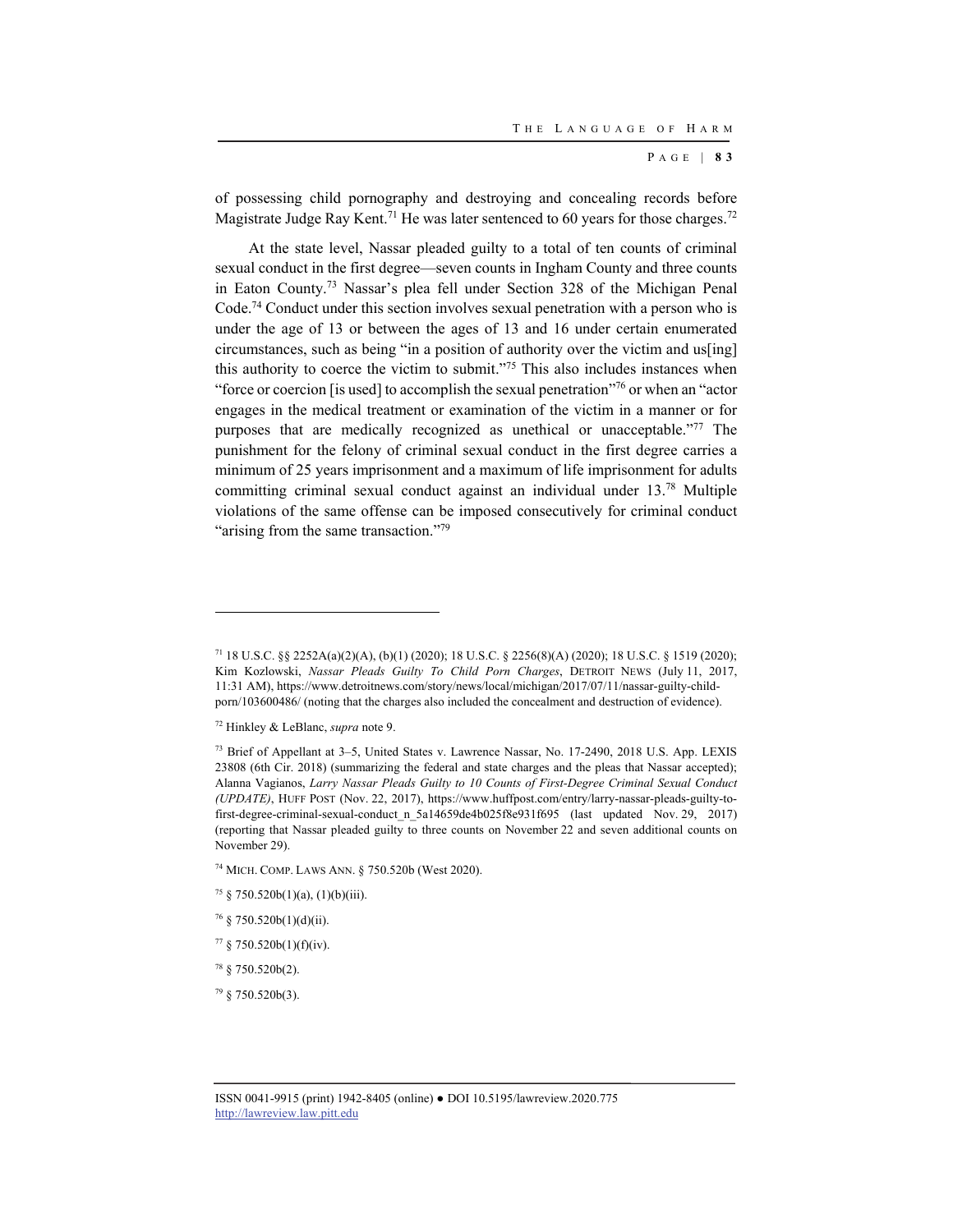P AGE | **8 4** | V O L . 8 2 | 2020

Four of the charges to which Nassar pleaded guilty carried a minimum sentence of 25 years.<sup>80</sup> In Ingham County, Judge Rosemarie Aquilina notably allowed all of Nassar's accusers to speak, although Nassar had only pleaded guilty to claims involving a subset of those accusers.81 Judge Aquilina cited *People v. Waclawski* in support of her decision to allow all victims to testify:

[The State of Michigan] grant[s] individuals who suffer direct or threatened harm as a result of a convicted individual's crime the right to submit an impact statement both at the sentencing hearing and for inclusion in the [pre-sentencing investigation report]; however, the right is not limited exclusively to the defendant's direct victims. Instead, "a sentencing court is afforded broad discretion in the sources and types of information to be considered when imposing a sentence . . . ." Moreover, this broad discretion does not infringe on a convicted individual's due process rights because the evidence was not taken into consideration in determining the defendant's guilt.<sup>82</sup>

Originally, 90 women were slated to deliver VIS during the sentencing phase of the Ingham County Nassar case.83 Ultimately, 156 victims gave testimony as momentum and support grew.<sup>84</sup> These VIS included written statements, oral statements in person, oral statements by video feed, and statements delivered by proxy for victims.85 Victims also delivered VIS to the court in Eaton County (bringing the total to 204 victims),<sup>86</sup> but those VIS are not analyzed in this research.

Three days after the VIS began, Nassar submitted a six-page letter to Judge Aquilina expressing concern for his mental health if he had to listen to the statements

<sup>85</sup> *See* Rahal & Kozlowski, *supra* note 11.

<sup>86</sup> *Id.*

<sup>80</sup> Vagianos, *supra* note 73.

<sup>81</sup> Nick Chase, *Nassar Sentencing Hearings Begin in Ingham County*, WMMQ.COM (Jan. 16, 2018), https://wmmq.com/nassar-sentencing-hearings-begin-in-ingham-county/.

 $82$  People v. Waclawski, 780 N.W.3d 321, 358 (Mich. Ct. App. 2009) (citations omitted).

<sup>83</sup> Abby Takas, *Victim Impact Statements Take on New Role After Nassar Case*, MICH. DAILY (Mar. 15, 2018, 5:29 PM), https://www.michigandaily.com/section/campus-life/victim-impact-statements-takenew-role-after-nassar-case.

<sup>84</sup> Tom Lutz, *Victim Impact Statements Against Larry Nassar: "I Thought I Was Going to Die*,*"* GUARDIAN (Jan. 24, 2018, 2:34 PM), https://www.theguardian.com/sport/2018/jan/24/victim-impactstatements-against-larry-nassar-i-thought-i-was-going-to-die.

ISSN 0041-9915 (print) 1942-8405 (online) ● DOI 10.5195/lawreview.2020.775 http://lawreview.law.pitt.edu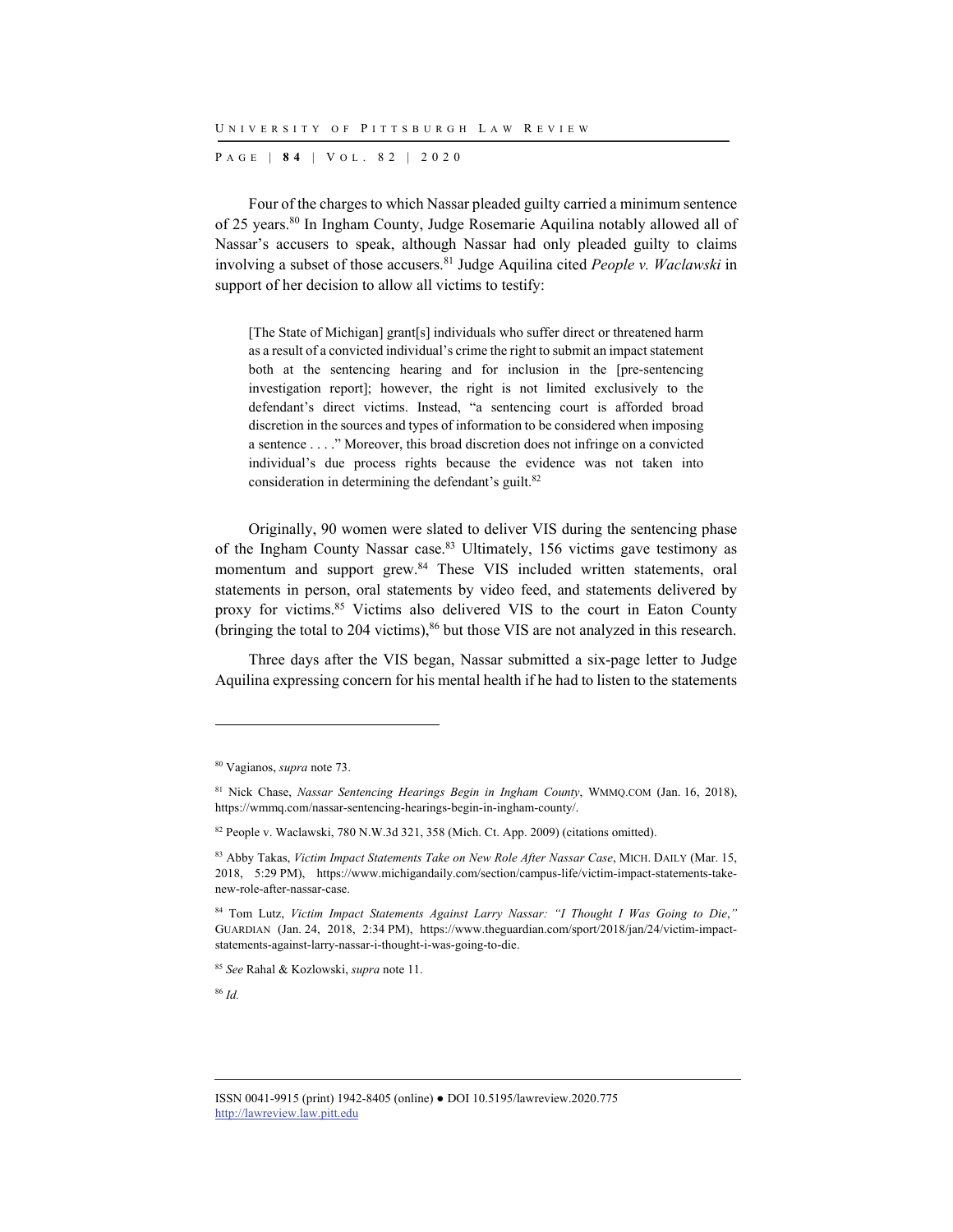P AGE | **8 5**

and sit in the witness box physically facing the victims. $87$  Nassar accused the judge of creating a "media circus" by placing him in the witness box in front of cameras.88 Judge Aquilina read his statement aloud, stating "[y]ou may find it harsh that you are here listening, but nothing is as harsh as what your victims endured for thousands of hours at your hands."89 Judge Aquilina ultimately sentenced Nassar to 40 to 175 years in prison.<sup>90</sup> He was already serving his prior prison sentence on child pornography charges.<sup>91</sup>

The Nassar VIS were subsequently published on a public website, *In Our Own Words*, which collected and published statements with the aim "to be a resource for the victims, for the families, for researchers, for journalists, for the public, and for others who unfortunately recognize these stories as similar to their own, to help them come forward in a way that these survivors were initially unable to, because of the reputation and standing of their attacker."92 Each of the 156 VIS from the Ingham County proceeding have their own page on this site.<sup>93</sup> However, eight of these are not included in our corpus. Seven were video submissions whose transcripts are not included in the record. One VIS was not available due to a duplicate link.

The VIS were delivered between January 16 and 24, 2018, in Lansing, Michigan.<sup>94</sup> For the VIS in our corpus, victims orally delivered their own statements in court in 106 instances (with one further providing hers by video link).<sup>95</sup> Court officials orally delivered the VIS on behalf of the victims in 34 instances.<sup>96</sup> Family members orally delivered the VIS on behalf of the victims in  $8$  instances.<sup>97</sup> One victim provided a written VIS to the judge.<sup>98</sup> We have kept the VIS intact, removing

<sup>88</sup> *Id.*

l

<sup>89</sup> *Id.*

<sup>93</sup> *Id.*

<sup>97</sup> *See id.*

<sup>87</sup> Bryan Armen Graham, *'You Are Pure Evil': Larry Nassar Says It's Too Hard to Listen to Victim Statements*, GUARDIAN (Jan. 18, 2018), https://www.theguardian.com/sport/2018/jan/18/larry-nassarabuse-usa-gymnastics-judge-letter.

<sup>90</sup> Mencarini, *supra* note 10.

<sup>91</sup> Hinkley & LeBlanc, *supra* note 9.

<sup>&</sup>lt;sup>92</sup> IN OUR OWN WORDS, https://inourownwords.us/ (last visited Nov. 1, 2020).

<sup>94</sup> Chase, *supra* note 81.

<sup>95</sup> *See* IN OUR OWN WORDS, *supra* note 92 (compiling all of the victim impact statements).

<sup>96</sup> *See id.*

<sup>98</sup> *See id.*

ISSN 0041-9915 (print) 1942-8405 (online) ● DOI 10.5195/lawreview.2020.775 http://lawreview.law.pitt.edu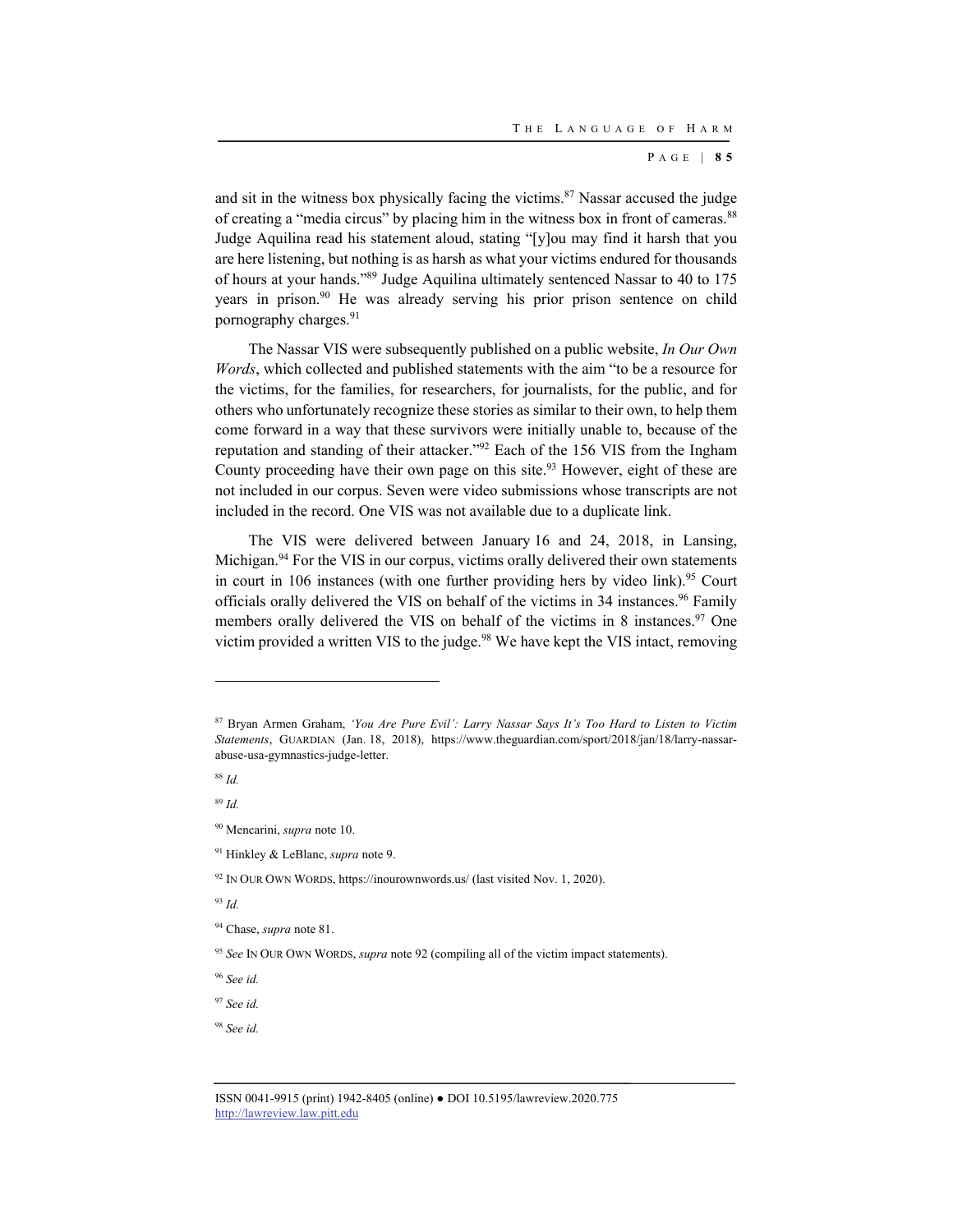P AGE | **8 6** | V O L . 8 2 | 2020

only court procedural interventions, interruptions, and the voice of the Judge as she responds. This resulted in a corpus of 179,298 words in 148 texts.

Regarding the ethics of studying these VIS, they are public statements made in open court, nationally televised. These VIS accordingly present a rarely accessible corpus of sexual assault narratives that are intended to be consumed by the public for action and response.

The next section explains the research methodologies that governed our review of the Ingham County VIS corpus.

#### **III. RESEARCH METHODOLOGY**

This study applies a corpus-based discourse analysis to the language of the law. In so doing, it avoids a selective or conclusion-driven analysis of this significant collection of documents. Applying new methodologies like corpus-based discourse analysis to law is important and impactful, particularly because of modern politicization and divisiveness and its effects on legal scholarship, discourse, and reform.

Corpus linguistics is a field that makes use of computational methods and statistical tests to make observations about language analyzing large "bodies" (or corpora) of texts.99 These corpora are usually much too large to analyze using handand-eye alone, because they are generally comprised of hundreds of thousands, millions, or even billions of words. Researchers use computational methods and tools to instantaneously create frequency lists of all words in a given corpus, or to search for all instances of a certain word or phrase and to show these in their immediate cotexts (called a concordance).100 To understand the behavior of these specific words, users may perform collocation analysis, by generating a list of words that co-occur with this target word or phrase (also known as a "node") with higher-than-average frequency or statistical significance.<sup>101</sup>

These quantitative methods lead naturally to qualitative forms of analysis: "[a]ssociation patterns represent quantitative relations, measuring the extent to which features and variants are associated with contextual factors. However functional

<sup>99</sup> TONY MCENERY & ANDREW HARDIE,CORPUS LINGUISTICS: THEORY, METHOD, AND PRACTICE (2012).

<sup>&</sup>lt;sup>100</sup> PAUL BAKER, USING CORPORA IN DISCOURSE ANALYSIS 71 (2006).

<sup>101</sup> *Id.* at 96.

ISSN 0041-9915 (print) 1942-8405 (online) ● DOI 10.5195/lawreview.2020.775 http://lawreview.law.pitt.edu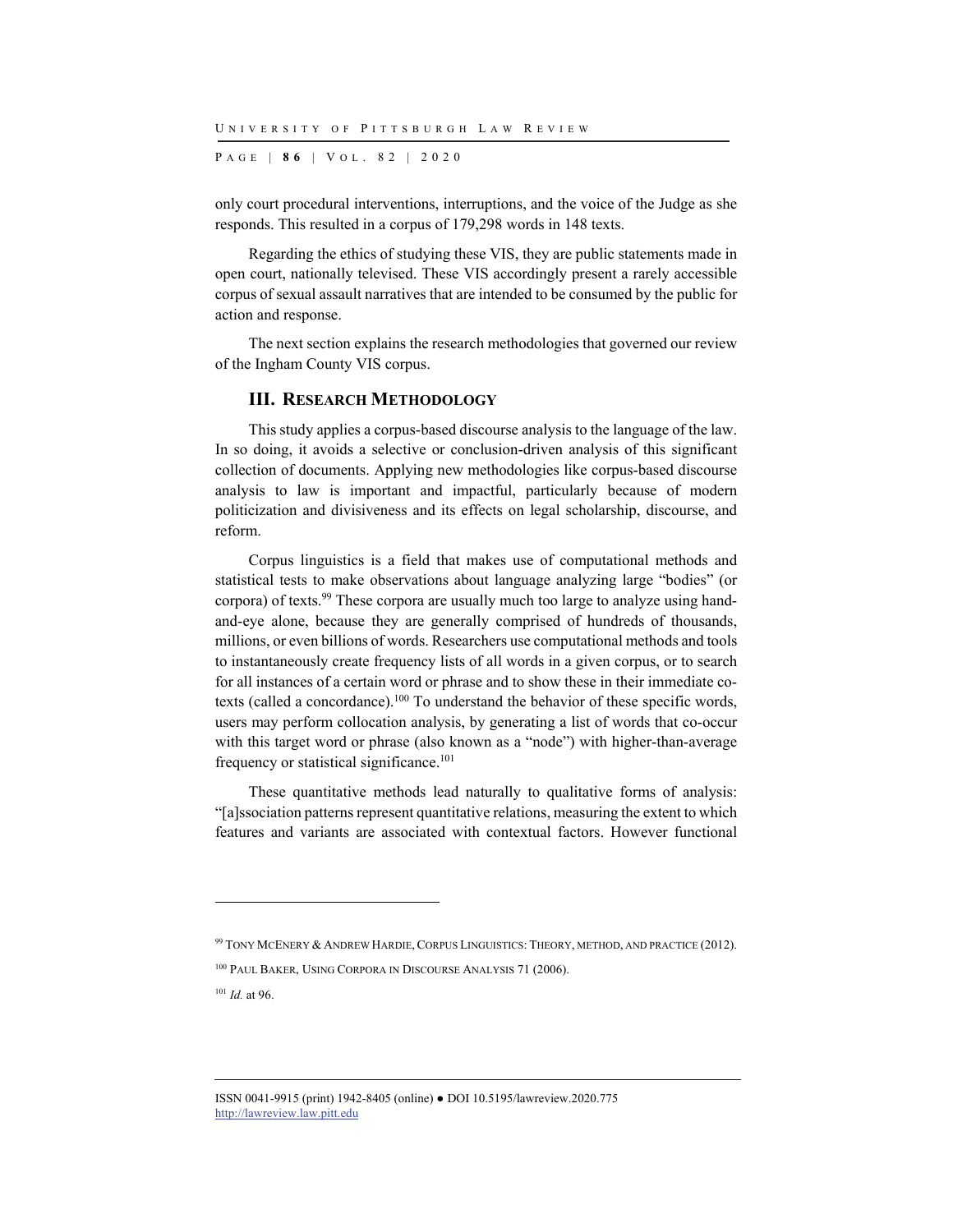P AGE | **8 7**

(qualitative) interpretation is also an essential step in any corpus-based analysis."102 In this work, we consider discourse, or "language in use,"<sup>103</sup> as a collection of "practices which systematically form the objects of which they speak."104 We consider discursive choices (e.g., calling one's doctor, "Doc," "Doctor," "Dr. Smith," or by their first name) to be meaningful—even when they are not necessarily conscious decisions. These "discourses are not valid descriptions of people's 'beliefs' or 'opinions' and they cannot be taken as representing an inner, essential aspect of identity such as personality or attitude. Instead they are connected to practices and structures that are lived out in society from day to day."105 Therefore, we make use of the more quantitative side of our findings to delve deeper into closer analysis, in the aim of coming to some conclusions about society, by observing patterns over large quantities of discourse.

There are a number of tools for this analysis. Corpus linguistics software packages (sometimes called "concordancers") offer a range of tools including frequency,<sup>106</sup> concordance,<sup>107</sup> and collocation.<sup>108</sup> In our research and analysis we made use of two web-based tools: SketchEngine<sup>109</sup> and Wmatrix.<sup>110</sup>

Some of these tools encode corpora with additional information. SketchEngine makes use of a part-of-speech (POS) tagger, which assigns POS tags to each word in an uploaded corpus.111 Using this functionality, researchers may sort word lists by part of speech (e.g., all nouns, in order of descending frequency), carry out a

l

111 Kilgarriff et al., *supra* note 109.

<sup>&</sup>lt;sup>102</sup> DOUGLAS BIBER, SUSAN CONRAD & RANDI REPPEN, CORPUS LINGUISTICS: INVESTIGATING LANGUAGE STRUCTURE AND USE 5 (1998).

<sup>&</sup>lt;sup>103</sup> GILLIAN BROWN & GEORGE YULE, DISCOURSE ANALYSIS 27 (1983).

<sup>104</sup> MICHAEL FOUCAULT, THE ARCHAEOLOGY OF KNOWLEDGE 49 (1972).

<sup>105</sup> BAKER, *supra* note 100, at 4.

<sup>106</sup> A simple count of all instances of an item in a corpus.

 $107$  A specific instance (e.g. word or phrase) with some of its surrounding context.

<sup>&</sup>lt;sup>108</sup> Items which co-occur more often than would be expected due to chance alone, calculated using statistical measure(s).

<sup>109</sup> Adam Kilgarriff, Vít Baisa, Jan Bušta, Miloš Jakubíček, Vojtěch Kovář, Jan Michelfeit, Pavel Rychlý & Vít Suchomel, *The Sketch Engine: Ten Years On*, 1 LEXICOGRAPHY 7–36 (2014); SKETCHENGINE, https://www.sketchengine.eu/ (last visited Nov. 1, 2020).

<sup>110</sup> WMATRIX CORPUS ANALYSIS AND COMPARISON TOOL, http://ucrel.lancs.ac.uk/wmatrix/ (last visited Nov. 1, 2020).

ISSN 0041-9915 (print) 1942-8405 (online) ● DOI 10.5195/lawreview.2020.775 http://lawreview.law.pitt.edu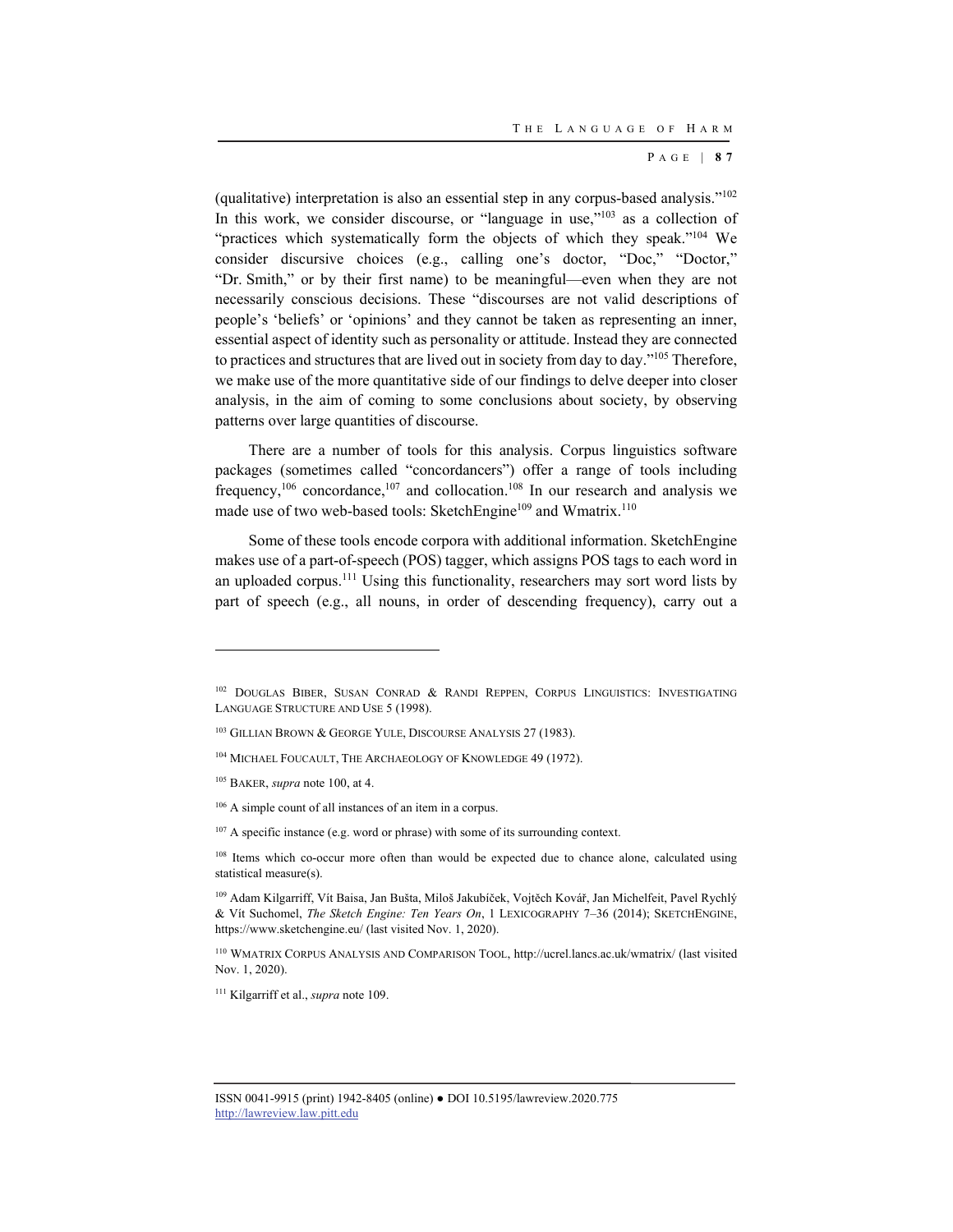P AGE | **8 8** | V O L . 8 2 | 2020

disambiguating search (e.g., all concordance lines in which *assault* is used as a noun, but not a verb), or group collocates by grammatical position (e.g., all adjectival modifiers of *doctor*). We use SketchEngine for all frequency, concordance, and collocation analysis.

Another corpus linguistics tool—Wmatrix—has a built-in tool that assigns semantic tags to all words and phrases in an uploaded corpus.<sup>112</sup> Using this function, users are able to search for words that are semantically related.<sup>113</sup> For instance, rather than searching for the word *body*, a search for the semantic field of "THE BODY AND THE INDIVIDUAL" returns all instances of words such as arm, leg, hip, back, and so on. We make use of this in Section IV.C to analyze the multitude of ways in which victims describe the harms they experienced.

Throughout the following section, examples from the corpus will be presented in numbered illustrative concordance lines. In these concordance lines and in discussion, the node word(s) will appear in italics. Any additional lexis that form part of the discussion will be underlined for ease of reference. The sources of these victim impact statements will be footnoted.

Additional conventions have been adopted from corpus linguistics. Frequency information (or the number of times that a certain feature occurs) will be provided in brackets. Additionally, some search terms are made up of lemmas, or all possible inflections of a certain word. For example, rather than searching for *assault* on its own, a lemma search would return *assault*, *assaults*, *assaulted*, and *assaulting*. Lemmas appear in curly brackets, i.e.: {assault}. This lemma appears 221 times in the corpus, which might be discussed in the text as, {assault} [freq. 221].

## **IV. ANALYSIS**

This section examines how the victims describe the defendant, how they describe his conduct, and how they describe their harms by applying the research methodologies explained in Part III.

#### *A. Naming the Perpetrator*

Naming is a highly meaningful social activity that can encode and enforce power and solidarity in spoken interaction.<sup>114</sup> This section examines how the VIS

l

<sup>112</sup> WMATRIX, *supra* note 110.

<sup>113</sup> *Id.*

<sup>114</sup> *See, e.g.*, Rebecca Hamilton, *No, Naming and Shaming Sexual Offenders Doesn't Always Help*, WASH. POST (Dec. 21, 2017, 12:59 PM), https://www.washingtonpost.com/outlook/no-naming-and-shaming-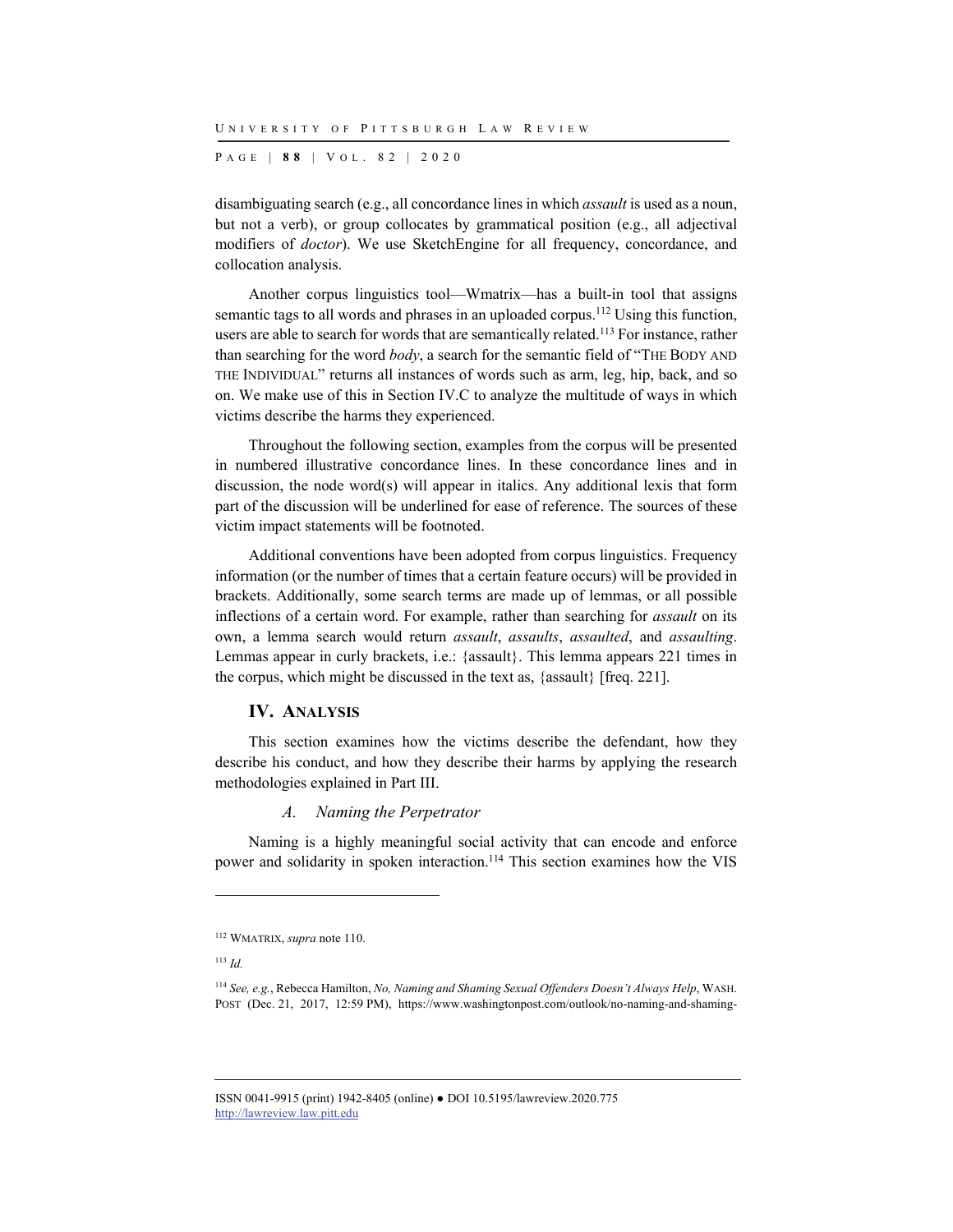P AGE | **8 9**

name the defendant and the significance of these different naming strategies. This section examines nomination of Larry Nassar first and other naming strategies second.

## 1. Nomination: Larry Nassar

The sociolinguistic context surrounding the delivery of the VIS in the Nassar trial was distinct from the outset. Victims have a right to address the judge in sentencing.<sup>115</sup> Nassar, though, was physically situated in the witness box with his lawyer at the front of the courtroom when these VIS were delivered.<sup>116</sup> The women were physically and practically speaking to the defendant more directly than to the court, altering the delivery and context of these VIS. This context makes naming strategies even more interesting for examination.

Speakers had to select a term of address for an abuser, a task that was highly difficult given the number of identities that he occupied over the course of the years in which he knew his victims (see line  $1$ ).<sup>117</sup>

1. I no longer know how to address this man. He is not a *doctor* as he has done more harm than he has good. He is not my friend so I will not call

l

sexual-offenders-doesnt-always-help/2017/12/21/4210486c-e5bb-11e7-ab50-621fe0588340\_story.html ("The media has emphasized examples of career-related sexual assault and harassment where this public naming-and-shaming has been the only action available to remove the power that enabled predators like Harvey Weinstein."). *See generally* D.D. Hook, *First Names and Titles as Solidarity and Power Semantics in English*, 22 INT'L REV. APPLIED LINGUISTICS LANGUAGE TEACHING 183–90 (1984); Geoffrey Leech, *The Distribution and Function of Vocatives in American and British English Conversation*, *in* OUT OF CORPORA: STUDIES IN HONOUR OF STIG JOHANSSON 107–18 (Hilde Hasselgård & Signe Oksefjel eds., 1999).

<sup>115</sup> *See, e.g.*, Dep't of Attorney Gen., *Crime Victim Rights*, MICHIGAN.GOV, https://www.michigan.gov/ag/ 0,4534,7-359-82917\_100846\_100865---,00.html (last visited Nov. 6, 2020) (stating that victims have a right to "[m]ake an oral or written impact statement at the time of sentencing in court, or submit a written statement to the judge").

<sup>116</sup> *See, e.g.*, *Larry Nassar's Survivors Speak, and Finally the World Listens—And Believes*, N.P.R. (Dec. 10, 2018, 6:01 AM), https://www.npr.org/2018/12/07/674525176/larry-nassars-survivors-speakand-finally-the-world-listens-and-believes ("Larry is brought in, his hands uncuffed. He sits up at the front, next to his lawyer, in the witness stand. Judge Rosemarie Aquilina wants him there so victims can look at him directly while they make their statements.").

<sup>&</sup>lt;sup>117</sup> Supporting text extracted from the corpus are numbered for reader clarity. These line numbers refer to the sequential placement in this Article. The footnote that follows identifies the source within the body of research.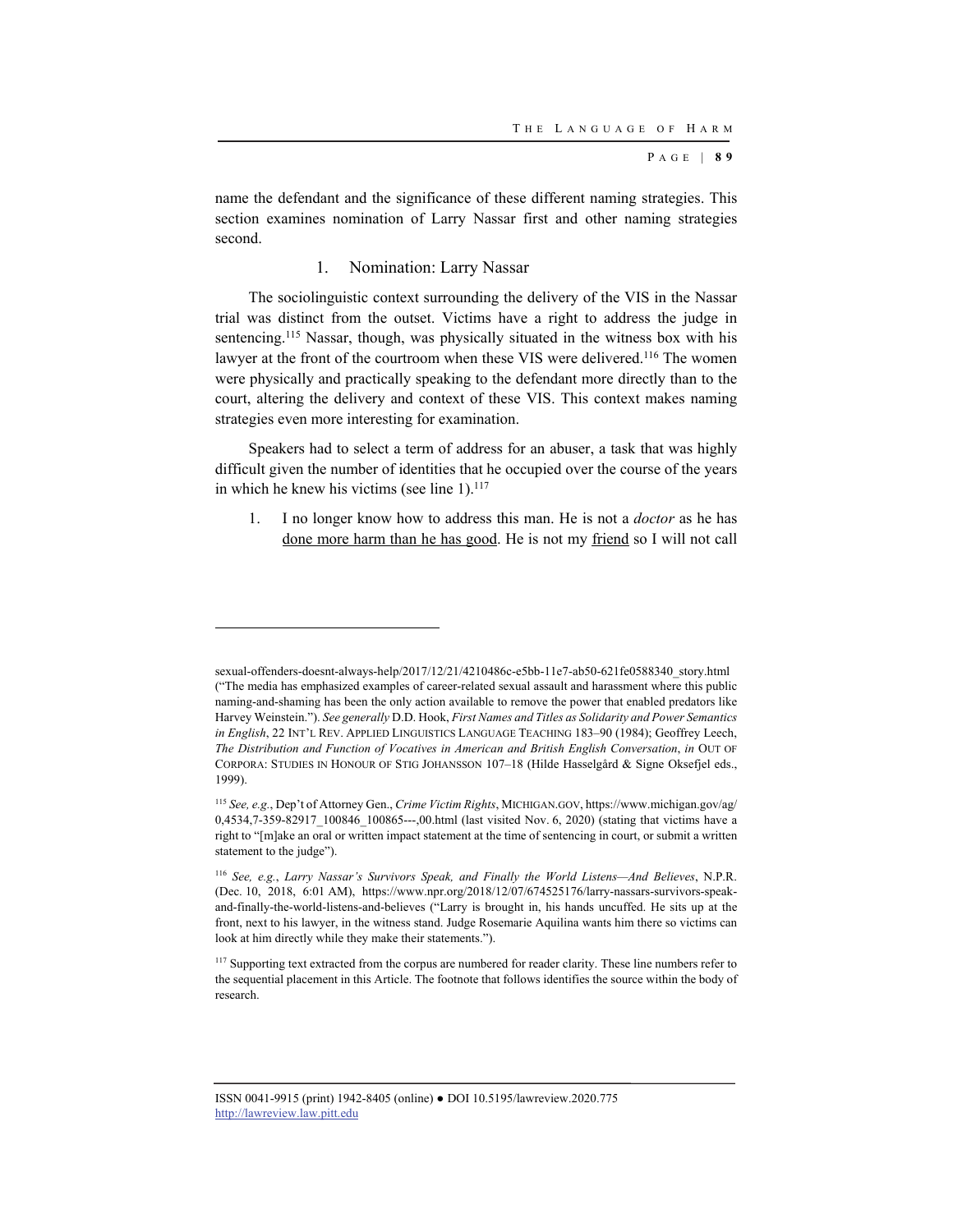P AGE | **9 0** | V O L . 8 2 | 2020

him *Larry*, and he's certainly not a man so I cannot call him *Mr. Nassar*. He is just a monster.<sup>118</sup>

Though naming is consequential, it is unlikely to have been conscious in VIS. Selections in naming strategy can nonetheless expose underlying understandings about social roles and relationships between interlocutors.<sup>119</sup> We have adapted frameworks from  $Hook<sup>120</sup>$  and Leech<sup>121</sup> to demonstrate how this might behave (see Figure 1). Certain naming conventions work to create distance between the speaker and the subject while others signal that the speaker is aligning herself with the subject.

|       | Title                     |       |  |
|-------|---------------------------|-------|--|
| eater | Title $+$ surname         |       |  |
|       | Surname only              | lista |  |
|       | Forename $+$ surname      |       |  |
|       | Forename only             |       |  |
|       | Nicknames and diminutives |       |  |

*Figure 1: Framework developed to operationalise categories of solidarity and distance between the victim and the defendant.* 

Table 1 below presents frequencies of various nomination strategies for Nassar. It is notable that, nearly without fail, the most frequent naming strategies are those showing greatest solidarity. As the frequencies decrease, solidarity decreases and distance grows.

<sup>118</sup> *Taylor Livingston*, INOUROWNWORDS.US (Aug. 14, 2018), https://inourownwords.us/2018/08/14/ taylor-livingston/ (emphasis and underline added).

<sup>119</sup> *See* Hook, *supra* note 114, at 183–90; Leech, *supra* note 114, at 107–18.

<sup>120</sup> Hook, *supra* note 114, at 183–90.

<sup>121</sup> Leech, *supra* note 114, at 107–18.

ISSN 0041-9915 (print) 1942-8405 (online) ● DOI 10.5195/lawreview.2020.775 http://lawreview.law.pitt.edu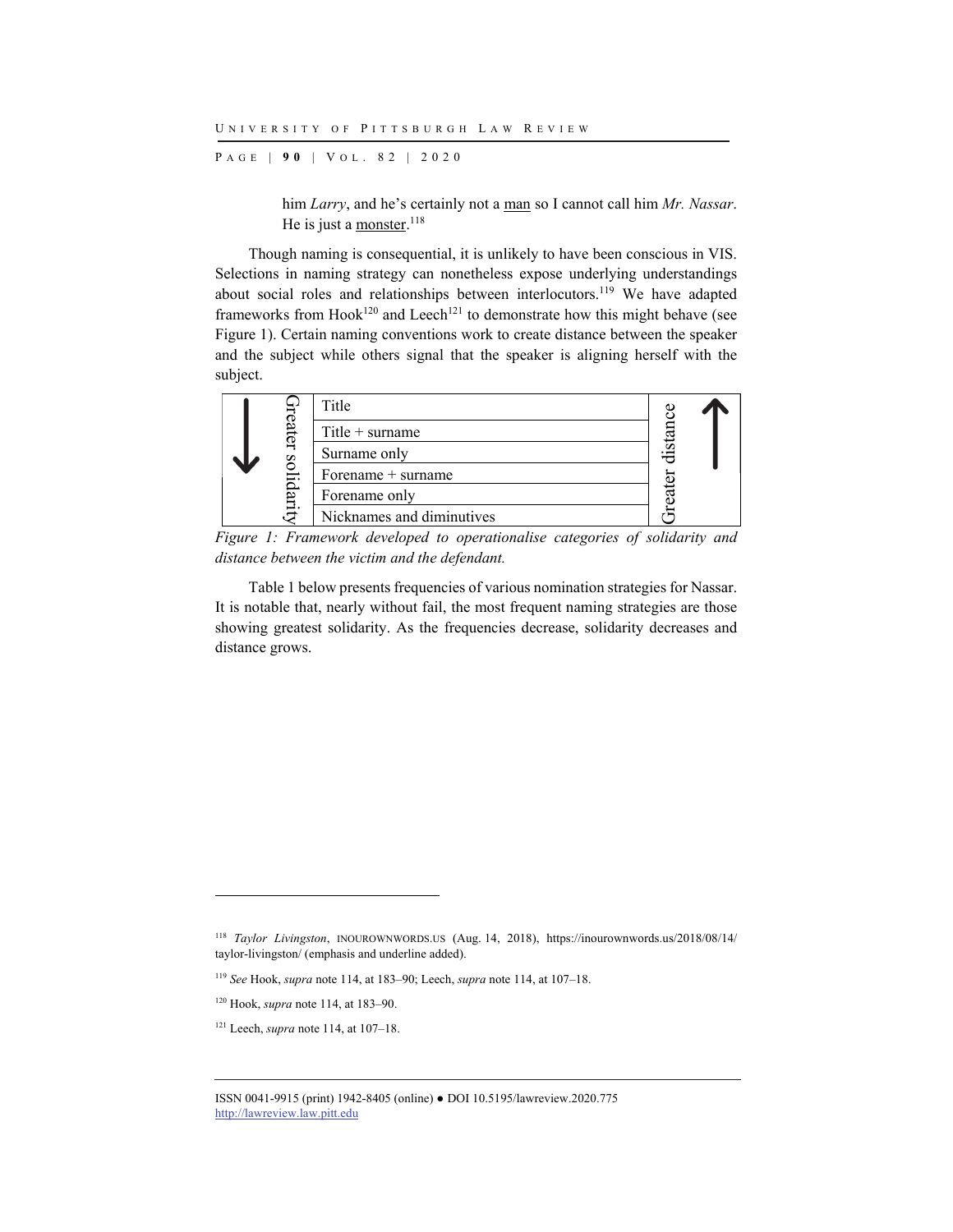P AGE | **9 1**

| <b>Nomination type</b>           | <b>Nomination</b>   | <b>Frequency</b> | Percentage |
|----------------------------------|---------------------|------------------|------------|
| Diminutive only                  | Larry               | 581              | 49.2%      |
| Diminutive $+$ surname           | Larry Nassar        | 264              | 22.4%      |
| Surname only                     | Nassar              | 157              | 13.3%      |
| Title $+$ surname                |                     | 155              | 13.1%      |
|                                  | Mr. Nassar          | 78               |            |
|                                  | Doctor Nassar       | 77               |            |
| Title $+$ diminutive $+$ surname |                     | 14               | $1.2\%$    |
|                                  | Doctor Larry Nassar | 11               |            |
|                                  | Mr. Larry Nassar    | 3                |            |
| Title $+$ diminutive             | Doctor Larry        | $\overline{4}$   | $0.3\%$    |
| Forename $+$ middle initial $+$  | Lawrence G Nassar   | 3                | $0.3\%$    |
| surname                          |                     |                  |            |
| Attribute $+$ surname            | Inmate Nassar       | 3                | $0.3\%$    |

## *Table 1: Frequency of Nassar nominations*<sup>122</sup>

l

The most frequent way of referring to Nassar is with a diminutive version of his forename only: *Larry* [freq. 581, 49.2%]. As a diminutive, this indicates a high level of solidarity and a very low level of social distance. It is striking that this solidarity remains so prominent despite the context of the VIS: naming of the man who abused the speakers. Concordance lines containing this naming strategy indicate that this nomination is purposeful (line 2); that it is used as a marker of friendship and proximity between Nassar, victims' families, and others in the extended elite sporting circle. It is this sense of solidarity that brings a sense of deception to these examples (line 3); Nassar betrayed not only his position, but the personal trust of his patients:

2. *Larry Nassar* was never *Doctor Nassar* to me. He was *Larry*, our friend, and not only to myself but to my family, coaches, and teammates who trusted him also.<sup>123</sup>

<sup>&</sup>lt;sup>122</sup> The authors prepared all tables using the methodologies described in Part III. The charts reflect our search results of the corpus comprised of victim impact statements published on https://inourownwords .us.

<sup>&</sup>lt;sup>123</sup> Jamie Doski, INOUROWNWORDS.US (Aug. 8, 2018), https://inourownwords.us/2018/08/08/jamiedoski/ (emphasis and underline added).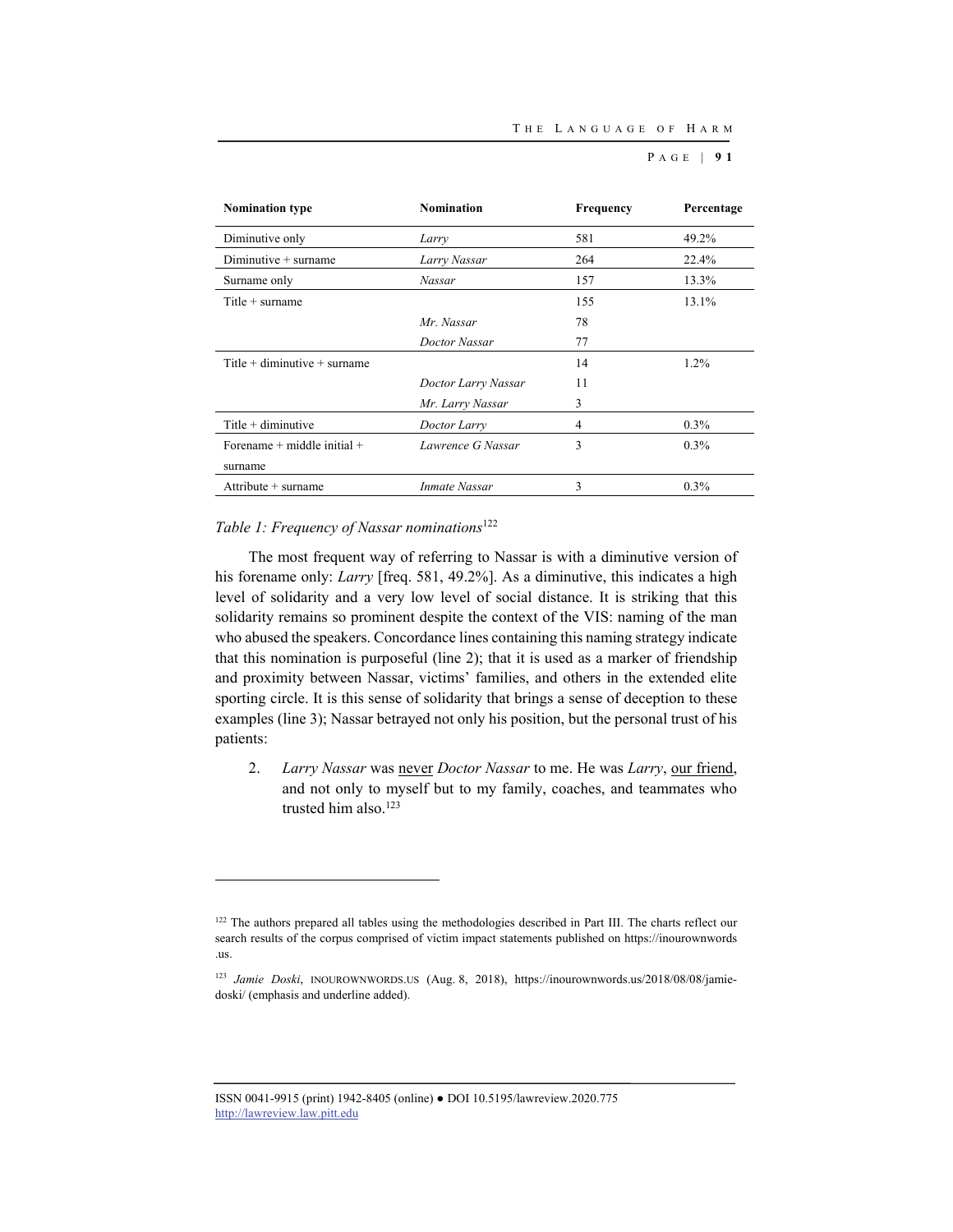P AGE | **9 2** | V O L . 8 2 | 2020

l

3. To you, *Larry*, you betrayed my trust and used my innocence against me. You broke and shattered my life.<sup>124</sup>

The next most frequent usage is diminutive + surname: *Larry Nassar* [freq. 264, 22.4%]. Previous studies have determined that forename + surname is the most ideologically neutral method of naming, at least within a legal context.<sup>125</sup> This strategy, which is equidistant between solidarity and distance, also presents Nassar as a well-respected expert within his field (line 4).

4. I didn't know that doctors weren't supposed to be doing these things to girls alone and unsupervised. I knew it felt strange, but you were *Larry Nassar*. I was supposed to feel privileged to be treated by you.<sup>126</sup>

References to surname only ("Nassar") comprise 13.3% of results. These fall into two categories: the reported (and often distanced) voices of other actors, such as a coach or trainer (line 5). In this first category, the close relationship reflected in diminutive is not present, and additional distance is accorded due to accusations coming to light. An additional pattern is demonstrated in line 6. In these instances, the victim uses her own voice to distance herself from Nassar, using his surname only when expressing her current emotional state.

- 5. She asked me all sorts of questions, did *Nassar* do something you thought was criminally wrong?<sup>127</sup>
- 6. It is impossible to suppress the negative emotions and anger that are from *Nassar*'*s* conduct.128

Usage of titles—particularly those with social currency such as Mr. or Doctor—can indicate reverence, but can also show a high level of social distance and very low level of solidarity. While this pattern appears with quite low frequency (less than 15% for all titled nominations combined), its presence and absence are

<sup>124</sup> *Alexis Alvardo*, INOUROWNWORDS.US (Aug. 14, 2018), https://inourownwords.us/2018/08/14/alexisalvardo/ (emphasis and underline added).

<sup>125</sup> Amanda Potts & Siobhan Weare, *Mother, Monster, Mrs, I: A Critical Evaluation of Gendered Naming Strategies in English Sentencing Remarks of Women Who Kill*, 31 INT'L J. FOR SEMIOTICS L. 21, 35 (2017).

<sup>126</sup> *Abigail Mealy*, INOUROWNWORDS.US (Aug. 29, 2018), https://inourownwords.us/2018/08/29/abigailmealy/ (emphasis and underline added).

<sup>127</sup> *Jennifer Bedford*, INOUROWNWORDS.US (Aug. 7, 2018), https://inourownwords.us/2018/08/07/ jennifer-bedford/ (emphasis and underline added).

<sup>128</sup> *Amy Labadie*, INOUROWNWORDS.US (Aug. 10, 2018), https://inourownwords.us/2018/08/10/amylabadie/ (emphasis and underline added).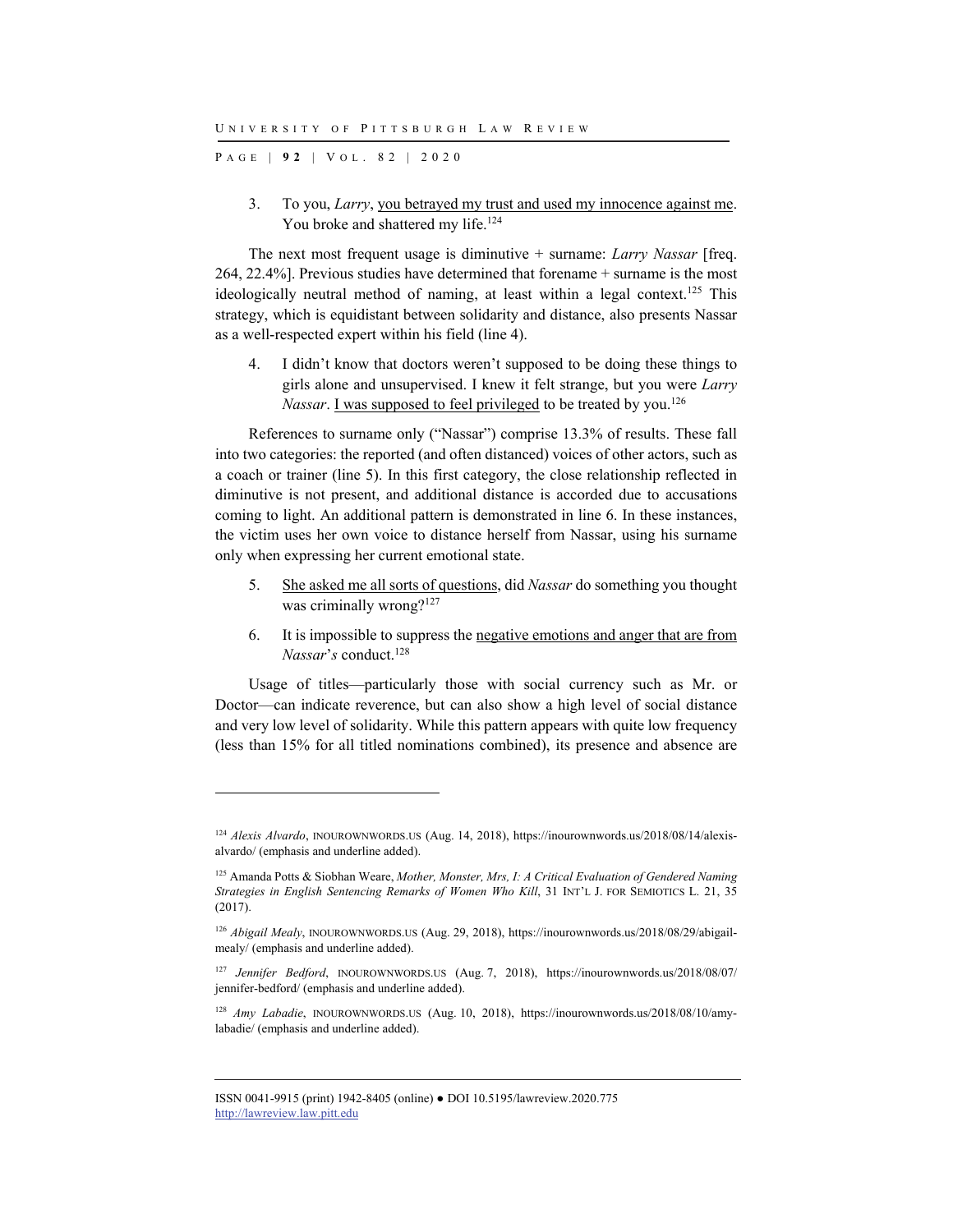P AGE | **9 3**

both interesting. Due to the charges brought against Nassar, the use of "Doctor" is perhaps not as surprising as we initially found it to be. However, the specific usages of this item are particularly surprising: they appear as a method of juxtaposing the entitled position and the ensuing behavior (see line 7). Use of "Mr." when Nassar is a "Dr." also symbolically strips him of this social power (line 8). Lines with titles are more likely than others to also contain further, very negative, appraisement strategies that dehumanize the defendant, labeling him "monster," "demon," etc. The most extreme symbolic disempowerment is through the nomination strategy, "inmate Nassar," which only occurs three times (one with a self-correction, line 9 below). These occur in the context of giving evidence about initial and ensuing treatments [freq. 2] and providing a coda to the story (see line 9).

- 7. *Doctor Nassar* told me that I was receiving, quote, medically necessary treatment that he had been performing on patients for over 30 years, end quote. As it turns out, much to my surprise, *Doctor Nassar* was not a doctor. He, in fact, was and forever shall be a child molester, a monster of a human being, end of story.<sup>129</sup>
- 8. Lastly, *Mr. Nassar*, you are no longer called a doctor. You have been stripped of your medical license and soon you will be known by your prison number for what I hope to be the maximum sentence.<sup>130</sup>
- 9. I hope after all this is done that we, all the amazingly strong survivors, can have some peace knowing that *Larry inmate Nassar* will be locked away and not able to hurt anyone anymore.<sup>131</sup>

This quantitative analysis of the naming strategies used in the VIS reveals several takeaways. While scholars traditionally study VIS for how they give voice to the harms that victims suffer, these VIS also reveal insights worthy of further study into how *perpetrators* garner and retain a relationship with the victim that coerces and effectively hides the underlying abuse.

## 2. Additional Naming Strategies: Larry Nassar

Of course, nomination is not the only method of identifying social actors in discourse. Additional naming strategies have been identified by generating wordlists

ISSN 0041-9915 (print) 1942-8405 (online) ● DOI 10.5195/lawreview.2020.775 http://lawreview.law.pitt.edu

<sup>129</sup> *McKayla Maroney*, INOUROWNWORDS.US (Aug. 9, 2018), https://inourownwords.us/2018/08/09/ mckayla-maroney/ (emphasis and underline added).

<sup>&</sup>lt;sup>130</sup> Danielle Moore, INOUROWNWORDS.US (Aug. 6, 2018), https://inourownwords.us/2018/08/06/daniellemoore/ (emphasis and underline added).

<sup>131</sup> *Meaghan Ashcraft*, INOUROWNWORDS.US (Aug. 28, 2018), https://inourownwords.us/2018/08/28/ meaghan-ashcraft/ (emphasis and underline added).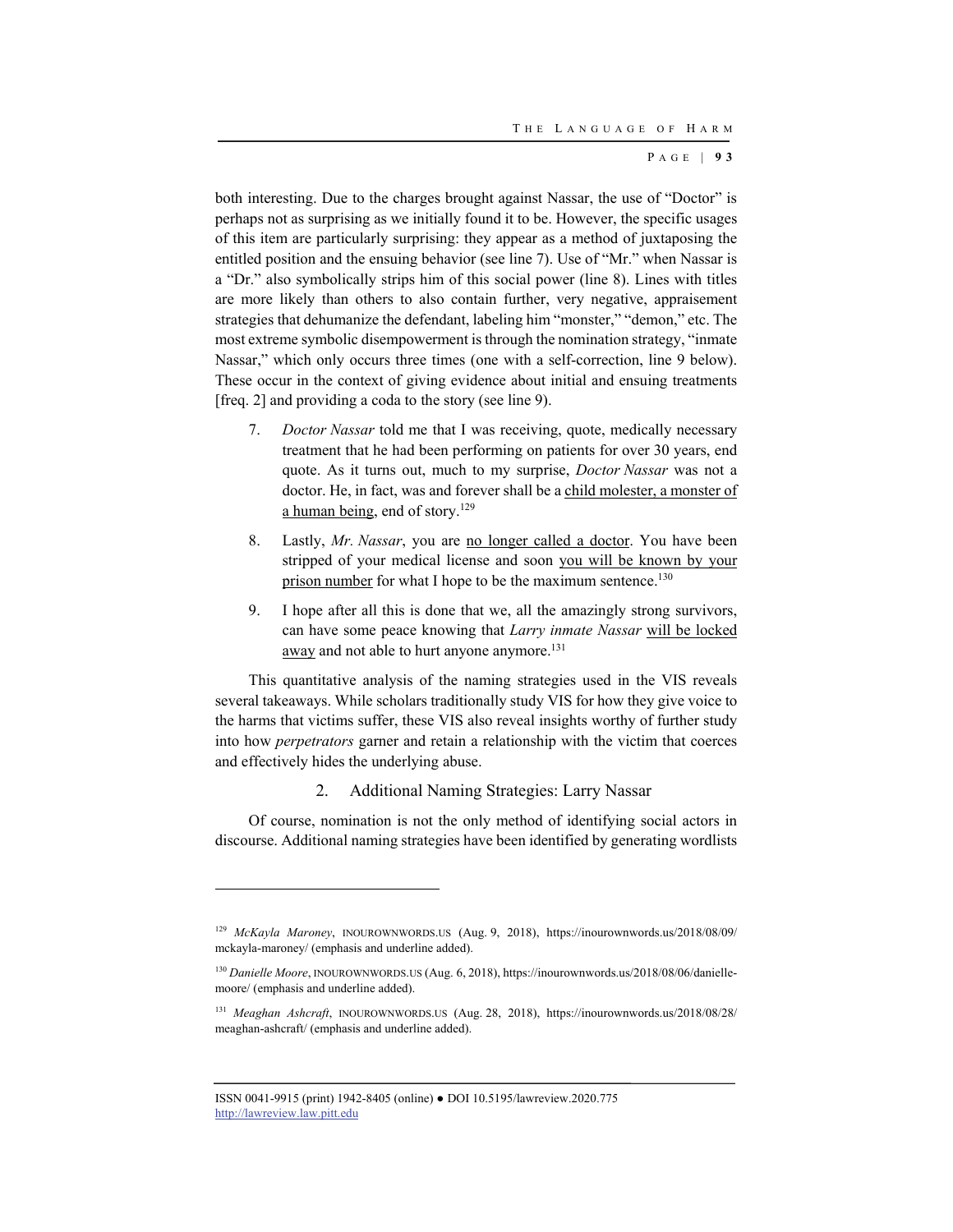P AGE | **9 4** | V O L . 8 2 | 2020

of all nouns in the corpus and compiling those deemed relevant to Nassar after scrutiny. These have been categorized semantically in Table 2, below.

| Category              | Naming strategies [frequency]                             |
|-----------------------|-----------------------------------------------------------|
| Professional function | $doctor$ [360], physician [13]                            |
| Age/gender            | <i>man</i> [131], $guy$ [12]                              |
| Crime                 | defendant [68], abuser [26], molester [8], pedophile [7], |
|                       | <i>perpetrator</i> [4]                                    |
| Appraisement          | monster [79], manipulator $[8]$                           |
| Relationships         | friend [48], mentor [5]                                   |

*Table 2: Additional naming strategies for Nassar, categorized by semantic sense and listed in descending order of category frequency.* 

The most frequent ways of referring to Nassar are in terms of his professional function: as a "doctor" or "physician." This may seem obvious, given the nature of the charges brought against him. However, WordSketches of "doctor" reveal that a neutral or even positive appraisal of "doctor" Nassar carries across the entire concordance line. As a subject, "doctor" collocates with "treat," "help," "tell," "care," "send," "work," "see," "think," "do," "be," and "have." As an object, collocates include "trust," "see," "call," "become," "question," "know," "let," "have," "remember," "praise," "respect," "contact," and "recognize." Modifiers are similarly positive or neutral, including "gymnastics," "male," "sport," "good," "Olympic," "medicine," "team," "famous," "gymnastic," "real," "USA," "prolific," "renowned, "hero," "primary," "care," "safe," "national," "MSU," and so on. While the charges on which Nassar was convicted rest upon abuse of his position as a "doctor," constructions of the doctor-patient relationship in the VIS do not reflect a relationship of abuse.

Instead, it is Nassar as a "man" who is negatively evaluated. As a subject, "man" collocates with "affect," "intimidate," "force," "place," "yell," "ruin," "manipulate," "break," "assault," "touch," "change," "help," "abuse," and "hurt." The speaker's identities as victims (i.e. when "man" collocates as an object of "trust," "esteem," "allow") and as survivors and witnesses (i.e. when "man" collocates as an object of "stop," "look," "address," "face") come through. Modifiers of "man" are likewise conflicted: they reflect a past narrative of encounters with a trusted and respected medical practitioner ("powerful," "wise," "inspirational," "funny") and a current view of a known abuser ("sick," "evil," "disgusting," "sickening"). Informality markers also appear in this category. Nassar is referred to as a "guy" typically a naming strategy reserved for peers—to describe his engineered identity of the "good guy" or in descriptions of abuse that was normalized among athletes (line 10).

10. After my first appointment I remember looking for validation of what happened from friends who had also seen him for treatment. . . . I went to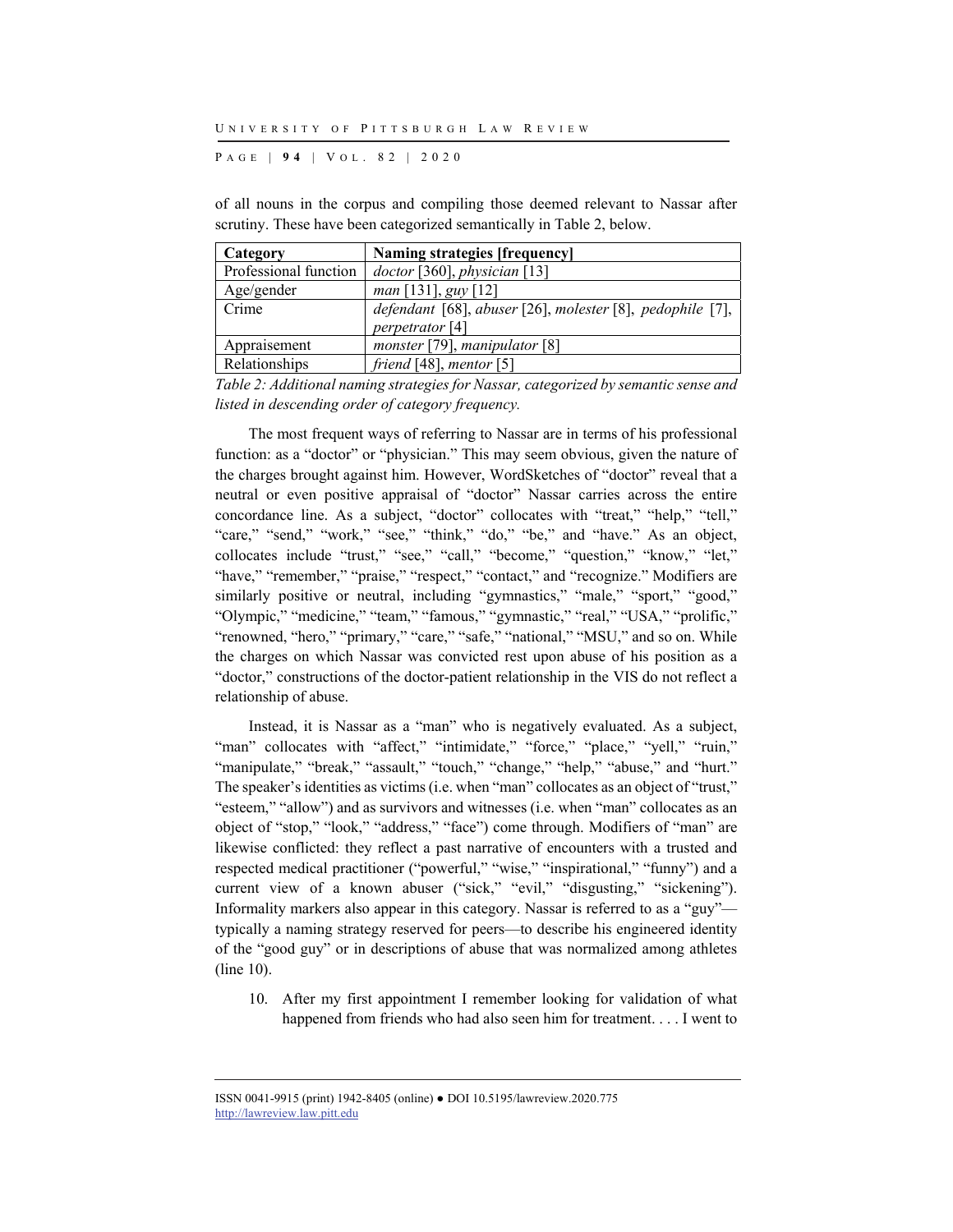P AGE | **9 5**

my dance friends and asked them if they were uncomfortable in their appointments and they laughed and said, yeah, we joke Nassar was the first *guy* to finger us. . . . Now I am mortified that I didn't understand exactly what that meant in that time.<sup>132</sup>

Nassar's criminal defendant role forms the basis of his naming with moderate frequency. The most frequent of these is "defendant," which appears 68 times, of which 27 (39.7%) appears within set phrases requesting permission to "directly" address the defendant." Some specificity about the victims' conceptualizations of the crime are entailed in a range of other naming strategies: "abuser," "molester," "pedophile," and "perpetrator." Use of "abuser" would seem to indicate that victims identify Nassar's criminal conduct as "abuse," though we will demonstrate in Section IV.B.1 that this label is more complicated. Criminal naming strategies occur alongside alternative strategies, indicating social proximity (line 11) or respect afforded due to medical role (line 12). Of eight instances of "molester," all but one is qualified with "child" (e.g. line 12).

- 11. Larry's the most dangerous type of *abuser*, one who is capable of manipulating his victim through coldly-calculated grooming methodologies, presenting the most wholesome and caring external persona as a deliberate means to ensure a steady stream of young children to assault.<sup>133</sup>
- 12. The doctor that is a child *molester*. 134

This very low frequency corresponds with a reluctance on the part of victims to characterize Nassar's behavior as pedophilia, a term with a dominant psychiatric connotation.135 Pedophilia has a social and cultural meaning that aligns the "evil" and "monster" language used in Section IV.A.136 Only one victim addresses Nassar

<sup>136</sup> *See id.* at 68.

<sup>132</sup> *Jessica Smith*, INOUROWNWORDS.US (Aug. 8, 2018), https://inourownwords.us/2018/08/09/jessicasmith/ (emphasis and underline added).

<sup>133</sup> *Rachel Denhollander*, INOUROWNWORDS.US (Aug. 29, 2018), https://inourownwords.us/2018/08/29/ rachael-denhollander/ (emphasis and underline added).

<sup>134</sup> *Jordon Wieber*, INOUROWNWORDS.US (Aug. 10, 2018), https://inourownwords.us/2018/08/10/jordonwieber/ (emphasis and underline added).

<sup>135</sup> *See* Colleen M. Berryessa, *Potential Implications of Research on Genetic or Heritable Contributions*  to Pedophilia for the Objectives of Criminal Law, 8 RECENT ADVANCES DNA & GENE SEQUENCES 65, 65 (2014).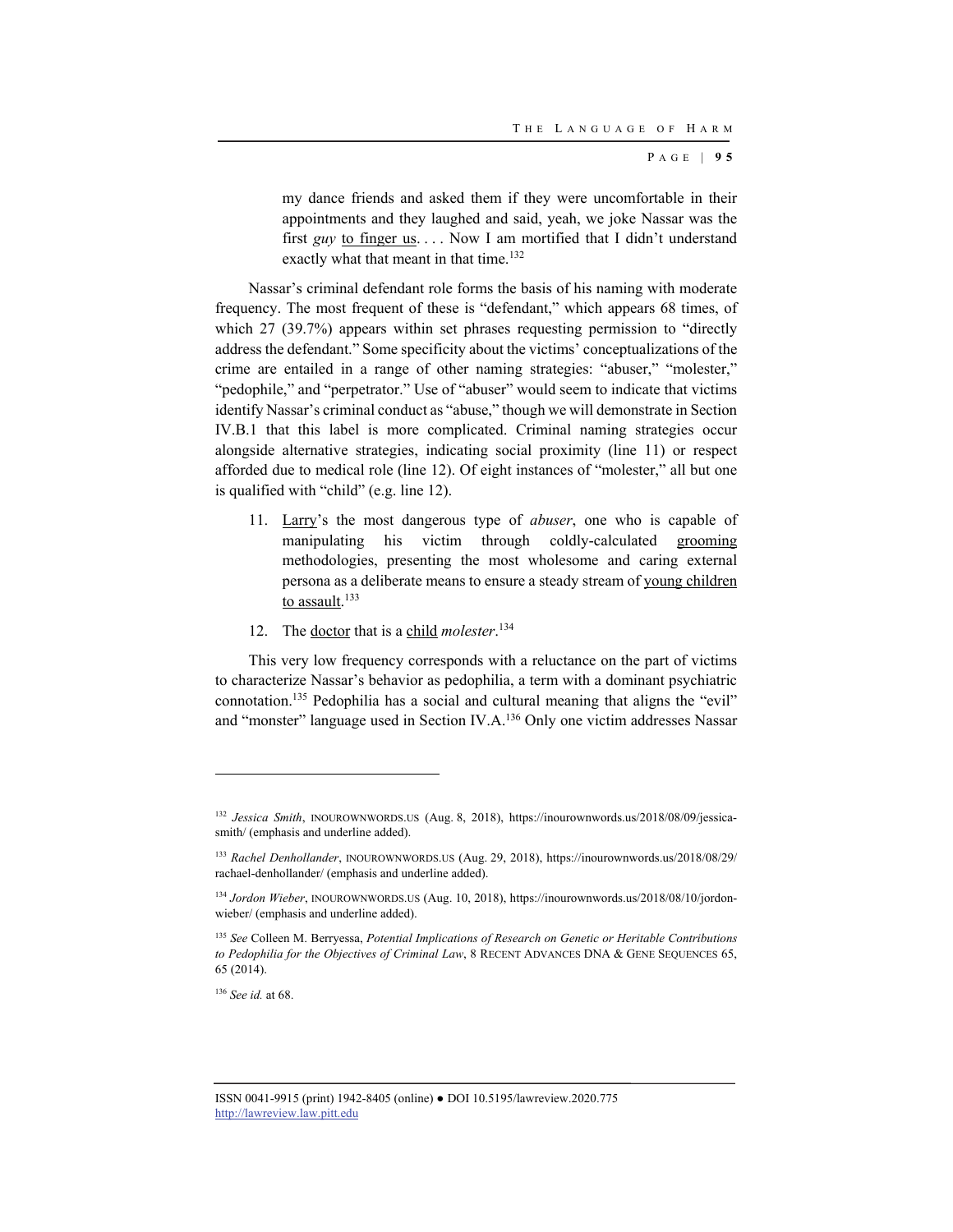P AGE | **9 6** | V O L . 8 2 | 2020

directly while assigning him the label and identity of "pedophile," and this is underscored through semantic repetition following "child molesting" (see line 13).

13. And to the defendant, you ended up right where you always liked to be, number one sports medicine doctor, number one gymnastics doctor in the country, and now you're the world's number one child molesting *pedophile* that has ever been discovered.137

Interestingly, in contrast to the isolated description of Nassar as a "pedophile," others were more likely to describe Nassar's conduct as that of a "pedophile" only in connection with describing how *others* failed to protect the victims from Nassar's conduct (line 14). Both USAG and MSU shared the accountability in the omission described by the women (line 15). MSU President Lou Anna Simon bore one pointed accusation specifically (line 16), which is noteworthy because she ultimately resigned after the trial.

- 14. I felt betrayed by Michigan State for denying any responsibility and for leaving me to fend for myself against this serial *pedophile*. 138
- 15. It was a decision that MSU and USA Gymnastics made to create environments for this *pedophile* to thrive in.<sup>139</sup>
- 16. In reports [the President of Michigan State University, Lou Anna Simon] is quoted as saying, I have been told it is virtually impossible to stop a determined sexual predator and *pedophile*, that they will go to incomprehensible lengths to keep what they do in the shadows. Okay, Lou Anna, then why when these allegations surfaced in the '90s was he not fired then? Why did MSU continue to employ Larry?<sup>140</sup>

The dehumanizing naming strategy of "monster" is surprisingly frequent and expansive in its application (occurring 79 times). Victims sometimes use this strategy within their descriptions of abuse, or in narratives about changing conceptualizations of Nassar. Its usage in alignment with Nassar is likely not surprising. However, notably, the most prominent pattern in "monster" concordance lines is in seeking the

ISSN 0041-9915 (print) 1942-8405 (online) ● DOI 10.5195/lawreview.2020.775 http://lawreview.law.pitt.edu

<sup>137</sup> *Bailey Lorencen*, INOUROWNWORDS.US (Aug. 14, 2018), https://inourownwords.us/2018/08/14/baileylorencen/ (emphasis and underline added).

<sup>138</sup> *Victim 186*, INOUROWNWORDS.US (Aug. 28, 2018), https://inourownwords.us/2018/08/28/victim-186/ (emphasis and underline added).

<sup>139</sup> *Kristen Thelen*, INOUROWNWORDS.US (Aug. 10, 2018), https://inourownwords.us/2018/08/10/kristenthelen/ (emphasis and underline added).

<sup>140</sup> *Clasina Syrovy*, INOUROWNWORDS.US (Aug. 14, 2018), https://inourownwords.us/2018/08/14/clasinasyrovy/ (emphasis and underline added).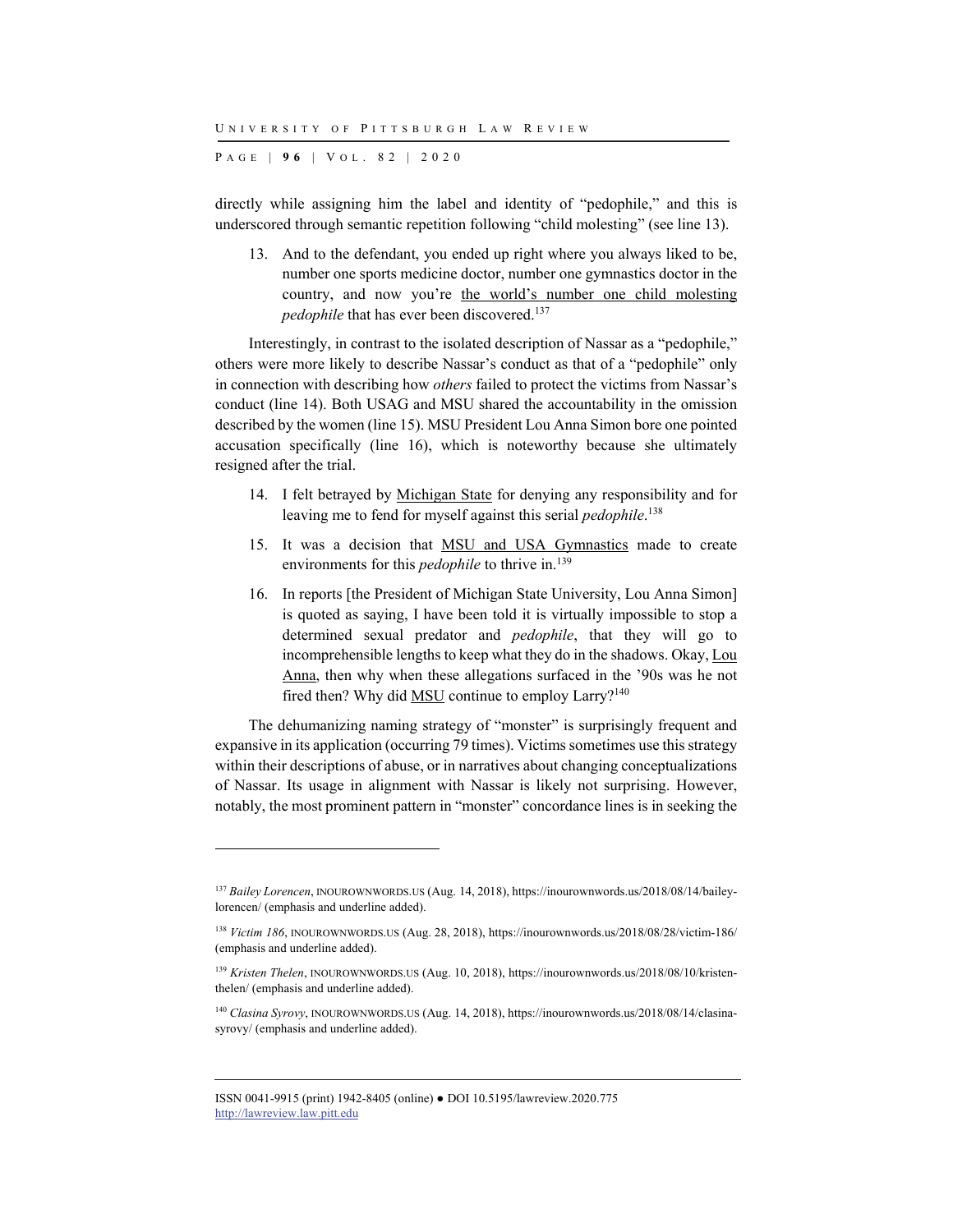P AGE | **9 7**

accountability of additional parties not in the criminal case at all, such as individual accomplices (line 17), Twistars Gymnastics (line 18), and MSU (line 19). In this way, the "monster" metaphor reveals the depths of the frustrations that victims experienced in holding institutional players accountable for their role enabling and emboldening Nassar's misconduct. It is a particularly noteworthy reference because the liability of these institutions was not relevant to Nassar's criminal sentencing. The victims, however, had a national platform, and they expressed great disgust that these institutions turned a "blind eye" to this "monster" (line 19).

- 17. I will now like to address all of the people who made this *monster* possible, if that's okay? To John Geddert. Since you are too much of a coward to be here in court today and this week, I hope you are watching and listening to me right now. You and Larry carry a lot of the same characteristics. That's funny. You are a disgrace.<sup>141</sup>
- 18. It's clear that in an environment like Twistars a *monster* like the defendant could thrive.142
- 19. I can't get over the fact that **MSU** could have done something to prevent this from happening to me and the individuals that turned a blind eye to the *monster* that is Larry Nassar.<sup>143</sup>

In the final pattern of naming, victims revert to terms of social closeness: "friend" [freq. 48] and "mentor" [freq. 5]. These strategies often stack with other forms of positive appraisal (see lines 20–21), depicting a pre-crime or in-crime narrative of solidarity and proximity. These serve dual purposes. Legally, they contribute to the contextualization of the relationship as one fitting with the crime. Socially, they give victims latitude to express a sense of personal outrage and hurt, directly to their betrayer.

20. From the time I was eight through 33 years old, you were in my life; a *doctor*, a *friend*, a second father, a person I confided in to make everything all right.144

<sup>141</sup> *Lindsey Lemke*, INOUROWNWORDS.US (Aug. 9, 2018), https://inourownwords.us/2018/08/09/lindseylemke/ (emphasis and underline added).

<sup>142</sup> *Bailey Lorencen*, *supra* note 137 (emphasis added).

<sup>143</sup> *Amy Labadie*, *supra* note 128 (emphasis and underline added).

<sup>144</sup> *Victim 138*, INOUROWNWORDS.US (Sept. 6, 2018), https://inourownwords.us/2018/09/06/victim-138/ (emphasis and underline added).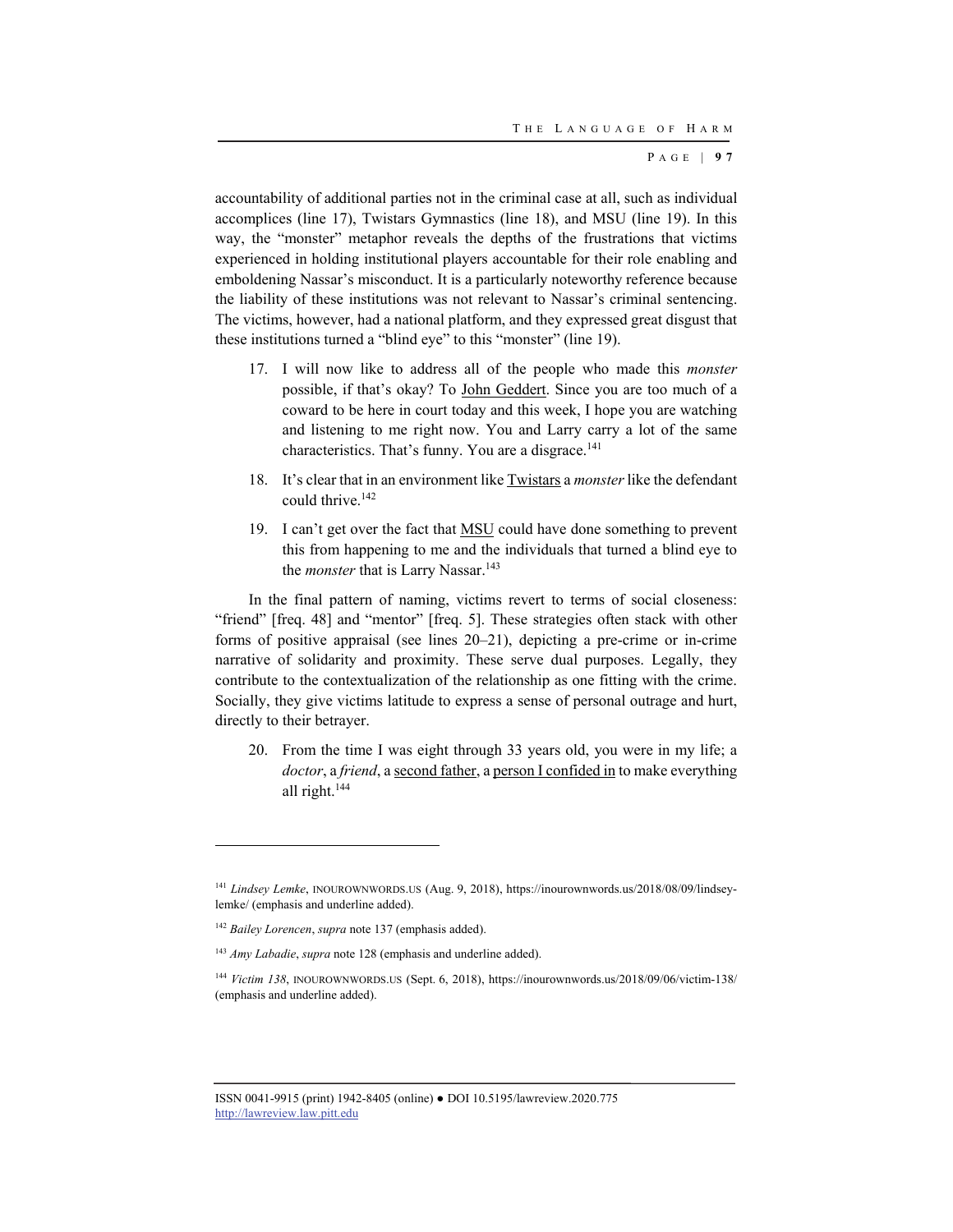P AGE | **9 8** | V O L . 8 2 | 2020

21. I trusted you, *Larry*. I trusted you as an adult figure, a *mentor*, and someone who had good morals, especially someone coming from a medical background.145

This evolution in sentiment can be seen in a number of statements (e.g. line 22), accompanied by a sense of shame, disgust, or shock. In one instance (line 23), this betrayal and adulteration of "friendship" is taken even further. A victim states that Nassar will become a "friend" to others in prison, alluding to a possibility that he may be sexually assaulted.<sup>146</sup> This sentiment occurs in at least four VIS and was controversially touched upon by Judge Aquilina in sentencing.<sup>147</sup> This stands in conflict with other places in this analysis in which the victims are empowered by the ability to ensure that no one else ever suffers the way that they did.

- 22. *Larry Nassar* was never *Doctor Nassar* to me. He was *Larry*, our *friend*, and not only to myself but to my family, coaches, and teammates who trusted him also. I have felt sick to my stomach every day since realizing I have been a victim of his over ten times for his own sexual pleasure.<sup>148</sup>
- 23. My whole family was fooled by you, but I know now who you really are, a child molester and a master manipulator, and I don't blame myself anymore for being the innocent child that I was. I will very soon, with the help of my family and my friends and my psychologist, be free of this pain that you've caused me. You, on the other hand, will learn a whole new meaning for the word *friend* in prison. You have no family, and freedom to you will soon become any moment when you're not in fear or when you forget for even one second that your victims are living wonderful lives as survivors while you rot in your cage.<sup>149</sup>

In addressing the defendant, victims continued to utilize names that reflected the original relationships of trust, confidence, and even friendship that they had

<sup>145</sup> *Bayle Pickel*, INOUROWNWORDS.US (Aug. 14, 2018), https://inourownwords.us/2018/08/14/baylepickel/ (emphasis and underline added).

<sup>146</sup> Court documents allege that Nassar *was* assaulted in prison nearly as soon as he was released into the general population. Kim Kozlowski, *Nassar Assaulted in Prison; Court Filing Blames Judge*, DETROIT NEWS (July 25, 2018, 10:56 AM), https://www.detroitnews.com/story/news/local/michigan/2018/07/25/ larry-nassar-assaulted-prison/833106002/.

<sup>147</sup> *See, e.g.*, Graeme Wood, *Where Nassar's Judge Went Wrong*, ATLANTIC (Jan. 24, 2018), https://www .theatlantic.com/politics/archive/2018/01/nassar-judge/551456/ (criticizing the judge for this language).

<sup>148</sup> *Jamie Doski*, *supra* note 123 (emphasis and underline added).

<sup>149</sup> *Kamerin Moore*, INOUROWNWORDS.US (Aug. 24, 2018), https://inourownwords.us/2018/08/24/ kamerin-moore/ (emphasis and underline added).

ISSN 0041-9915 (print) 1942-8405 (online) ● DOI 10.5195/lawreview.2020.775 http://lawreview.law.pitt.edu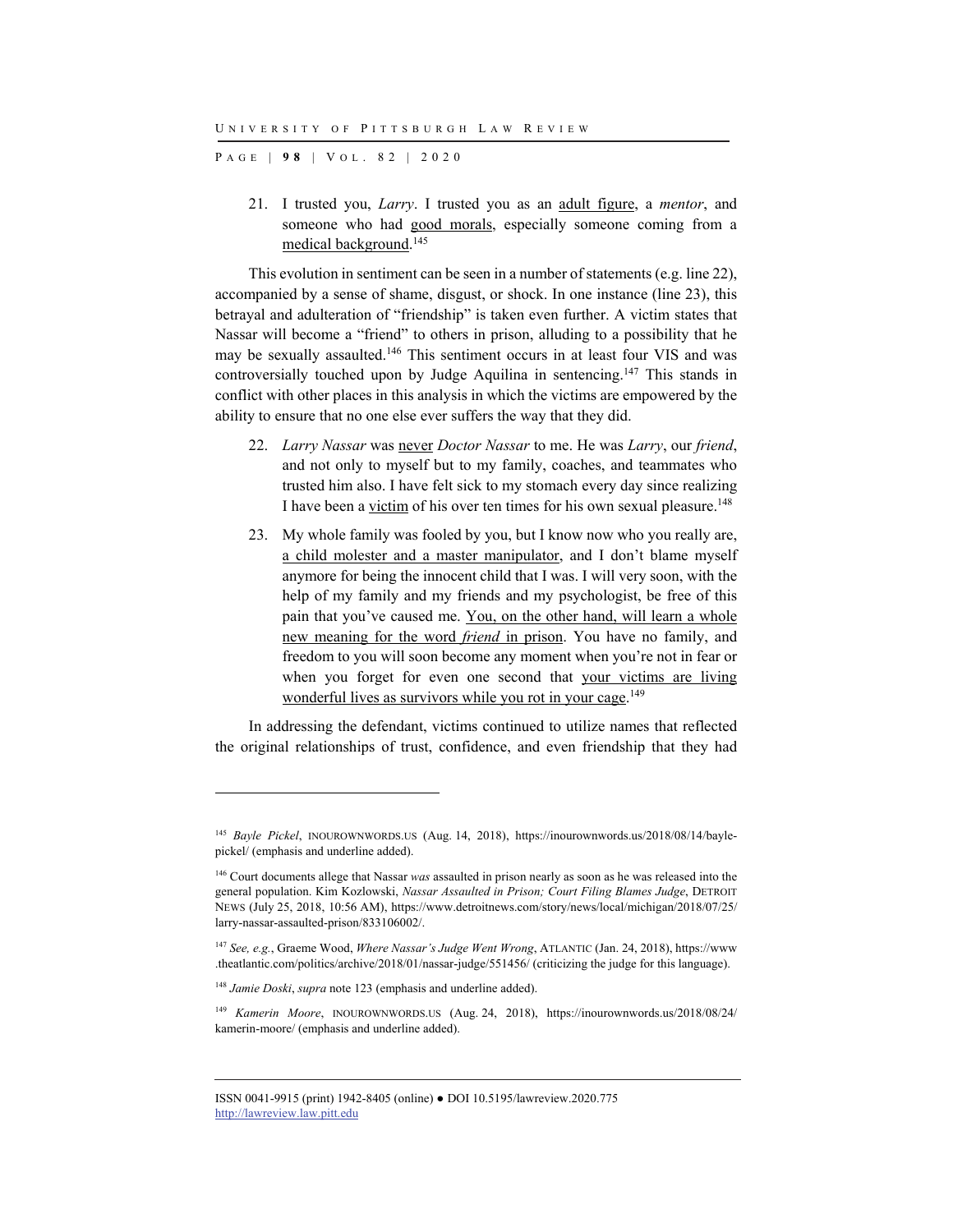P AGE | **9 9**

shared with Nassar. Positively and neutrally valanced naming strategies (such as "doctor" and "man") are much more frequent than negatively valanced naming strategies (such as "monster" or "manipulator"). The word "friend" is still used with some frequency (albeit retroactively) to describe who Nassar was. This reveals how understanding abuse begins with understanding who Nassar *was* juxtaposed with how the women see him now. It reveals the depths of the challenges in identifying abuse contemporaneously, naming it as such, and reporting it. Nassar was distinctly not a "monster" as he perpetrated the abuse, in part, because he had built relationships of trust and respect.

Nomination strategies that depict respect and authority, like "Mr. Nassar" [78] and "Doctor Nassar" [77] do not seem to fit the victim's narratives authentically, given his conduct. Yet, naming strategies that criminalize him, like "defendant" [68], "abuser" [26], "molester" [8], "pedophile" [7], "perpetrator" [4] or "rapist" [0] were not very dominant in the statements, despite the context of a criminal sentencing phase. Instead, the word "monster" [79] seems to be the closest to a replacement of the language previously used contemporaneous with the abuse. But it is less frequently the "defendant," "perpetrator," or "pedophile" they see as the "monster," and more frequently it is "Larry," the "friend" and "mentor" whom they condemn.

This linguistic analysis reveals important gaps in naming strategies between law and lived experiences. We know that "rapists" commit rape and "pedophiles" abuse children, but what language or word depicts someone who builds trust, relationships, and friendships, and then commits sexual abuse systemically in a medicalized frame? What terms capture the relational context of Nassar to the enabling power structures that allowed him to abuse so many victims for so many years? This linguistic analysis reveals the gaps between the language of law and the language of victims. It reveals the immense task for victims rewriting entire vocabularies from the ways in which relationships were understood and navigated contemporaneously to the later revelations of what was really occurring.

These VIS offer individualized accounts of harm that are critical to counterbalance "our one-dimensional ideas about the identity of the 'criminal.'"150 Just as revelations of Catholic priests abusing children transformed our cultural understanding of abuse within religious institutions,<sup>151</sup> the VIS in Nassar's sentencing challenge our collective categorizations and narrative of abuse. This

l

<sup>150</sup> *Reverberations*, *supra* note 38, at 1284–85.

<sup>151</sup> See generally MARY GAIL FRAWLEY-O'DEA, PERVERSION OF POWER: SEXUAL ABUSE IN THE CATHOLIC CHURCH (2007).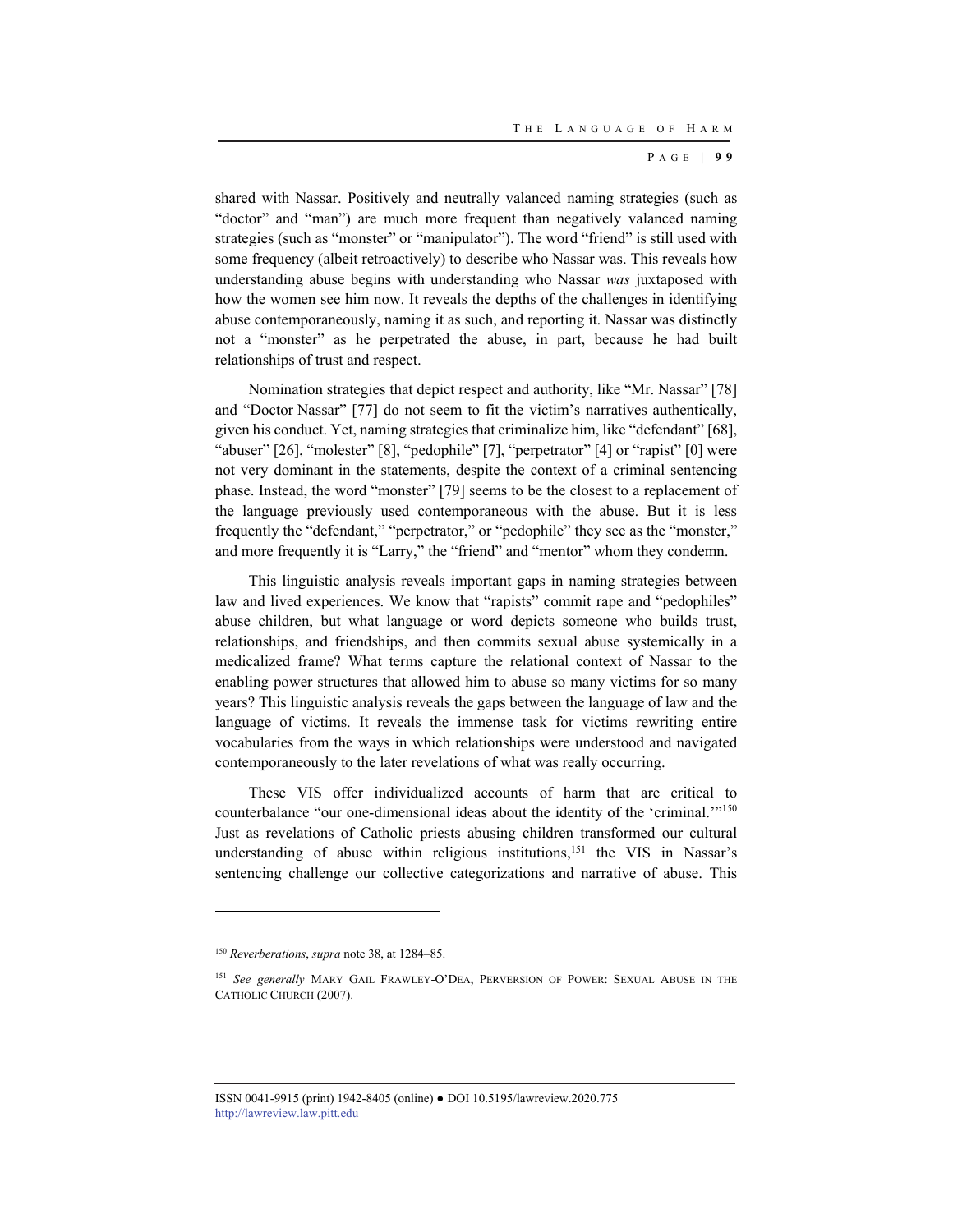P AGE | **100** | V O L . 8 2 | 2020

analysis reminds all institutions and individuals that it is *because of* the relationships of trust and respect that abusers cultivate that their conduct can remain buried for so long. It suggests a powerful need to expand beyond the myopic "monster" image of a pedophile or the alleyway image of a rapist. Instead of narrow, demonized images of perpetrators, these VIS reveal that well-regarded and deeply respected—even revered—figures abuse power in devastating ways. That abuse is further enabled by interconnected systems and institutions that discount and disbelieve the allegations by deferring to the same respect and reverence that allowed the abuse to occur.152 These VIS reveal complex interconnections between individual wrongs buttressed by systemic institutional betrayals. Reshaping these collective understandings can improve our legal reporting responses, hold more entities and individuals accountable, and prevent future harm.

The next two sections analyze how victims describe the harms that Nassar perpetrated in ways that align (or do not align) with existing cultural understandings of misconduct and harms.

## *B. Defining the Crime*

VIS can give voice to harms to inform the sentencing of perpetrators; they are not intended or expected to prove the merits of the underlying case.<sup>153</sup> Victims should explain the harms they have suffered, including physical, mental, or economic.154 Thus, when victims give VIS, they are not confined to categorizing the conduct in any specific terms or using any particular naming or framing language.

Interesting questions then emerge regarding how victims described the criminal conduct as they detailed the harms that this caused them. Did the conduct fall under the umbrella of sexual assault, child abuse, medical battery, or other? Was Nassar a sex offender, a rapist, a pedophile, or something else entirely? Do victims relate to these legal categories at all or do they understand the conduct with more fluidity across legal and non-legal categories?<sup>155</sup> What can we learn about our legal boundaries and reporting mechanisms from the authentic voice of victims describing their understanding of the misconduct?

l

<sup>&</sup>lt;sup>152</sup> MILLER, *supra* note 58, at 194 ("I need you to know that it was all true. The friendly guy who helps you move and assists senior citizens in the pool is the same guy who assaulted me. One person can be capable of both. Society often fails to wrap its head around the fact that these truths often coexist, they are not mutually exclusive.").

<sup>153</sup> *Victim Impact Statements*, *supra* note 32.

<sup>154</sup> MICH. COMP. LAWS ANN. § 780.763(3)(a)–(d).

<sup>155</sup> *See, e.g.*, MILLER, *supra* note 58, at 139 ("Throughout the legal process, I felt like I was always trying to keep up, to not mess up, learn court jargon, pay attention, follow the rules.").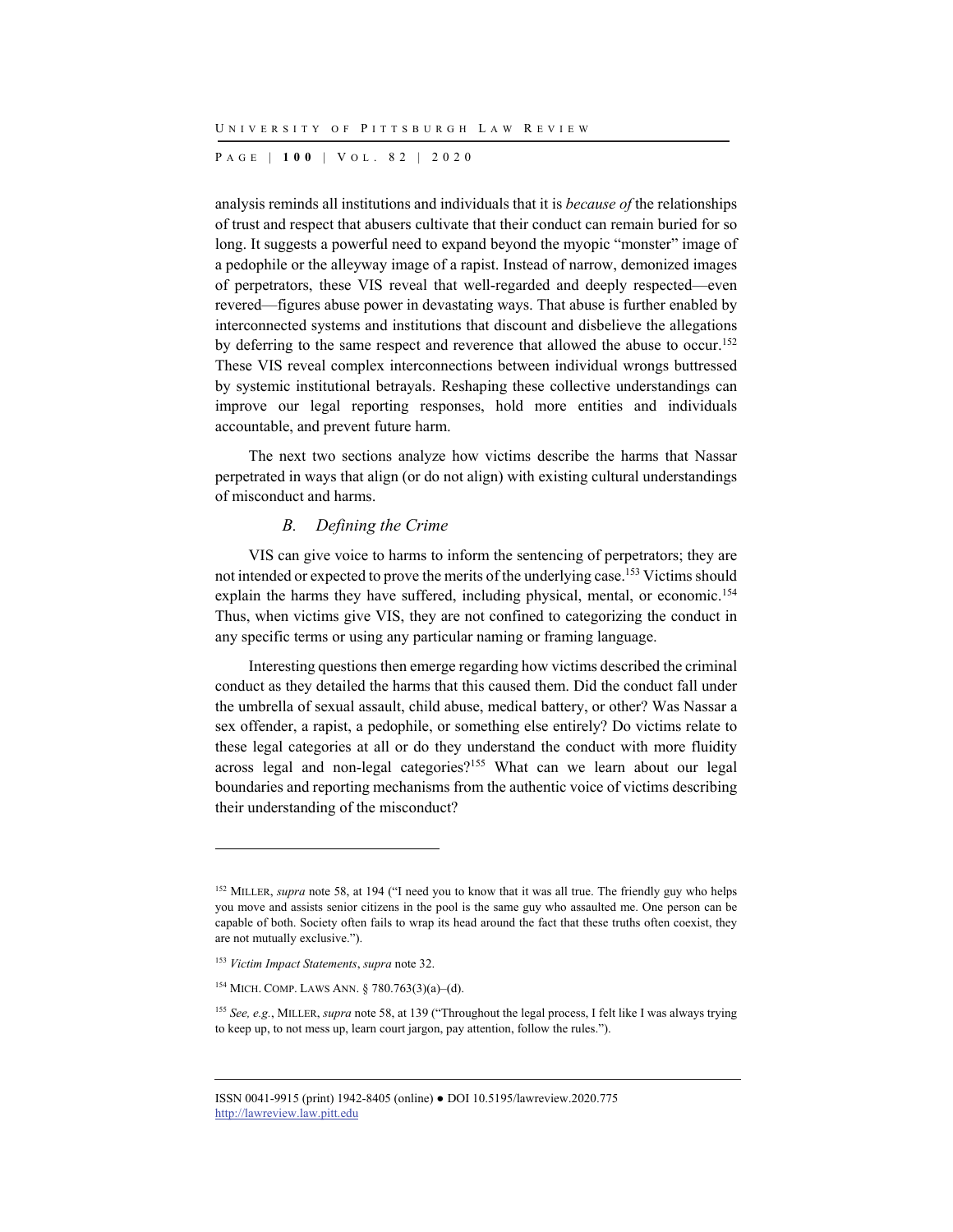To address some of these questions, we analyzed a generated word frequency list from the full corpus. Nouns with frequencies over 5 referring to criminal sexual conduct were isolated. These words and phrases have been categorized and listed by order of descending frequency in Table 3. None of the victims in our corpus used the technical legal phrasing, "criminal sexual conduct." This is not in itself surprising because naming the crime is not the goal of the VIS. A number of other labels do occur, demonstrating that victims name the conduct using a range of terms, each with their own legal and social implications.

| Category of terms  | <b>Terms [frequency]</b>                               |
|--------------------|--------------------------------------------------------|
| Abuse              | ${abuse}$ [461]                                        |
| Medical treatments | {treatment} [322]                                      |
| Sexual assault     | sexual { $assault$ } [85], sexually { $assault$ } [55] |
| Rape               | $\{range\}$ [3]                                        |

*Table 3: Terms referring to criminal sexual conduct, grouped semantically and listed in descending order of overall frequency* 

The VIS described the conduct in a variety of categories of recognizable criminal behavior, including "abuse" ("sexual" and "child"), "treatments," "sexual assault," and "rape." In the following sections, we explore each of these categories and their implications.

#### 1. Naming the Conduct as Abuse

"Abuse" was the most frequent term used to describe Nassar's conduct. The VIS used this word 461 times in a variety of ways. This included legal terminology (e.g. "sexual abuse"), lay descriptors of abuse (e.g. "abused my body"), and narratives of social "abuses" of trust and position. Each instance has been categorized on the basis of its surrounding co-text and can be found in Table 4 below.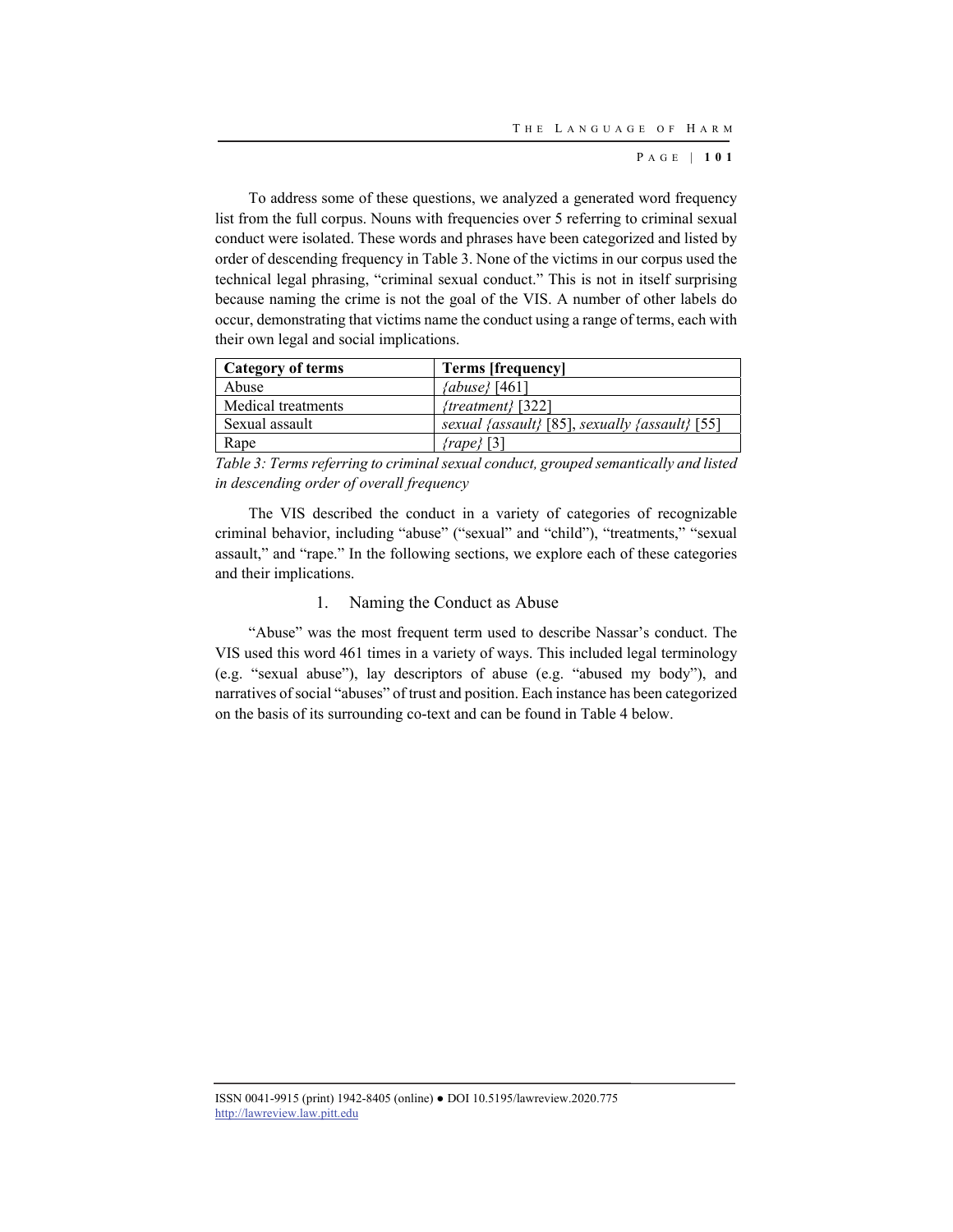P AGE | **102** | V O L . 8 2 | 2020

| <b>Category of abuse</b> | <b>Descriptions of</b>      | <b>Frequency</b> | Overall |
|--------------------------|-----------------------------|------------------|---------|
|                          | abuse                       |                  |         |
| General                  | <i>abuse</i> (no qualifier) | 313              | 313     |
| Legal descriptors of     | sexual abuse                | 113              | 119     |
| abuse                    | child abuse                 | 6                |         |
| Lay descriptors of abuse | <i>physical abuse</i>       | 6                | 19      |
|                          | emotional abuse             | 5                |         |
|                          | mental abuse                | 4                |         |
|                          | abuse $\ldots$ my body      | 4                |         |
| Descriptors of social    | abuse of power              | 9                | 19      |
| abuses                   | abuse of trust              | 6                |         |
|                          | abuse of position           | 3                |         |
|                          | abuse of knowledge          |                  |         |
| Wider                    | culture of abuse            | $\overline{4}$   | 4       |
| conceptualization        |                             |                  |         |
| Other forms of abuse     | abuse of                    | 4                | 4       |
|                          | alcohol/drugs               |                  |         |
| Total                    |                             |                  | 461     |

*Table 4: Variation and frequency of abuse in the corpus, grouped by category.* 

The most frequent way of using "abuse" within the corpus is without additional qualifiers. Without modification, it may contain the multitudes of each possible attribute (for instance, a combination of sexual, mental, and physical abuse) (line 24). These statements demonstrate the challenges of naming the conduct as something demanding legal intervention (line 25). The victims struggle to decide what "counts" (line 26) and struggle with the reality that, once the "abuse" was named as such, this recognition would affect their lives (line 27).

- 24. You belittled, berated, and *abused*, and took advantage of me.156
- 25. I had no idea what he was doing and that it was sexual assault or any type of *abuse*. 157
- 26. Did massaging my breast on a weekly basis brazenly walking around the room with an erection and ripping my clothes down without warning or care count as *abuse*?158

<sup>156</sup> *Lindsey Lemke*, *supra* note 141 (emphasis added).

<sup>&</sup>lt;sup>157</sup> *Amy Labadie*, *supra* note 128 (emphasis and underline added).

<sup>158</sup> *Catherine Hannum*, INOUROWNWORDS.US (Aug. 24, 2018), https://inourownwords.us/2018/08/24/ catherine-hannum/ (emphasis and underline added).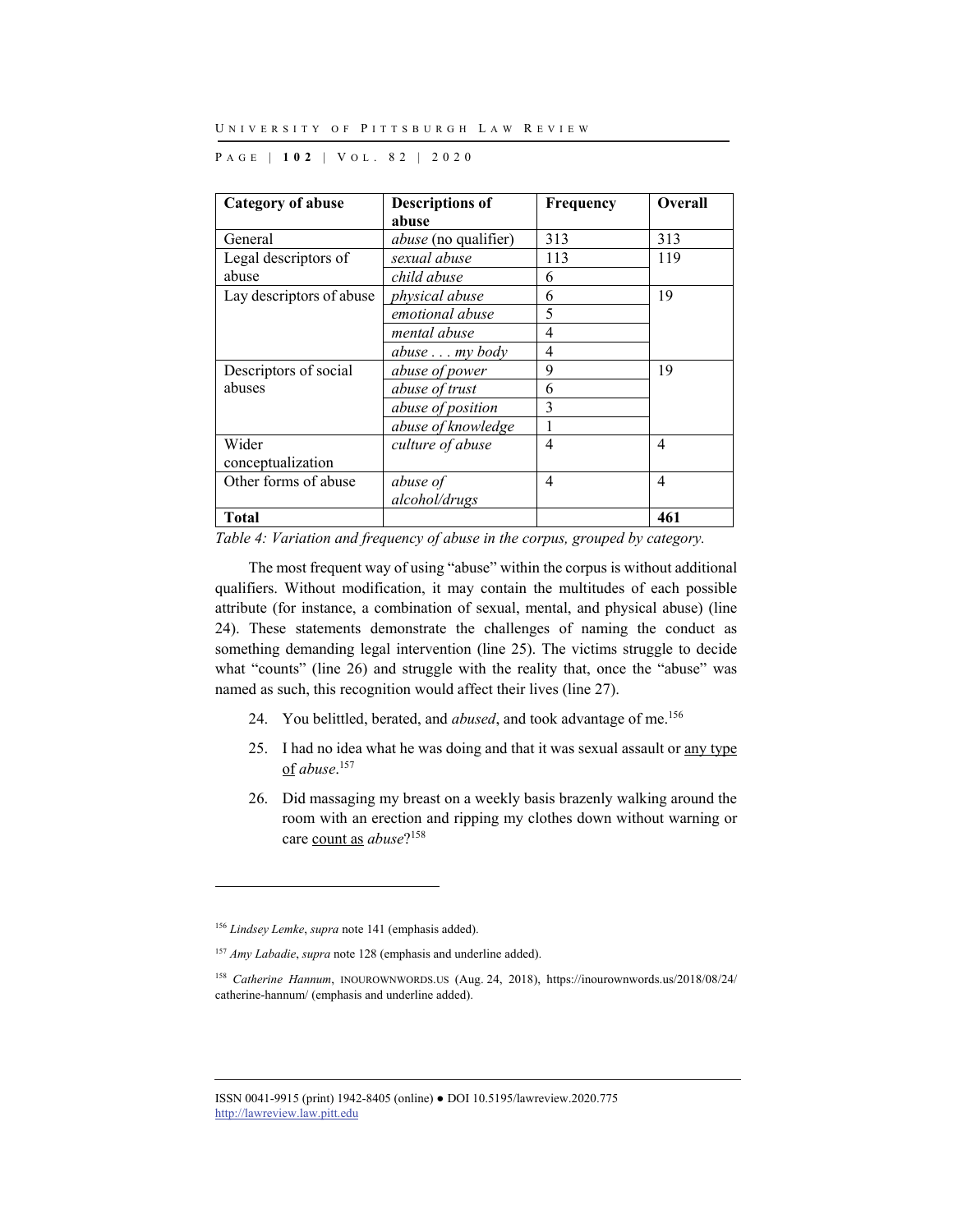27. I now know I was struggling so hard to decide if it was *abuse* or not because I knew if I admitted to myself that it was, it would change my life so much, and it did.<sup>159</sup>

Some victims defined the "abuse" more specifically as "sexual abuse."160 This occurred 119 times across the corpus. This "sexual abuse" terminology is most frequently used in relation to institutional reporting functions (line 28) and to make wider points about the frequency of sexual abuse in sports, rather than a focus on the isolated incidents of Nassar's abuse. Very rarely, VIS defined the conduct as "child abuse,"161 "abuse of a child,"162 "childhood sexual abuse,"163 or "child sexual abuse."164 One of these instances refers to MSU's policy regarding reporting of suspected abuse, whereas the others directly identify the crime as child abuse (see line 29).

- 28. Now is the time to acknowledge that the very person that sits here before us now, who perpetrated the worst epidemic of *sexual abuse* in the history of sports, who is going to be locked up for a long, long time, this monster was also the architect of policies and procedures that are supposed to protect athletes from sexual abuse for both USA Gymnastics and the USOC.165
- 29. Nassar has something few people can do in their lifetime, like how Kleenex is actual [sic] a corporate brand that many use in every day vocabulary to describe a tissue, he has forever identified his name with

<sup>159</sup> *Madeline Johnson*, INOUROWNWORDS.US (Aug. 10, 2018), https://inourownwords.us/2018/08/10/ madeline-johnson/ (emphasis and underline added).

<sup>160</sup> *Jillian Swinehart*, INOUROWNWORDS.US (Aug. 28, 2018), https://inourownwords.us/2018/08/28/jillian -swinehart/ ("I was sexually abused by him hundreds of times without gloves or my consent.").

<sup>161</sup> *Rachel Denhollander*, *supra* note 133; *Bailey Lorencen*, *supra* note 137.

<sup>162</sup> *Kyle Stephens*, INOUROWNWORDS.US (Aug. 5, 2018), https://inourownwords.us/2018/08/05/kylestephens/.

<sup>163</sup> *Larissa Boyce*, INOUROWNWORDS.US (Aug. 14, 2018), https://inourownwords.us/2018/08/14/larissaboyce/.

<sup>164</sup> *Emma Ann Miller*, INOUROWNWORDS.US (Aug. 14, 2018), https://inourownwords.us/2018/08/14/ emma-ann-miller/.

<sup>165</sup> *Alexandra Raisman*, INOUROWNWORDS.US (Aug. 10, 2018), https://inourownwords.us/2018/08/10/ alexandra-raisman/ (emphasis and underline added).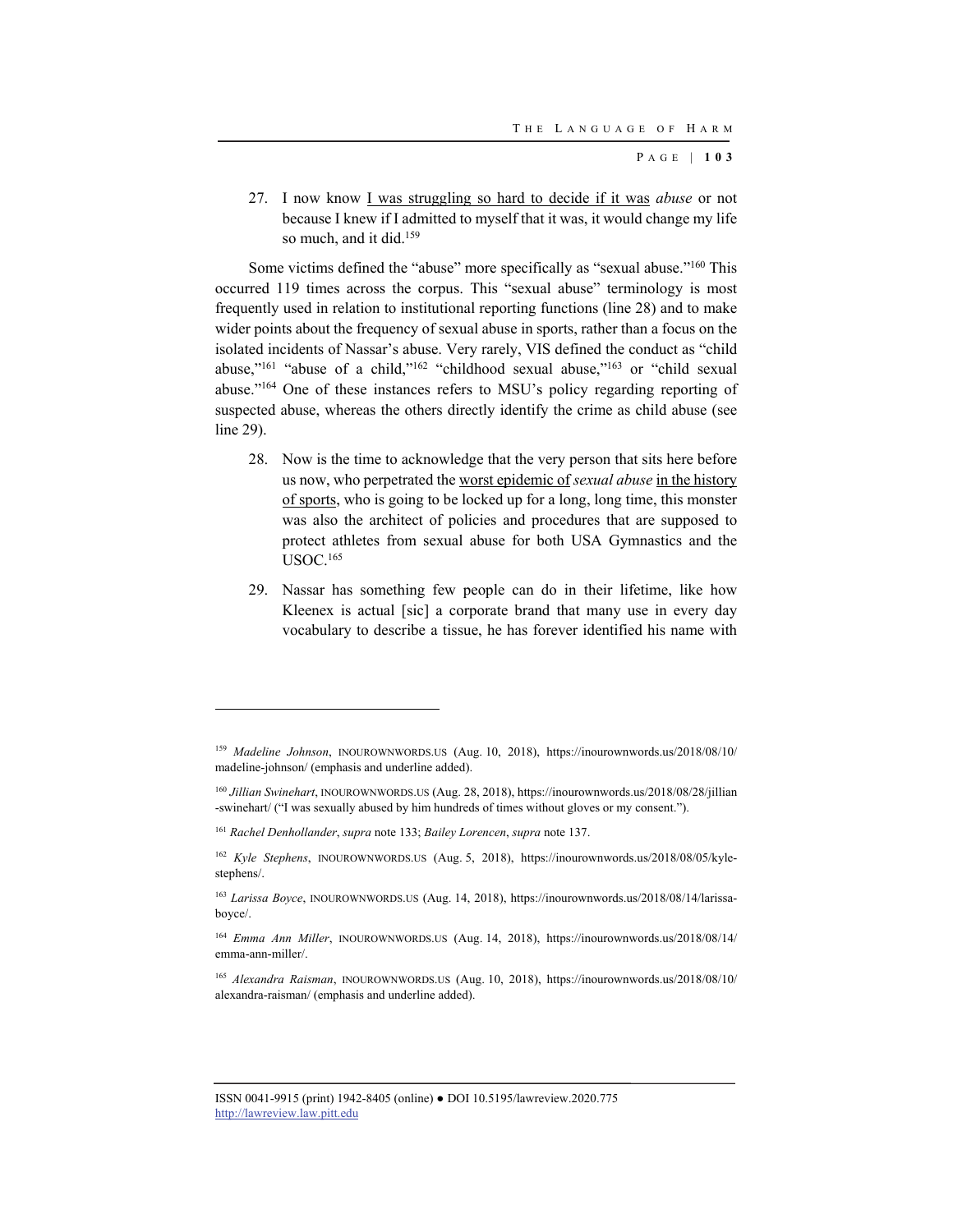P AGE | **104** | V O L . 8 2 | 2020

*child sexual abuse*. His legacy as a medical God has been poisoned by his sickening desire to molest children.<sup>166</sup>

When "sexual abuse" is used to describe the victims' personal experiences, it is often incorporated into narratives of a realization taking place a significant period of time removed from the abuse itself. These uses of "sexual abuse" reflect a struggle to reconceptualize and self-identify as a sexual abuse victim (see line 30), particularly when processed through the lens of media coverage of sexual abuse (line 31).

- 30. The fact that I was *sexually abused* by you is something that I'm still wrapping my head around. $167$
- 31. It took the media coverage of the *sexual abuse* scandal in the Catholic church and a friend confiding the details of her sexual abuse for me to realize that something was wrong.<sup>168</sup>

This analysis reflects the fractured ways in which victims characterize Nassar as an individual. The sexual underpinnings of the conduct come out in victims describing Nassar's intentions. Using terms such as "twisted sexual pleasure," "your own sexual gratification," and "sexual pleasure" reveal that women do identify the *sexual* aspect of the criminal conduct and are able to conceptualize themselves as victims even as they struggle to connect themselves directly to the acts described.<sup>169</sup>

Lay descriptors of abuse (i.e. "emotional abuse," "abused my body") are quite infrequent. This is a somewhat surprising result, as victims are not tasked with defining the crime legally in VIS but with providing narratives of conduct and harm in their own words. These lay descriptors often come clustered together (line 32), offering an overview of a constellation of abuse. Similar patterns emerge in the category we have called "social abuses," containing, for example, abuses of trust and power (see line 33). Concordance lines addressing social abuses reveal accounts of

l

<sup>166</sup> *Emma Ann Miller*, *supra* note 164 (emphasis and underline added).

<sup>167</sup> *Bethany Bauman*, INOUROWNWORDS.US (Aug. 6, 2018), https://inourownwords.us/2018/08/06/ bethany-bauman/ (emphasis and underline added).

<sup>168</sup> *Kyle Stephens*, *supra* note 162 (emphasis and underline added).

<sup>169</sup> *Jamie Dantzscher*, INOUROWNWORDS.US (Aug. 9, 2018), https://inourownwords.us/2018/08/09/jamiedantzscher/; *Kristen Thelan*, INOUROWNWORDS.US (Aug. 10, 2018), https://inourownwords.us/2018/08/ 10/kristen-thelen/.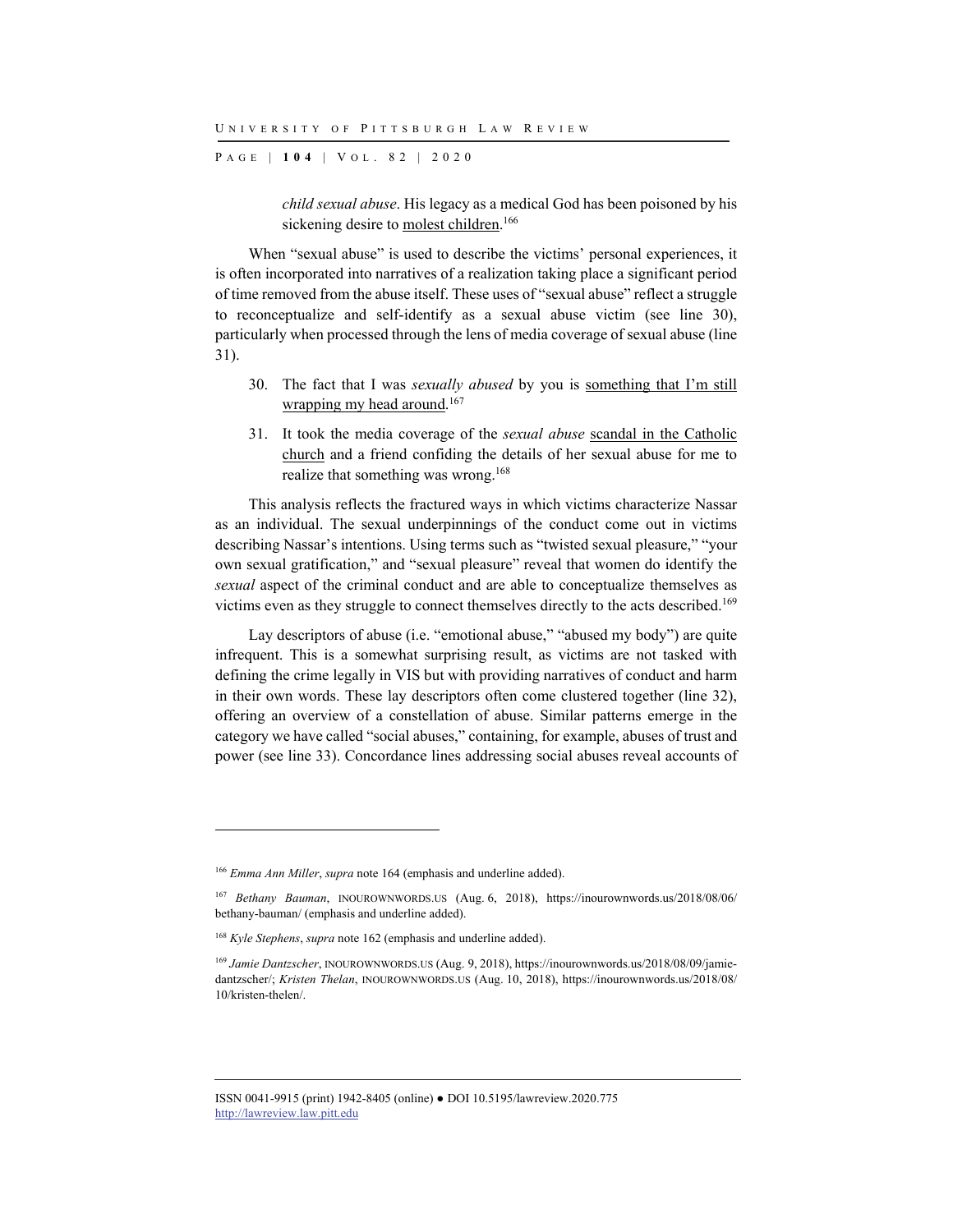additional harm (line 34), describing the "trauma of his abuse,"170 the "extent of the abuse,"171 and the "memory of the abuse."172

- 32. Larry Nassar, you sexually, mentally, and physically *abused* me hundreds of times without gloves, lubricant, or proper sanitation.<sup>173</sup>
- 33. [Nassar] *abused* my trust as well as my body.174
- 34. As a medical professional I am sickened and angered by your *abuse* of power and notoriety for your own self gain. It took away my ability to feel safe, to be able to be intimate or enjoy human contact in any way.175

In summary, "abuse" is highly frequent but ambiguous and varied in its usage. This term is not limited to sexual or physical abuse. It also reflects narratives about abuses of power and trust.<sup>176</sup> The two forms of abuse central to the offense—abuse of power/trust and sexual/physical abuse—were entirely interconnected in many VIS, reflecting critical takeaways to incorporate in law and policy reforms.

# 2. Naming the Conduct as "Treatment" Deviations

Given the nature of the criminal charges focused on medical treatments, $177$  it is unsurprising that medicalization of the abuse would form some part of the narratives provided within the VIS. Indeed, {treatment} appears 320 times in the corpus, of which 309 refer to medical treatments (as opposed to, for instance, "treatment table"). Usage falls under several categories including: un-modified usage [freq. 234], descriptions of legitimate treatments [freq. 44], distancing techniques from the term treatment [freq. 28], and finally, description of illegitimate treatments [freq. 6] (see Table 5 for examples).

<sup>170</sup> *Larissa Boyce*, *supra* note 163.

<sup>171</sup> *Brianne Randall*, INOUROWNWORDS.US (Aug. 8, 2018), https://inourownwords.us/2018/08/08/ brianne-randall/.

<sup>172</sup> *Larissa Boyce*, *supra* note 163.

<sup>173</sup> *Kaylee McDowell*, INOUROWNWORDS.US (Aug. 14, 2018), https://inourownwords.us/2018/08/14/ kaylee-mcdowell/ (emphasis and underline added).

<sup>174</sup> *Jessica Smith*, *supra* note 132.

<sup>175</sup> *Marta Stern*, INOUROWNWORDS.US (Aug. 14, 2018), https://inourownwords.us/2018/08/14/martastern/ (emphasis and underline added).

<sup>176</sup> *Arianna Guerrero*, INOUROWNWORDS.US (Aug. 9, 2018), https://inourownwords.us/2018/08/09/ arianna-guerrero/.

<sup>&</sup>lt;sup>177</sup> MICH. COMP. LAWS ANN. § 750.520b(1)(f)(iv) (West 2020).

ISSN 0041-9915 (print) 1942-8405 (online) ● DOI 10.5195/lawreview.2020.775 http://lawreview.law.pitt.edu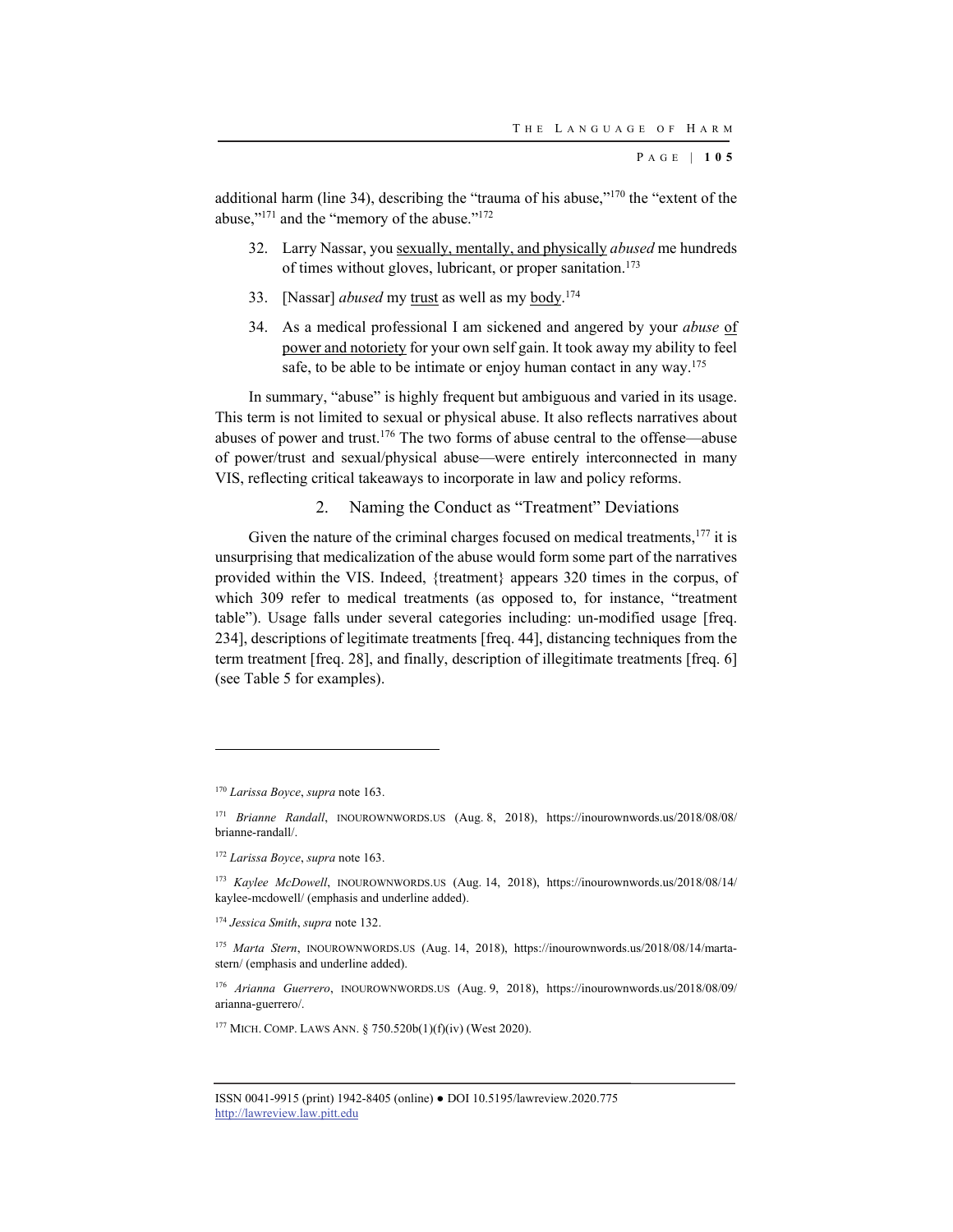P AGE | **106** | V O L . 8 2 | 2020

| Category of              | <b>Descriptions of abuse</b>                                                                                                                                                        | Frequency |
|--------------------------|-------------------------------------------------------------------------------------------------------------------------------------------------------------------------------------|-----------|
| treatment                |                                                                                                                                                                                     |           |
| Un-modified              | treatment                                                                                                                                                                           | 234       |
| Legitimate treatment     | osteopathic-style treatments, non-<br>surgical treatment, unconventional<br>treatment, new treatment, legitimate<br>medical treatment, widely known and<br>accepted treatment, etc. | 44        |
| Distancing<br>techniques | quote treatments unquote, guise of<br>treatment, so-called treatment, etc.                                                                                                          | 28        |
|                          |                                                                                                                                                                                     |           |
| Illegitimate treatment   | improper treatment, sick treatment, not<br>a valid treatment, etc.                                                                                                                  | 6         |
| Total                    |                                                                                                                                                                                     | 309       |

*Table 5: Categories, frequencies, and examples of various usages of {treatment} in the VIS corpus.* 

Un-modified descriptions of {treatment} contain additional detail indicating the illegitimacy and abuse that these experiences entailed (line 35). This language comes from the defendant and his enablers' insistence that the conduct was appropriately understood as a medical treatment. One frequent category further modifies descriptions of "treatment" with legitimizing strategies drawn from medical terminology (line 36).

- 35. *Treatments* included vaginal penetration to treat my low back pain.178
- 36. He said that it was an unconventional *treatment*, but if I trusted him, he felt that it could help me too. $179$

A large number of concordance lines are consistent with victims struggling to identify and accept that what they endured was sexual abuse (line 37). This, in turn, called for victims to shift their understanding of what was happening from their earlier categorization of "treatment" to some other category (line 38). This involved both realizing that the treatment was not, in fact, medical, and then a difficult quest to rename it (line 39).

37. I never told anyone because I just thought it was normal *treatment* that was done to everyone, but my young self was wrong. When the first news

<sup>178</sup> *Clasina Syrovy*, *supra* note 140 (emphasis and underline added).

<sup>179</sup> *Chelsea Williams*, INOUROWNWORDS.US (Aug. 8, 2018), https://inourownwords.us/2018/08/08/ chelsea-williams/ (emphasis and underline added).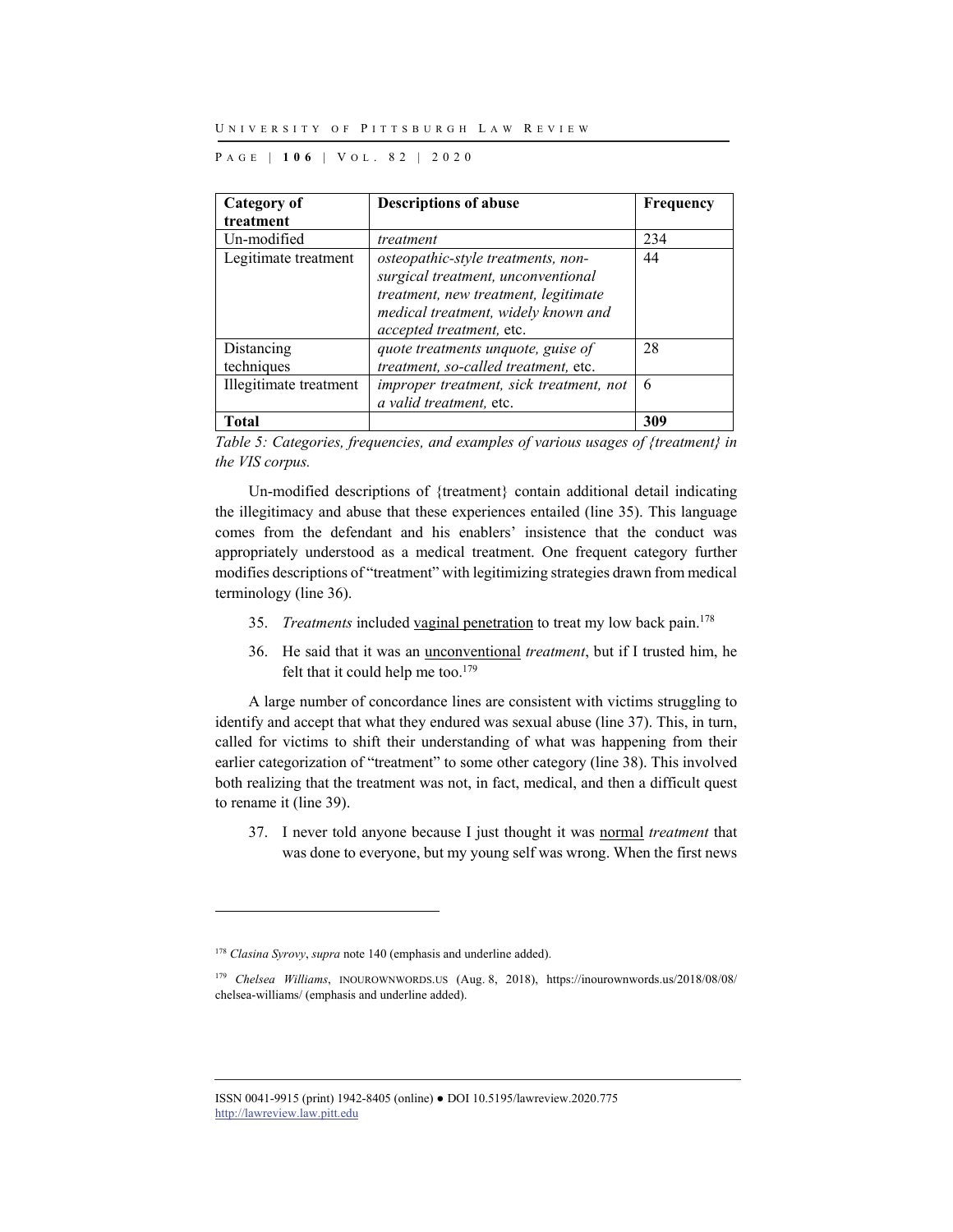article came out I didn't believe it. I still believed the *treatments* were to help me, not hurt me.<sup>180</sup>

- 38. I was confused because those *treatments*, the release technique applied through my vagina, were the same *treatments* I recall receiving from you, but I never questioned whether or not you thought they were medically necessary.181
- 39. I was in denial over these *treatments* being sexual abuse or molestation because he was the gymnastics doctor.<sup>182</sup>

Victims distance themselves from adoption of the term in 28 examples and outright disagree with it in only 6 cases. Methods of distancing include use of quotation (line 40) and repetition (line 41). The most infrequent pattern of all is delegitimizing the treatment altogether; this occurs six times total (line 42, for example).

- 40. These, quote, *treatments* happened over and over again, eating away at my innocence as a child.<sup>183</sup>
- 41. As a mother I understand how gravely heinous Larry's *treatments treatments*—were.184
- 42. And I have had to think through and talk about the hundreds, hundreds of appointments and Nassar home visits and cringe at all of the times I should have said something about the improper *treatments* and oath breaking moments.<sup>185</sup>

What is striking about the usage of "treatment" as a term to describe the conduct is that it persists as a descriptive word even after it is associated with criminal conduct and trauma. Juxtaposing the use of the terms "treatment" versus "abuse" reveals the difficulty in separating the two. VIS illuminate how Nassar's efforts to

l

<sup>180</sup> *Brooke Hylek*, INOUROWNWORDS.US (Aug. 29, 2018), https://inourownwords.us/2018/08/29/brookehylek/ (emphasis and underline added).

<sup>&</sup>lt;sup>181</sup> Charla Burill, INOUROWNWORDS.US (Aug. 24, 2018), https://inourownwords.us/2018/08/24/charlaburill/ (emphasis and underline added).

<sup>182</sup> *Clasina Syrovy*, *supra* note 140 (emphasis and underline added).

<sup>&</sup>lt;sup>183</sup> Nicole Soos, INOUROWNWORDS.US (Aug. 7, 2018), https://inourownwords.us/2018/08/07/nicole-soos/ (emphasis and underline added).

<sup>184</sup> *Jeanette Antolin*, INOUROWNWORDS.US (Aug. 8, 2018), https://inourownwords.us/2018/08/08/ jeanetteantolin/ (emphasis and underline added).

<sup>185</sup> *Alexis Moore*, INOUROWNWORDS.US (Aug. 6, 2018), https://inourownwords.us/2018/08/06/alexismoore/ (emphasis and underline added).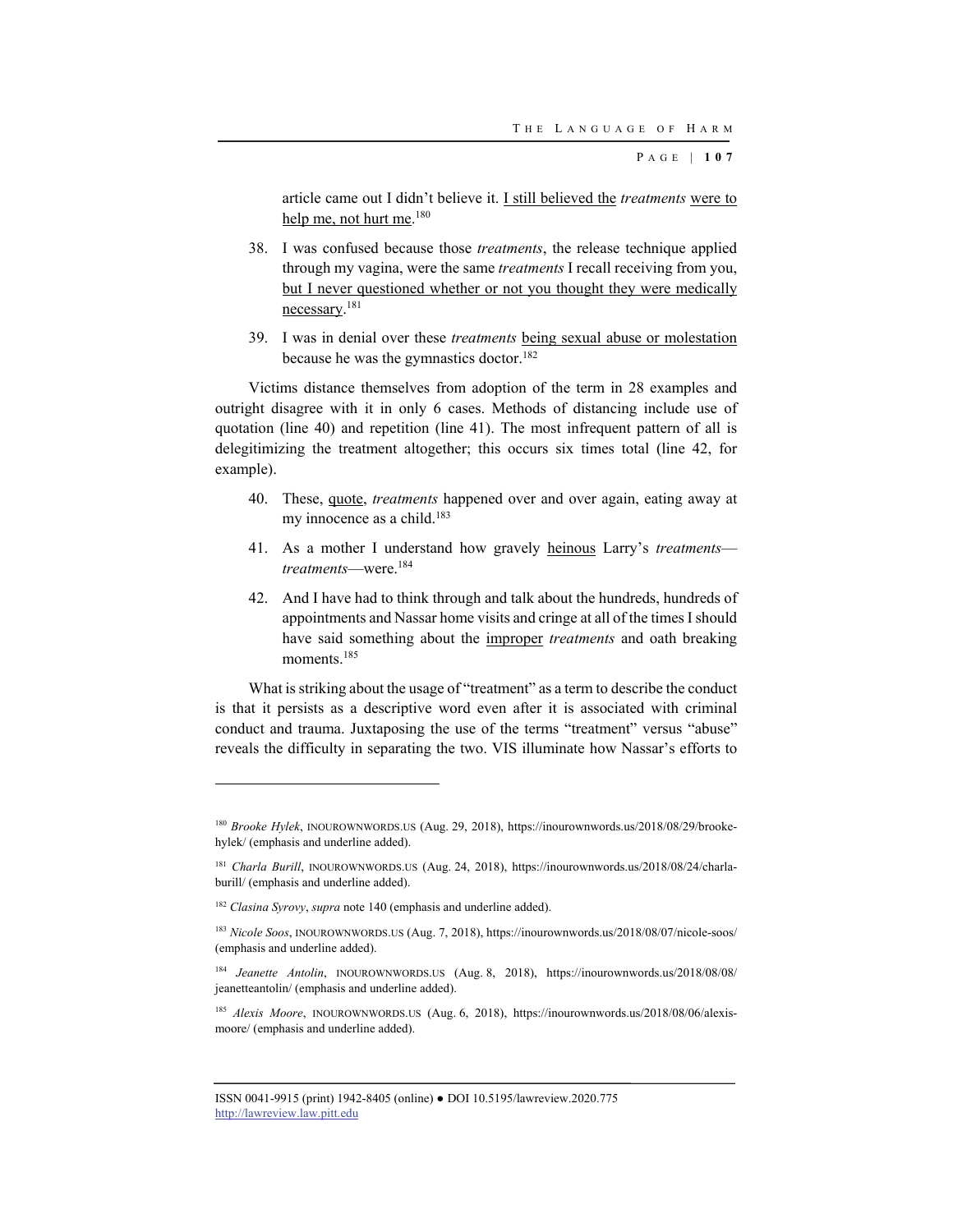P AGE | **108** | V O L . 8 2 | 2020

l

package his criminal sexual misconduct around a medical treatment made it harder to name the conduct and report it as criminal or inappropriate, again suggesting policy and law reforms for further study.

# 3. Naming the Conduct as Sexual Assault or Rape

The terms "sexual {assault}" and "sexually {assault}" are used substantially more frequently in the VIS (85 instance and 55 instances, respectively) than {rape}, which appears only three times. Though "sexual assault" is much less frequent than "sexual abuse," its usage is quite similar, with variation in proportions of usage. Whereas "sexual abuse" was most frequently used to describe (systemic) issues more broadly, with less frequent emphasis on the personal experiences of victims, the reverse is true of "sexual assault."

The term "sexual assault" is most often used in the context of revelations, realizations, reckonings, and awakenings as victims came—over time—to process what was happening or had happened to them as sexual assault, as opposed to (for instance) uncomfortable medical experiences. For some, this realization occurred during the criminal proceedings (see line 43).<sup>186</sup> In other instances, this retroactive realization was rooted in erroneous cultural or socially entrenched misunderstandings of what sexual assault is (line 44) and in the young age of the athletes (line 45). For example, several victims contrast their experiences with the conceptions of sexual assault that they had developed from media187 and their disbelief that this could be them (line 46).

43. Then in 2016 I was finally able to put the pieces of the puzzle together and realize that my worst fear was true. What I hoped was a legitimate medical procedure was, in fact, a *sexual assault*. 188

<sup>186</sup> *See, e.g.*, *Marie Anderson*, INOUROWNWORDS.US (Aug. 10, 2018), https://inourownwords.us/2018/08/ 10/marie-anderson/ (emphasis added).

<sup>187</sup> *Katherine Gordon*, INOUROWNWORDS.US (Aug. 10, 2018), https://inourownwords.us/2018/08/10/ katherine-gordon/ ("At least that's what it's like in movies, t.v. shows, the news. It's never the celebrity of a doctor that you've been going to for years. It's never the man you trust and, frankly, pity. It's never a revolutionary new medical procedure that might feel funny. At least that's not what we've been taught to believe."); *Sterling Riethman*, INOUROWNWORDS.US (Aug. 10, 2018), https://inourownwords.us/2018/ 08/29/sterling-riethman/ ("For the longest time, and similar to what a lot of other survivors said, I struggled to accept the fact that I am a survivor of sexual assault. As cliched as it may be, I had grown up watching countless episodes of Law and Order SVU. I was an SVU pro. I was binge watching Law and Order before it was a thing. I was confident I would never be one of those.").

<sup>188</sup> *Kaylee Lorincz*, INOUROWNWORDS.US (Aug. 10, 2018), https://inourownwords.us/2018/08/29/kayleelorincz/ (emphasis and underline added).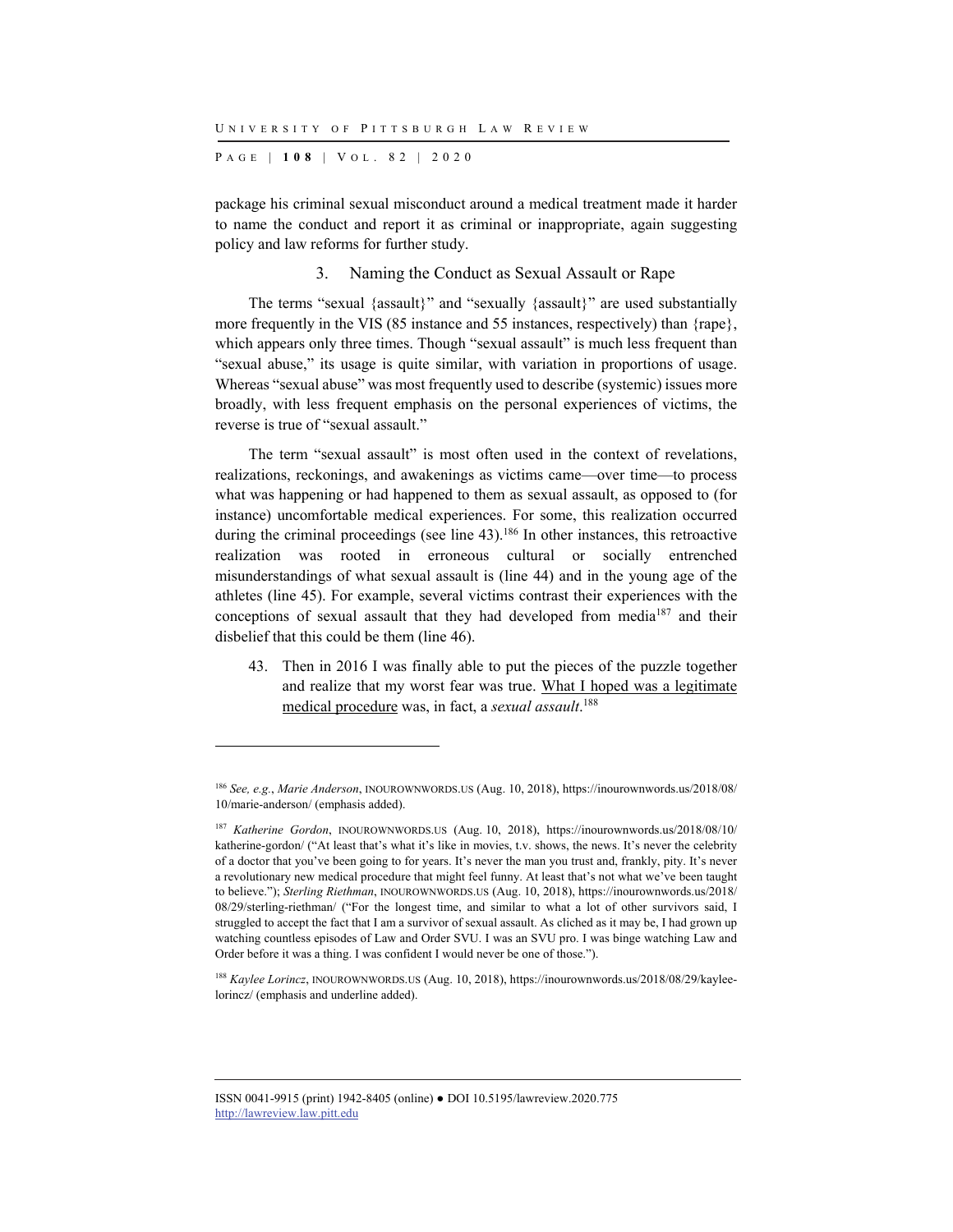- 44. . . . [g]rowing up *sexual assault* was a vague and distant topic. Young girls are taught to believe that it's easily recognizable. It is the rough man yelling profanities.<sup>189</sup>
- 45. I had no idea what he was doing and that it was *sexual assault* or any type of abuse. As a 16 year old I had never been touched in this way before.<sup>190</sup>
- 46. . . . again, this reckoning with the idea that I'm a victim of *sexual assault* has been excruciating, unexpected, and has blind-sided me.<sup>191</sup>

The revelation that the conduct was a "sexual assault" comes from the intentional deception and coercion of Nassar and his accomplices. As noted in analysis of "sexual abuse," many of the references to "sexual assault" arise in connection to holding other entities accountable beyond the criminal sentencing of Larry Nassar (see line 47), including identifying injustices and institutional failures that fostered the environment of abuse (line 48). Rachel Denhollender, for example, addressed USAG and MSU in her VIS stating unequivocally that those organizations' "failures led to my sexual assault."192

- 47. Michigan State University, the school I loved and trusted, had the audacity to tell me that I did not understand the difference between *sexual assault* and a medical procedure.<sup>193</sup>
- 48. When Kyle Stephens' parents reported Larry's *sexual abuse* of their daughter to an MSU psychiatrist and he brought Larry in to talk to her parents instead of reporting as he was mandated to do by law, was it the right way or the wrong way to handle a report of sexual assault on MSU's campus?194

l

<sup>194</sup> *Rachel Denhollander*, *supra* note 133 (emphasis and underline added).

<sup>189</sup> *Katherine Gordon*, *supra* note 187 (emphasis and underline added).

<sup>&</sup>lt;sup>190</sup> *Amy Labadie*, *supra* note 128 (emphasis and underline added).

<sup>191</sup> *Victim 10*, INOUROWNWORDS.US (Aug. 9, 2018), https://inourownwords.us/2018/08/09/victim-10/ (emphasis and underline added).

<sup>192</sup> *Rachel Denhollander*, *supra* note 133 ("I did not know that at the same time Larry was penetrating me, USAG was systematically burying reports of sexual assault against member coaches in a file cabinet instead of reporting them, creating a culture where predators like Larry and so many others in the organization up to the highest level coaches were able to sexually abuse children, including our Olympians, without any fear of being caught.").

<sup>193</sup> *Amanda Thomashow*, INOUROWNWORDS.US (Aug. 8, 2018), https://inourownwords.us/2018/08/08/ amanda-thomashow/ (emphasis and underline added).

ISSN 0041-9915 (print) 1942-8405 (online) ● DOI 10.5195/lawreview.2020.775 http://lawreview.law.pitt.edu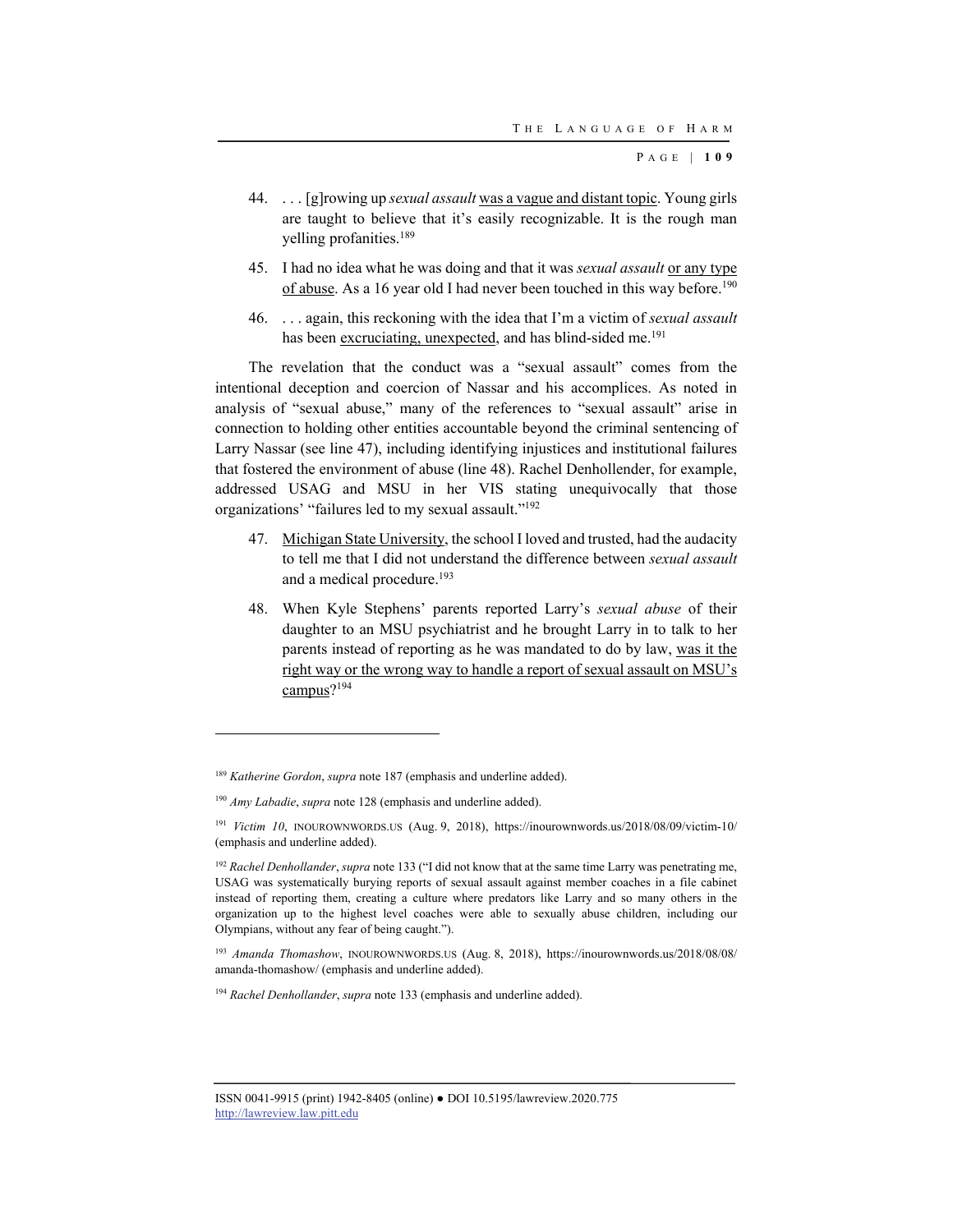P AGE | **110** | V O L . 8 2 | 2020

VIS used the term "sexual assault" with moderate frequency to describe Nassar's conduct. These usages, though, depict challenges that they experienced using that description for Nassar's conduct. The analysis shows that such uses of "sexual assault" never occur within narratives describing the crimes as they occurred contemporaneously. Rather, victims deploy this term looking back on the events from a fresh understanding or perspective. This indicates that the women did not conceptualize these events as sexual assaults until much later, up to and including the time of sentencing.

By contrast, {rape} is the least frequent framing to describe Nassar's conduct, occurring just seven times in the entire corpus, only three of which are in relation to the crimes. "Rape" is never used unequivocally to describe and label Nassar's conduct. Rather, it is used in a serial list of categories of misconduct. Katherine Payne is the only victim of the 140 represented in the corpus to squarely describe her conduct as "rape" (see line 49). One other woman explained getting a rape  $\text{kit}^{195}$ another described having nightmares about being raped,<sup>196</sup> and another noted a statistic about the number of women who are raped.<sup>197</sup> Payne uses her VIS to identify and label her own experience, but also to expand this characterization to cover all victims (line 50). This assertion is followed by a broader message of solidarity with other victims inclusively and holistically (line 51).

- 49. . . . my sister . . . and I . . . were sexually molested and *raped* as children by the person who sits before us today.  $\ldots$ <sup>198</sup>
- 50. We are women and children. We are victims of pain and suffering from rape, sexual molestation, and sexual assault.<sup>199</sup>
- 51. . . . when the pain feels inescapable and you feel the loneliness and hopelessness that results from *rape*, sexual assault, sexual abuse, and abuse of any type, we are all here with you and for you.<sup>200</sup>

<sup>195</sup> *Brianne Randall*, *supra* note 171.

<sup>196</sup> *Madeline Johnson*, *supra* note 159.

<sup>197</sup> *Morgan Margraves*, INOUROWNWORDS.US (Aug. 24, 2018), https://inourownwords.us/2018/08/24/ morgan-margraves/.

<sup>198</sup> *Katie Payne*, INOUROWNWORDS.US (Aug. 10, 2018), https://inourownwords.us/2018/08/10/katiepayne/ (emphasis and underline added) (Payne's statement was delivered by her mother on her behalf).

<sup>&</sup>lt;sup>199</sup> *Sterling Riethman, supra* note 187 (emphasis and underline added).

<sup>200</sup> *Katie Payne*, *supra* note 198 (emphasis and underline added).

ISSN 0041-9915 (print) 1942-8405 (online) ● DOI 10.5195/lawreview.2020.775 http://lawreview.law.pitt.edu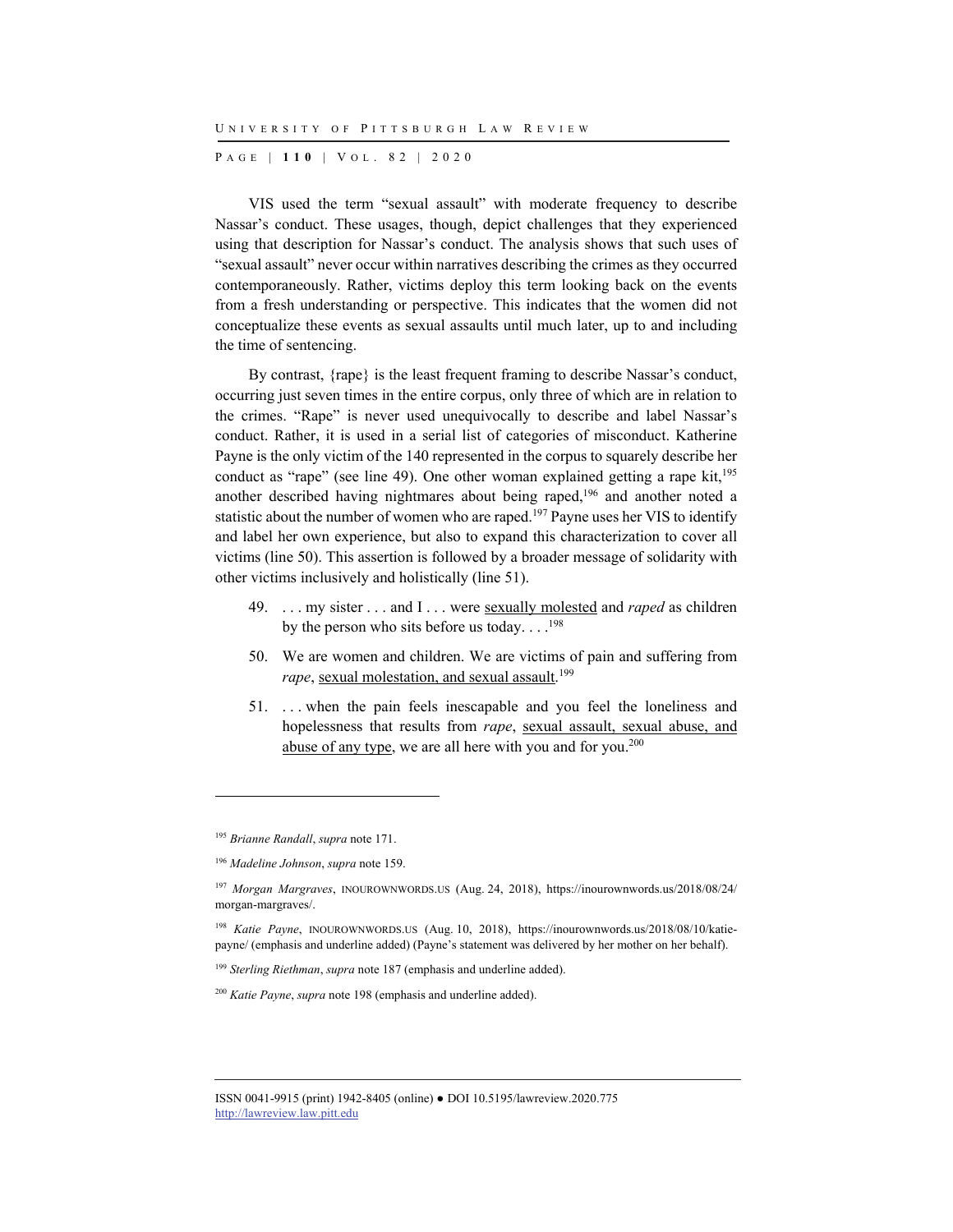These challenges naming and categorizing the criminal conduct reveal important lasting takeaways.<sup>201</sup> Communities offer child abuse hotlines and rape crisis centers, but what if the alleged conduct sits fluidly across categories or is not understood as both contemporaneously?

#### *C. Describing the Harms*

VIS are a tool to convey criminal harms to the court. This section explores how VIS define the harms victims suffered. It first explores the methodologies used in this section and then applies that methodology to analyze physical harms, emotional harms, and chronic harms.

#### 1. Criminal Harms

The central goal of the VIS is to describe harms.<sup>202</sup> The Michigan statute directs victims to provide "[a]n explanation of the nature and extent of any physical, psychological, or emotional harm or trauma suffered by the victim."203 As a frame of comparison, this analysis considers how the Centers for Disease Control (CDC) characterize harms for sexual violence and child abuse.204 This CDC schema offers a structure to analyze the VIS.

The CDC categorizes the harms of sexual violence as physical (which it defines as "bruising and genital injuries") and psychological (which it defines as "depression, anxiety and suicidal thoughts").<sup>205</sup> It also describes how sexual violence can cause "chronic" harms (such as post-traumatic stress disorder (PTSD) and gastrointestinal problems) and "negative health behaviors"206 (such as smoking, drug use, and "risky sexual activity").<sup>207</sup> Sexual violence can also impact personal relationships, economic well-being, job performance, and "a sense of normalcy."208

<sup>205</sup> *Id.* at 2.

<sup>206</sup> *Id.*

l

<sup>207</sup> *Id.*

<sup>208</sup> *Id.*

<sup>201</sup> *See, e.g.*, MILLER, *supra* note 58, at 29 ("I had no room for words such as *rape, victim, trauma abrasions, attorneys* in the world I was trying to build.").

<sup>202</sup> MICH. COMP. LAWS ANN. § 780.763(3)(a)–(d) (2018).

 $203 \S$  780.763(3)(a).

<sup>204</sup> CTRS. FOR DISEASE CONTROL & PREVENTION, PREVENTING SEXUAL VIOLENCE (2020), https://www .cdc.gov/violenceprevention/pdf/sv/SV-factsheet\_2020.pdf [hereinafter PREVENTING SEXUAL VIOLENCE].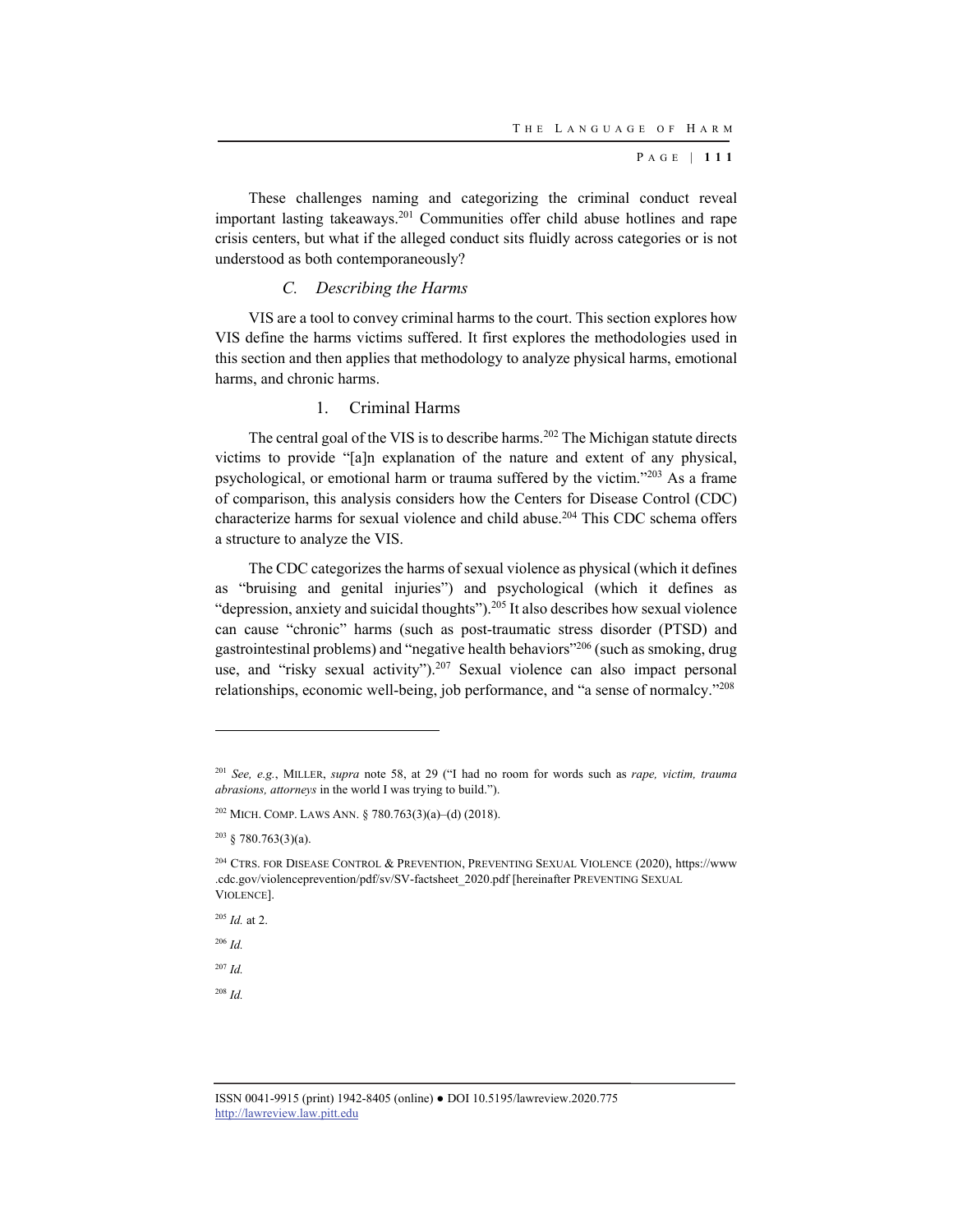P AGE | **112** | V O L . 8 2 | 2020

The CDC separately categorizes the harms of child abuse and neglect.<sup>209</sup> The harms of child abuse can include "immediate physical injuries such as cuts, bruises, or broken bones, as well as emotional and psychological problems, such as impaired socio-emotional skills or anxiety."210 Child abuse can "have a tremendous impact on broader lifelong health and wellbeing outcomes if left untreated," such as "future violence victimization and perpetration, substance abuse, sexually transmitted infections, delayed brain development, reproductive health problems, involvement in sex trafficking, non-communicable diseases, lower educational attainment, and limited employment opportunities."211 These categories provide a frame of reference for the analysis below.

#### 2. Methodology

To create an inventory of lexical items used to communicate criminal harms, the entire corpus of VIS has been semantically tagged using the University Semantic Annotation System in Wmatrix (see Part III).<sup>212</sup> Items tagged under categories B (THE BODY AND THE INDIVIDUAL), E (EMOTIONAL ACTIONS, STATES, AND PROCESSES), and X (PSYCHOLOGICAL ACTIONS, STATES, AND PROCESSES) were selected for scrutiny as these create meanings in alignment with the purpose of VIS. We analyzed the most common items (words appearing with frequencies over 20) in these semantic categories.

Some items meeting these threshold criteria were excluded from analysis. For example, a high number of body words (e.g. *ankle, shoulder, hip, back*, etc.) did feature in the list, but upon inspection, these had to do with the initial reason for seeking medical care, rather than description of the abuse. As these terms form a precrime narrative rather than contributing to descriptions of harm, they will not be closely examined. Likewise, items used in a purely metaphorical sense ("heart," "face") do not fall under descriptions of harms and have been discarded.

<sup>211</sup> *Id.*

<sup>&</sup>lt;sup>209</sup> CTRS. FOR DISEASE CONTROL & PREVENTION, PREVENTING CHILD ABUSE & NEGLECT (2019), https://www.cdc.gov/violenceprevention/pdf/CAN-factsheet.pdf [hereinafter PREVENTING CHILD ABUSE & NEGLECT] (dividing sexual abuse categories into "pressuring or forcing a child to engage in sexual acts" with "behaviors such as fondling, penetration, and exposing a child to other sexual activities").

<sup>210</sup> *Id.* at 2.

<sup>212</sup> WMATRIX, *supra* note 110; *see supra* Part III.

ISSN 0041-9915 (print) 1942-8405 (online) ● DOI 10.5195/lawreview.2020.775 http://lawreview.law.pitt.edu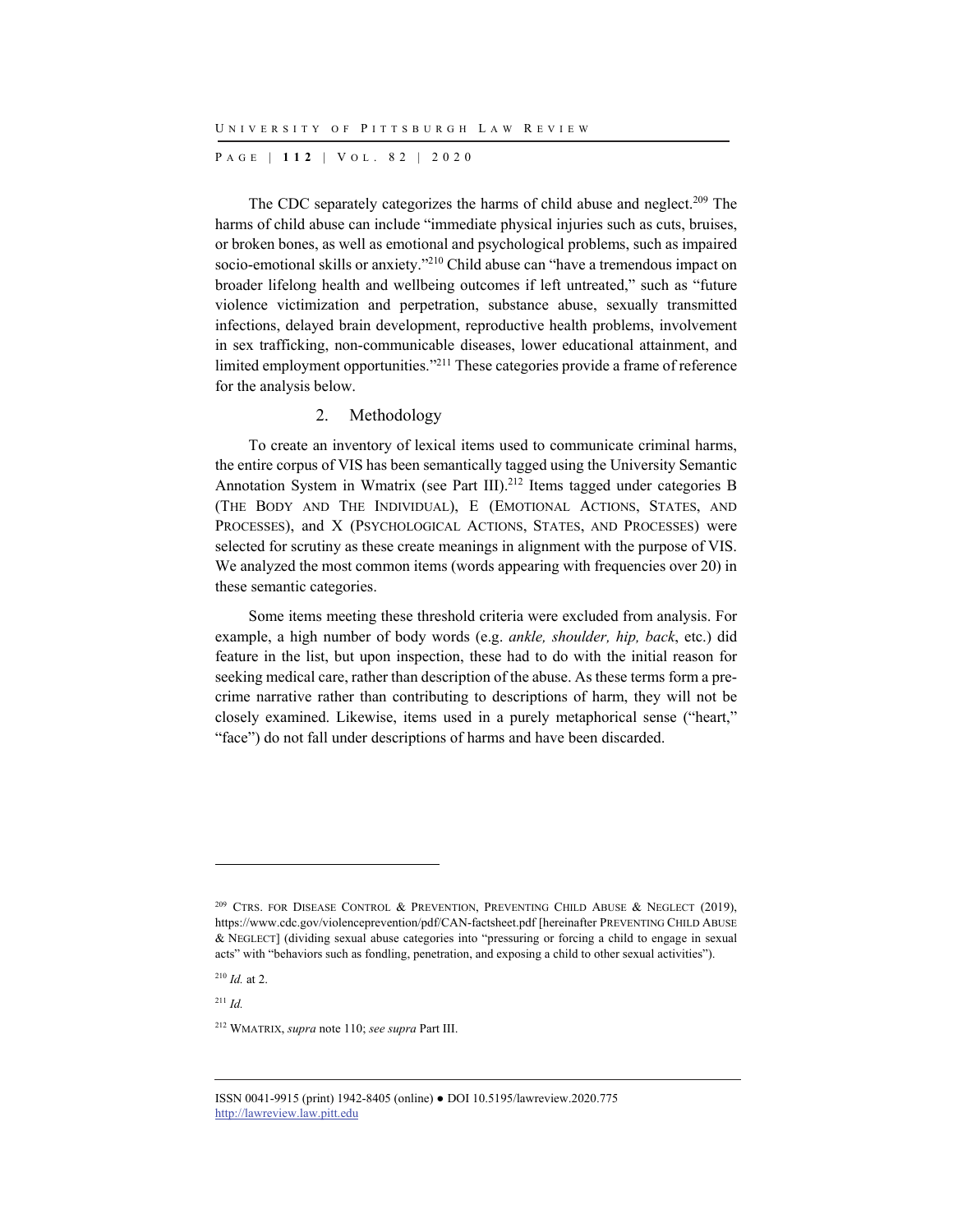| Category                    | <b>Items</b> [frequency]                               |
|-----------------------------|--------------------------------------------------------|
| <b>ANATOMY AND</b>          | body [134], hands [65], finger [71], sleep [50],       |
| <b>PHYSIOLOGY</b>           | vagina [48]                                            |
| HEALTH AND DISEASE          | pain [408], hurt [183], sick/sickening [88], ill [29], |
|                             | scars $[24]$                                           |
| <b>MEDICAL TREATMENT</b>    | heal [160], massage [43]                               |
| <b>CLOTHES AND PERSONAL</b> | shorts [45], wear [38], gloves [34]                    |
| <b>BELONGINGS</b>           |                                                        |

*Table 6: Words expressing physical harm (minimum frequency 20), categorized semantically.* 

Items keying emotional and psychological harm (as opposed to physical harm) will be discussed together. Table 7 presents a categorized list of these words with their frequencies.

| Category                   | <b>Items</b> [frequency]                                                       |
|----------------------------|--------------------------------------------------------------------------------|
| <b>EMOTIONAL PROCESSES</b> | <i>trust</i> [290], <i>suffer</i> [81], <i>live</i> with [31], <i>cry</i> [67] |
| <b>EMOTIONS</b>            | fear [78], afraid [69], scared [64], confused [42],                            |
|                            | sad [35], anger [31]                                                           |
| EMOTIONAL DISORDER         | anxiety [95], depression [52], trauma [38],                                    |
|                            | $\{suicide\}$ [24]                                                             |
| COGNITIVE CONCEPTS         | dream [61], nightmare [58], memory [35]                                        |

*Table 7: Words expressing emotional and psychological harm (minimum frequency 20), categorized semantically.* 

The statute governing VIS organizes the categories of damages on which a victim might comment around physical, psychological, and emotional harm.<sup>213</sup> This section proceeds in a similar organizational structure, but ultimately reveals threshold issues of categorization and labeling as an area for future legal reform.

### 3. Physical Harms

The VIS statute directs victims to testify about the physical harms they have suffered.<sup>214</sup> In a crime like a non-sexual assault or battery, there may be bruises or cuts. In a penile rape, other possible physical harms would be pregnancy, sexually transmitted diseases, tearing, and cuts. In this particular corpus, though, physical harms are not a predominant theme.

While the narratives certainly depict graphic accounts of sexual abuse involving penetration of the "vagina" [freq. 48] and "anus" [freq. 7] using the "hand" [freq. 65] or "finger" [freq. 71], describing this contact through the lens of "physical,

<sup>213</sup> MICH. COMP. LAWS ANN. § 780.763(3)(a)–(d) (West 2020).

<sup>214</sup> *Id.*

ISSN 0041-9915 (print) 1942-8405 (online) ● DOI 10.5195/lawreview.2020.775 http://lawreview.law.pitt.edu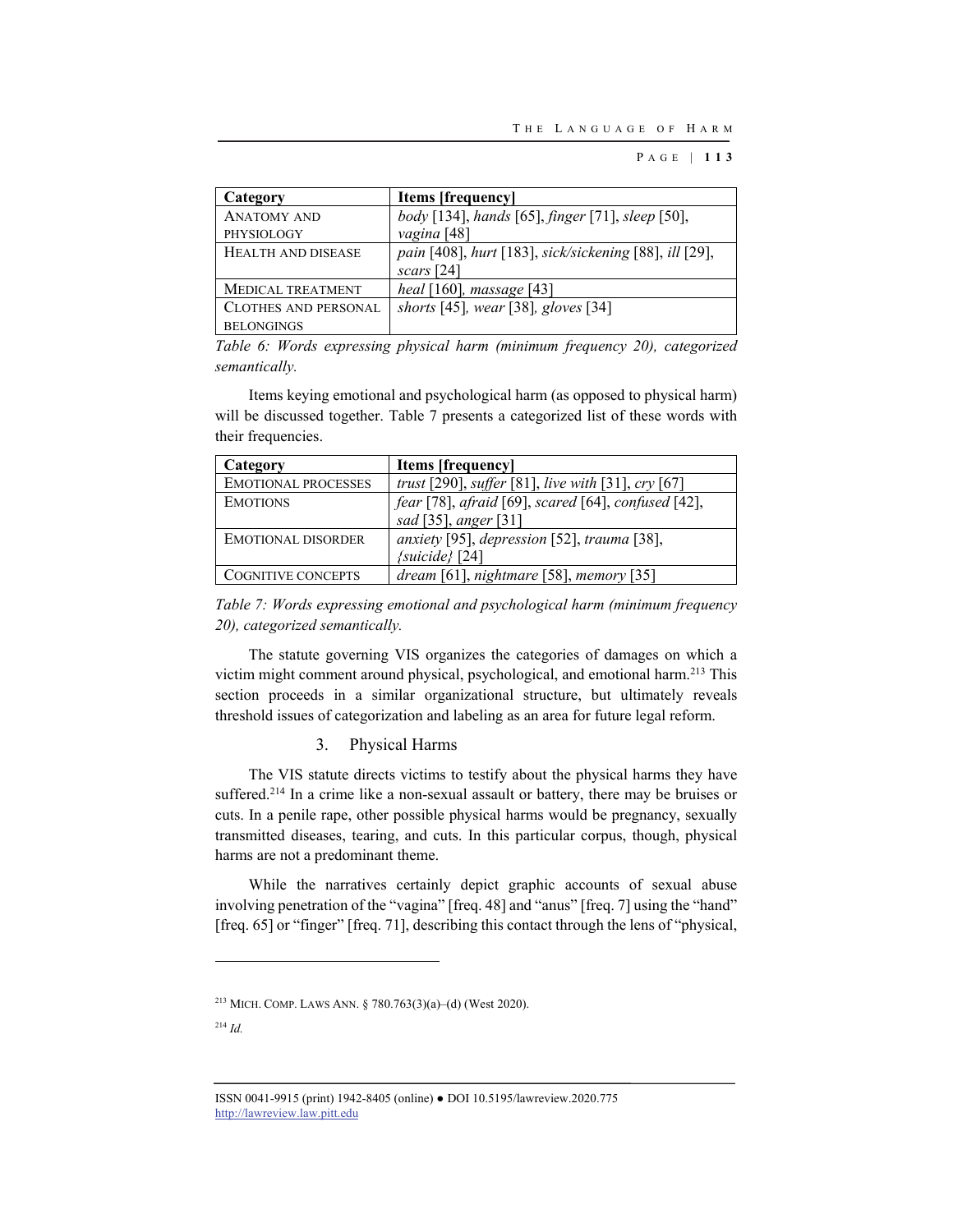P AGE | **114** | V O L . 8 2 | 2020

psychological, or emotional harm or trauma" framed in the VIS presents linguistic challenges for further analysis. Some women described feeling "pain" during this penetration (line 52) or being "sore" as a result (line 53). Lines including "pain" [freq. 367], and "hurt" [freq. 192] are the most explicit expressions of physical harm deriving from the criminal conduct.

- 52. He slid his ungloved *hand* up my leg and back into the most innocent part of my body, and I felt searing pain. For 30 minutes he inserted his *fingers* into me and grunted while I lay there terrified.<sup>215</sup>
- 53. I would come in, lay on the table, and you would digitally penetrate me until I was *sore* and raw. I would emotionally withdraw from my body as a means to cope. I felt I was watching myself as if I was floating above the table. I never wanted to say that I was sore or that you were *hurting* me because I desperately wanted to return to gymnastics.<sup>216</sup>

The predominant focus of the VIS corpus is not in reporting physical harms but rather in how the physical acts led to psychological harm or trauma. These points are important to law and policy for several reasons. These articulations of harm reveal weaknesses in reporting mechanisms to identify and to intervene in misconduct sooner. They reveal challenges in bringing civil suits for personal injury. They reveal gaps in victim services generally.

Variations of the word {massage} [freq. 43] are used to describe the harm, of which, nearly all are describing "massaging" of the "vagina," "breasts," "anus," and "buttocks" (see line 54). This language reveals the challenges of language in describing sexual misconduct involving minors. The organization End Violence Against Women International published insightful *Suggested Guidelines on Language for Sexual Assault*. 217 This publication highlights that language depicting consent, like "massaging," should be avoided in describing acts of abuse "because [these terms] convey a degree of mutual consent and/or minimize the seriousness of the acts."218 Finding replacement words is a challenge, though. Other words in the

<sup>218</sup> *Id.* at 4–5.

<sup>215</sup> *Emily Morales*, INOUROWNWORDS.US (Aug. 28, 2018), https://inourownwords.us/2018/08/28/emilymorales/ (emphasis and underline added).

<sup>216</sup> *Marta Stern*, *supra* note 175 (emphasis and underline added).

<sup>217</sup> KIMBERLY A. LONSWAY & JOANNE ARCHAMBAULT, END VIOLENCE AGAINST WOMEN INT'L, SUGGESTED GUIDELINES ON LANGUAGE FOR SEXUAL ASSAULT (2013), https://www.evawintl.org/ Library/DocumentLibraryHandler.ashx?id=1219.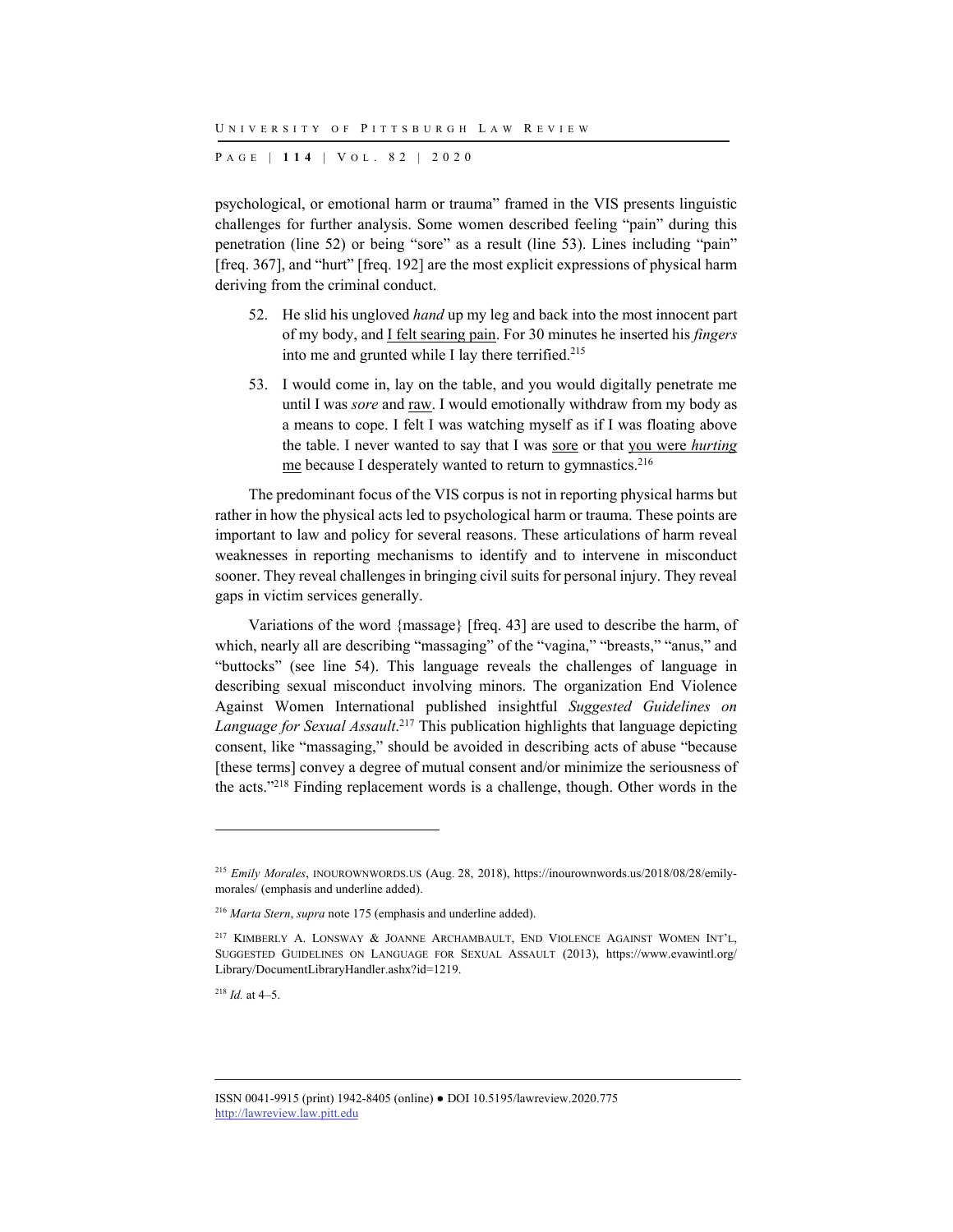corpus like {molest} [freq. 68], {violate} [freq. 44], and {grope} [freq. 3] may be more factually accurate objectively—in retrospect—to describe Nassar's conduct.

54. He proceeded to penetrate me vaginally and *massage* my breasts.219

These language usages reveal the challenges of victim accounts of abuse and the limits of language. Finding words that give voice to victims' experience often involves recharacterizing the acts for the victims themselves. What once seemed like a medical treatment is transformed into misconduct. What once was understood as massage reveals itself as assault. Physical harms like cuts, bruises, and tearing are not the dominant theme of the VIS corpus. Though the language of physical harm is present, many of the VIS use these lexis metaphorically to represent psychological or emotional harms, such as bearing "scars" [freq. 24] or "wounds" [freq. 7] or feeling "sick" / "sicken" / "sickening" [freq. 88].

The challenge sits in giving accounts of psychological and emotional harms that derive from the physical contact. This is explored in the next section.

## 4. Pain and Hurt: A Hybrid of Physical, Psychological, and Emotional Harm

For sexual abuse victims, the line between physical harm and psychological harm is interconnected in important ways. The VIS statute seeks accounts of damages by category,<sup>220</sup> but the fluidity and interconnectivity merits further discussion in law and policy.

The most frequent framing of harm in the VIS are the terms "pain" [408 freq.] and "hurt" [183]. These terms communicate a hybrid of physical, psychological, and emotional harm. Ordinarily, "pain" and "hurt" would derive from physical injuries. While "pain" is a very common theme of the VIS, it is paradoxically used most often to describe *how* and *why* the athletes ended up under Nassar's care in the first place.

When "pain" appears in relation to the criminal misconduct, the VIS describe an ambiguous collection of harms (line 55). Some victims are quite explicit in communicating to the court how very difficult it is to communicate what pain *is* and how it is experienced by victims (line 56). This complexity is notable because, in many ways, it is the core goal of the VIS. Articulating the lasting pain and ongoing

<sup>219</sup> *Brianne Randall*, *supra* note 171.

<sup>220</sup> MICH. COMP. LAWS ANN. § 780.763(3)(a)–(d) (West 2020).

ISSN 0041-9915 (print) 1942-8405 (online) ● DOI 10.5195/lawreview.2020.775 http://lawreview.law.pitt.edu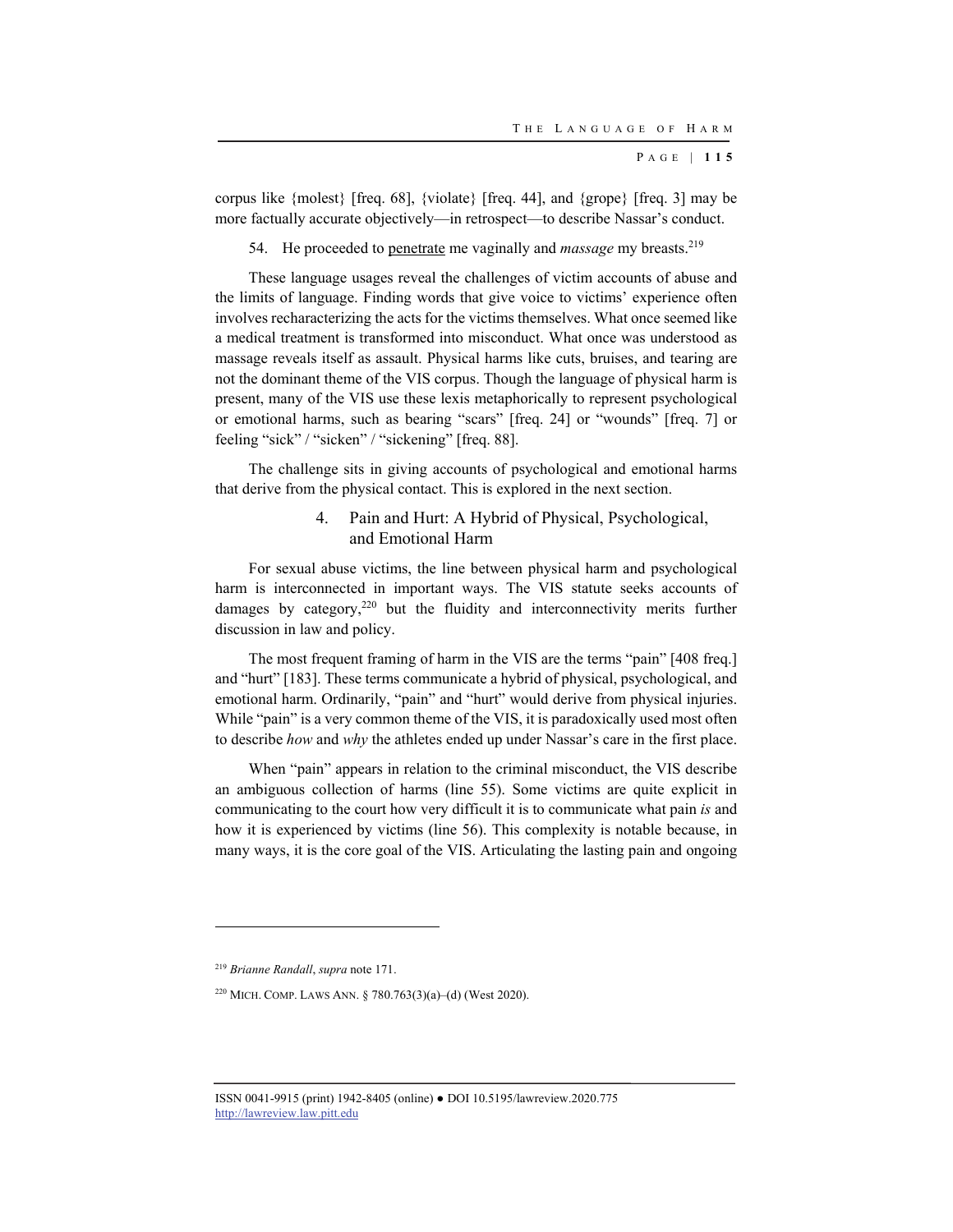P AGE | **116** | V O L . 8 2 | 2020

effects of sexual assault is a heavy burden with which the survivors candidly struggled.

- 55. I give the *pain*, the hurt, the guilt, the shame, the feeling of betrayal, and the anger to  $God.<sup>221</sup>$
- 56. It's hard telling someone about the *pain* you caused me that hasn't happened to them.<sup>222</sup>

The VIS also express anxieties and awareness about the "pain" of others. They reflect concern regarding the "pain" their own victimization would bring to their families and how that derivative "pain," in turn, would deepen their own (line 57). They describe watching the collateral harms of their loved ones and the complexities of these intersections (line 58). They express anticipatory worry about the possibility of the victimization of their own children or others (line 58).

- 57. I was not ready to tell my family, to tell them their only daughter and their only sister had been sexually assaulted for more years than she had been alive. If I told them that, I would have to see the fear on their faces and the *pain* in their eyes and mine would multiply by 10.<sup>223</sup>
- 58. What I can't do is take the *pain* away from my mom. I can't make it better. The regrets that she holds are damaging. The relationship that we have now is fragmented. She wants to talk about it to help *heal*—her *healing* process but I don't.224
- 59. My deepest *pain* and fear was the thought of my two young daughters ever being hurt like this.225

They also depict "pain" as a tool of healing in at least two very dissonant ways. On the one hand, they express strength from the collective experiences of "pain" as a community (line 60) and attribute value to this "pain" if their suffering might serve

<sup>221</sup> *Carrie Hogan*, INOUROWNWORDS.US (Aug. 9, 2018), https://inourownwords.us/2018/08/09/carriehogan/ (emphasis and underline added).

<sup>222</sup> *Arianna Guerrero*, *supra* note 176 (emphasis and underline added).

<sup>223</sup> *Kayla Spicher*, INOUROWNWORDS.US (Aug. 8, 2018), https://inourownwords.us/2018/08/08/kaylaspicher/ (emphasis and underline added).

<sup>224</sup> *Victim 142*, INOUROWNWORDS.US (Aug. 24, 2018), https://inourownwords.us/2018/08/24/victim-142/ (emphasis and underline added).

<sup>225</sup> *Olivia Cowan*, INOUROWNWORDS.US (Aug. 6, 2018), https://inourownwords.us/2018/08/06/oliviacowan/ (emphasis and underline added).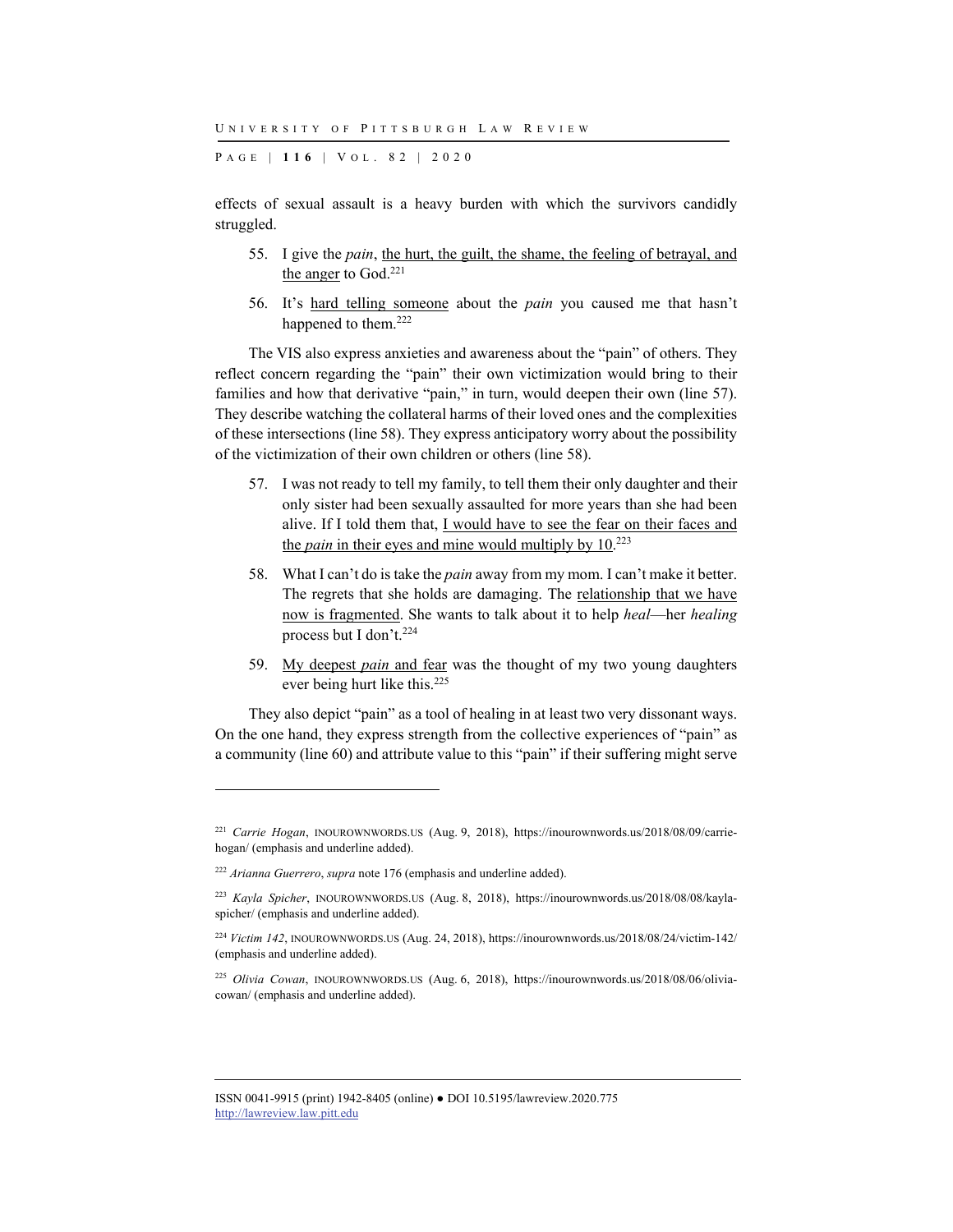to protect others (line 61). On the other extreme, some VIS comment in the sentencing context on the "pain" that is forthcoming to Nassar (line 62).

- 60. Although I was young and felt foolish to fall for your abusive powers, I also find strength in this community of women. It is the depth of our struggle, the depth of our *pain*, but also the depth of our strength. The distance between us is irrelevant. We have come to end your abuse and, in fact, we have. $226$
- 61. If all of us survivors' *pain* and *suffering* prevents and protects other children, then it will not be wasted.<sup>227</sup>
- 62. I hope you get to feel this *pain* for the rest of your life. I hope someone does to you what you did to us for the rest of your life.<sup>228</sup>

"Hurt" is also a frequent way to describe the harms [freq. 183]. Like "pain," "hurt" was sometimes used to describe *physical* "hurt" leading directly from the conduct (see line 63). However, it was often used more broadly as an umbrella term to capture harm *beyond* physical pain (line 64). The "hurt" was often depicted as systemic, enduring, and widespread, couched in a sense of irony due to this harm being enacted by a doctor (line 65). Like with "pain," the VIS reflect comfort in knowing that Nassar cannot "hurt" anyone else (line 66).

- 63. I would cry. I would cry because it *hurt*. It felt like he was ripping my vagina apart. He would say, I know it hurts. Yes, it did *hurt*. With my mom in the room he would perform these treatments. He would see tears leaking out of my eyes and make comments.<sup>229</sup>
- 64. My heart *hurt*s. My body *hurts*. My mind *hurts*. My family *hurts*. My entire life has been affected.<sup>230</sup>
- 65. Instead, you took it upon yourself to violate me in a way that has changed my view on everything. And not once, but multiple times. Due to the fact that I was young and there was no way that a doctor would *hurt* me—you

<sup>226</sup> *Anna Dayton*, INOUROWNWORDS.US (Aug. 28, 2018), https://inourownwords.us/2018/08/28/annadayton/ (emphasis and underline added).

<sup>227</sup> *Victim 55*, INOUROWNWORDS.US (Aug. 7, 2018), https://inourownwords.us/2018/08/07/victim-55/ (emphasis and underline added).

<sup>228</sup> *Arianna Guerrero*, *supra* note 176 (emphasis and underline added).

<sup>229</sup> *Clasina Syrovy*, *supra* note 140 (emphasis and underline added).

<sup>230</sup> *Larisa Boyce*, *supra* note 163 (emphasis and underline added).

ISSN 0041-9915 (print) 1942-8405 (online) ● DOI 10.5195/lawreview.2020.775 http://lawreview.law.pitt.edu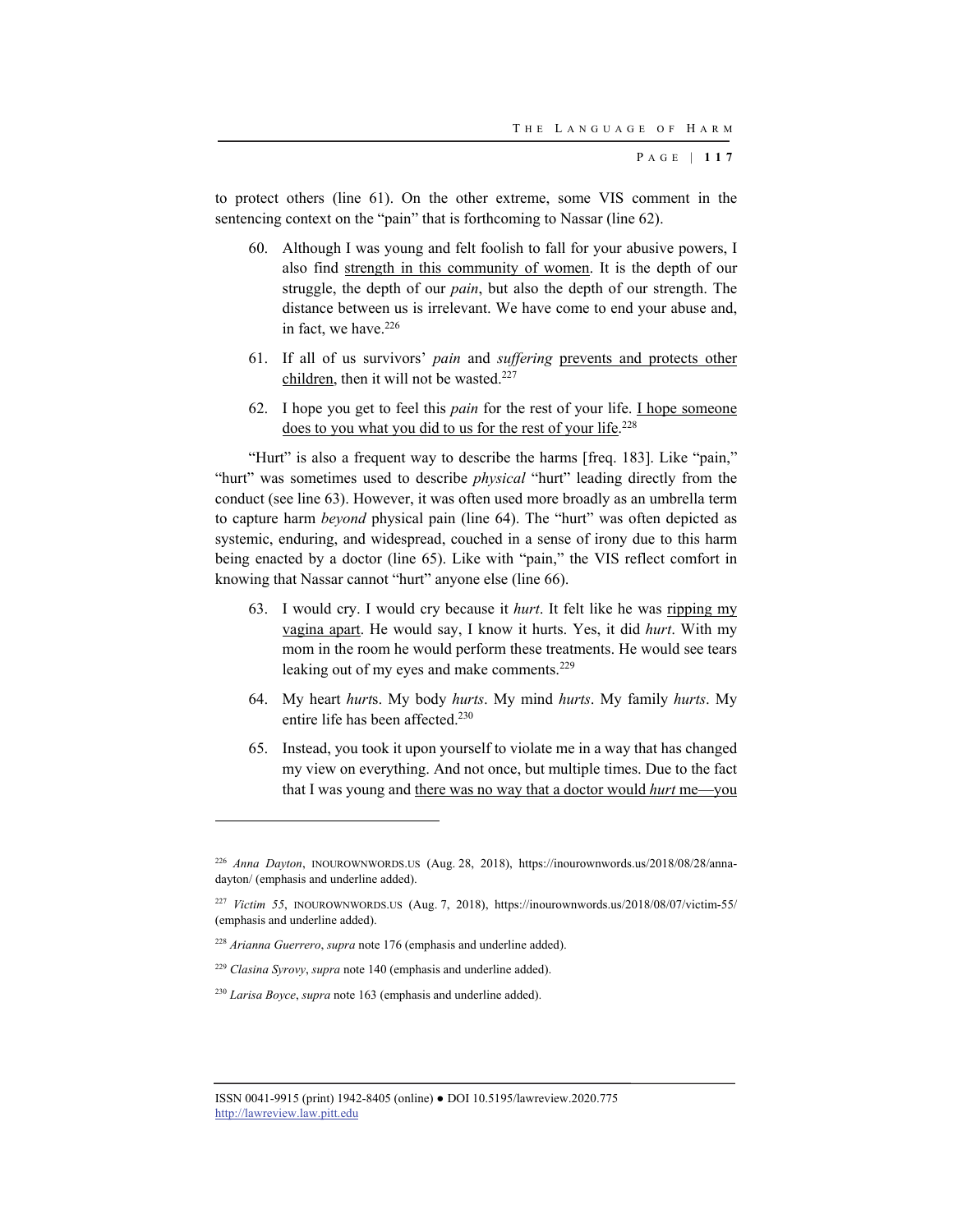P AGE | **118** | V O L . 8 2 | 2020

did, in fact, *hurt* me emotionally and physically, and that's something that I can't forget.231

- 66. And now over 140 women have bravely come forward, not only for ourselves but to ensure that you can never *hurt* another child or destroy another family again.232
	- 5. Chronic Harms

Many of the VIS depict harms that fall under the "chronic" category the CDC uses to describe the harms deriving from child sexual abuse.<sup>233</sup> This category of chronic harms notably does not exist in the CDC framework describing the harms of sexual violence.<sup>234</sup> The chronic harms depicted in the VIS are physical, psychological, and emotional hybrids, which may escape capture in both law and public health frameworks.

Whereas the CDC definition explicitly lists clinical examples of chronic harm, relatively few VIS name these symptoms precisely in these terms. Just fourteen VIS explicitly describe PTSD [freq. 9] or post-traumatic stress disorder [5]. Many others do not explicitly categorize their harm as PTSD but they nonetheless describe symptoms that could be associated with PTSD, such as "sleep" disturbances [44], "panic attacks" [34], "flashbacks" [23], and "suicidality" [13]. This suggests areas for reform.

Most commonly, the VIS describe how the criminal conduct has affected their ability to {sleep} [freq. 44] and encounters with sleep interruptions (e.g. "wake up" [freq. 27]). There are 41 instances of victims describing how they cannot sleep soundly. They sleep too much; they sleep too little; they have disturbed sleep; and they deploy various strategies to sleep (e.g., sleeping with lights on). These accounts poignantly position sleep disturbances as a hybrid of physical, psychological, and emotional harm, reflecting the complex intersections of psychological and physiological harms (line 67). "Sleep," for some, explains how they cannot escape the harms whether conscious or not (see line 68). Two instances gesture to Nassar, questioning how *he* can "sleep," hoping that his rest is similarly disturbed (line 69).

<sup>231</sup> *Nicole Walker*, INOUROWNWORDS.US (Aug. 8, 2018), https://inourownwords.us/2018/08/08/nicolewalker/ (emphasis and underline added).

<sup>232</sup> *Jamie Dantzscher*, *supra* note 169 (emphasis and underline added).

<sup>233</sup> PREVENTING CHILD ABUSE & NEGLECT, *supra* note 209.

<sup>234</sup> PREVENTING SEXUAL VIOLENCE, *supra* note 204.

ISSN 0041-9915 (print) 1942-8405 (online) ● DOI 10.5195/lawreview.2020.775 http://lawreview.law.pitt.edu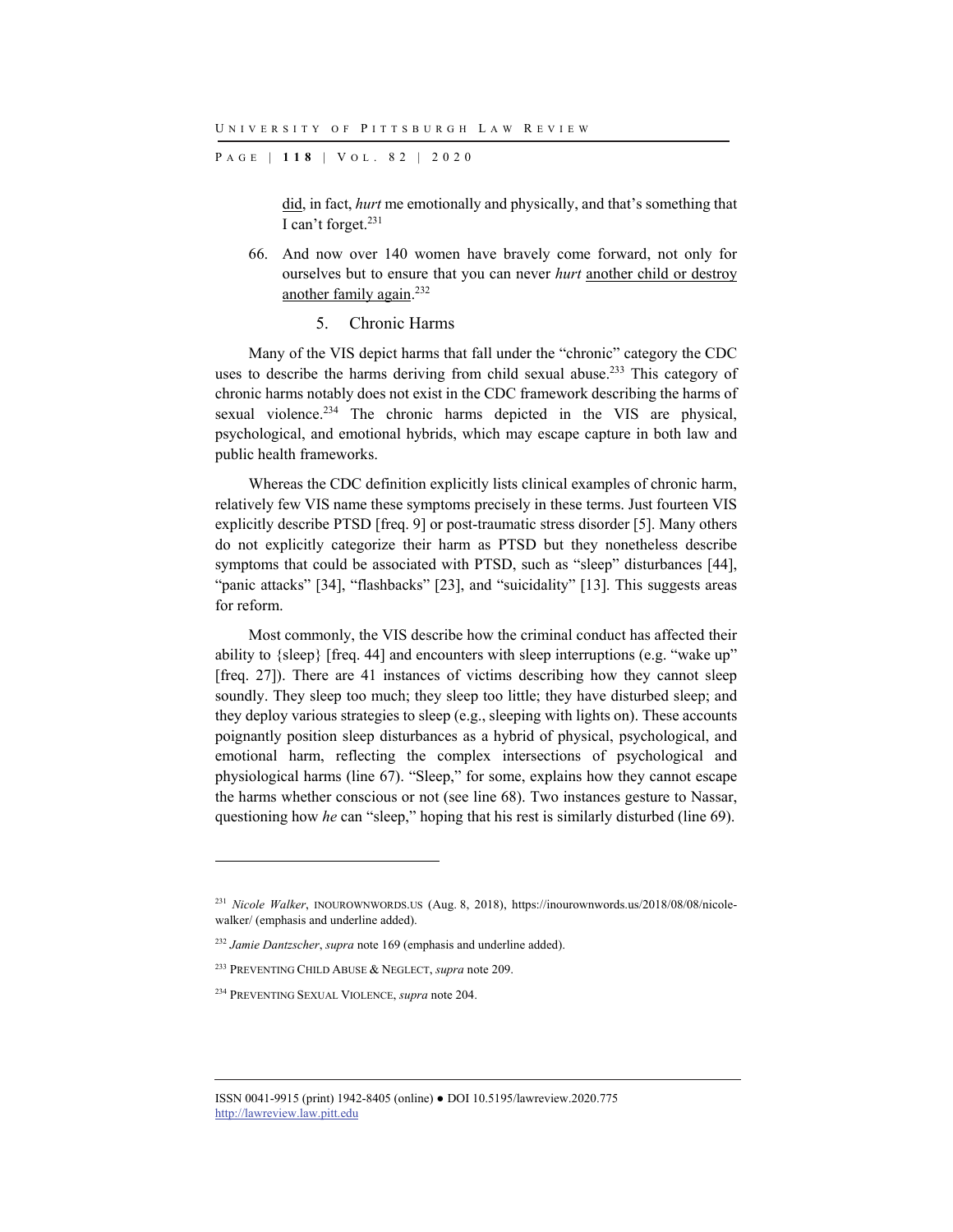- 67. Migraines, depression, panic attacks, PTSD, insomnia, and nightmares. I, too, have *woken up* drenched in sweat. I, too, have woken up crying in the middle of sleeping having a nightmare of the abuse I endured, nightmares of MSU silencing me over and over and over again.<sup>235</sup>
- 68. Over the last year I have cried more nights than not and I have experienced flashback nightmares of the abuse. I've *woken up* from such bad nightmares that I vomit.236
- 69. I still can't *sleep* at night, and I hope that Larry can't either.<sup>237</sup>

By their very nature, chronic harms also endure temporally. Lines containing "live with" or "live in" (lines 70 and 71) reveal how speakers construct their new identities as victims grappling with long-lasting or lifelong harm. The "victim identity" intersects with and interrupts other identities, such as those of wife, mother, and medical patient. Victims describe difficulties maintaining personal relationships, seeking medical attention, and receiving physical therapies (line 72). The true and lasting impact of this harm appears immeasurable. For example, one victim queries how her academic performance might have improved had she not experienced anxiety in the presence of male teachers (line 73).

- 70. Every day I have to *live with* the consequences of something that I had no control of. I have suffered from *depression, anxiety*, tremendous guilt, embarrassment, and even *suicidal* thoughts. It has been so difficult for me to get a good night's sleep without seeing your face in my dreams.<sup>238</sup>
- 71. I now *live in fear*, darkness, *sadness*, and pain. The craziest part is that I am ashamed that I was assaulted and have carried that shame with me.<sup>239</sup>
- 72. It has caused a lot of *anxiety, depression*, recurrent *nightmares*, and a lack on my personal relationships. One of the major issues that has occurred recently is that I have—I have always had *anxiety* when being around male doctors but it has gotten exponentially worse . . . . If I'm unable to

<sup>235</sup> *Larissa Boyce*, *supra* note 163 (emphasis and underline added).

<sup>236</sup> *Olivia Cowan*, *supra* note 225 (emphasis and underline added).

<sup>237</sup> *Lyndsey Gamet Carr*, INOUROWNWORDS.US (Aug. 9, 2018), https://inourownwords.us/2018/08/09/ lyndsey-gamet-carr/ (emphasis and underline added).

<sup>238</sup> *Alexis Alvardo*, *supra* note 124 (emphasis and underline added).

<sup>&</sup>lt;sup>239</sup> Kassie Powell, INOUROWNWORDS.US (Aug. 9, 2018), https://inourownwords.us/2018/08/10/kassiepowell/ (emphasis and underline added).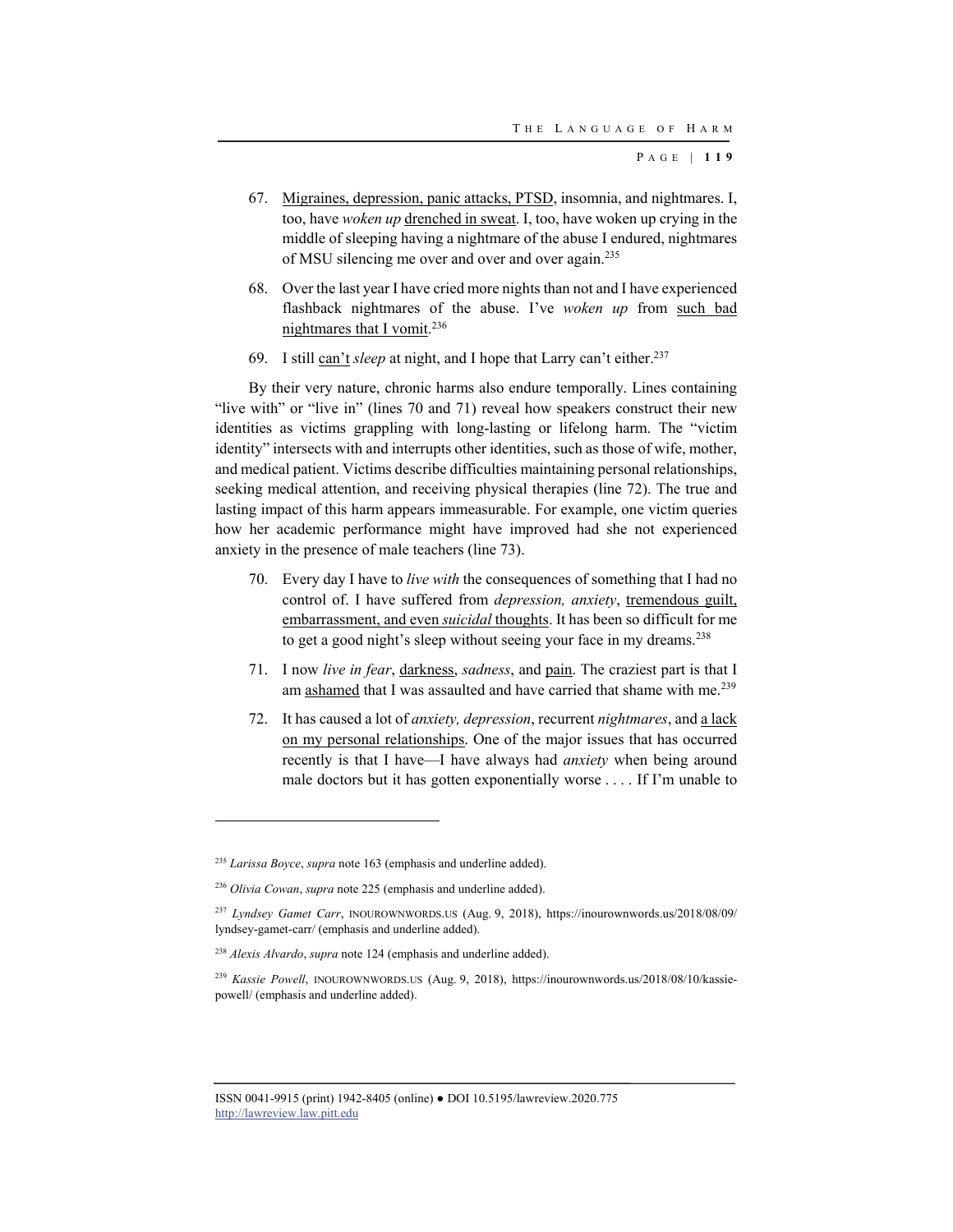P AGE | **120** | V O L . 8 2 | 2020

see a female physician, I generally have intense *anxiety* leading up to and during the exam.<sup>240</sup>

73. In the seventh and eighth grade I felt extremely uncomfortable around my male teachers. I avoided them. I hated talking to them, and I would feel panic if I was ever alone with them in a room. Back then I didn't understand why I felt this way because all my peers loved our teachers, but being assaulted affected my relationship with my teachers and my *anxiety* was so intense that it made it hard to focus and learn at school. I also developed an intense fear of male hands, like a **PTSD** response. Now I get flashbacks when I see male hands and it makes me feel *scared* and threatened.241

The VIS depict harms that are difficult to capture or quantify (line 74). Victims experienced both immediate and lasting psychological harm, often with physical side effects (lines 75–76). Response triggers for these emotional and physiological harms are also present in the VIS. For instance, victims describe lasting discomfort in their physical selves (line 77) and an inability to function without medication due to lasting harm (line 78). As detailed in Section IV.A., conceptualizations of Nassar as a doctor persevere even in light of his criminal behavior. For instance, one victim describes the impact that Nassar's (improper) medical advice has had on her choices and behaviors (line 79).

- 74. As I sit here today I am still *suffering* back pain, and being a junior in high school I should be signing for a scholarship, but Larry Nassar took that away from me.242
- 75. And the physical pain. I never knew that *stress* and *anxiety* could cause so much physical pain. My neck and upper back are literally tied up in knots causing excruciating headaches and neck pain. When the *anxiety* gets so bad there's an ache that takes over my mid back area.<sup>243</sup>

<sup>240</sup> *Amanda Cormier*, INOUROWNWORDS.US (Aug. 9, 2018), https://inourownwords.us/2018/08/07/ amanda-cormier/ (emphasis and underline added).

<sup>241</sup> *Jessica Thomashow*, INOUROWNWORDS.US (Aug. 6, 2018), https://inourownwords.us/2018/08/06/ jessica-thomashow/ (emphasis and underline added).

<sup>242</sup> *Arianna Guerrero*, *supra* note 176 (emphasis and underline added).

<sup>243</sup> *Carrie Hogan*, *supra* note 221 (emphasis and underline added).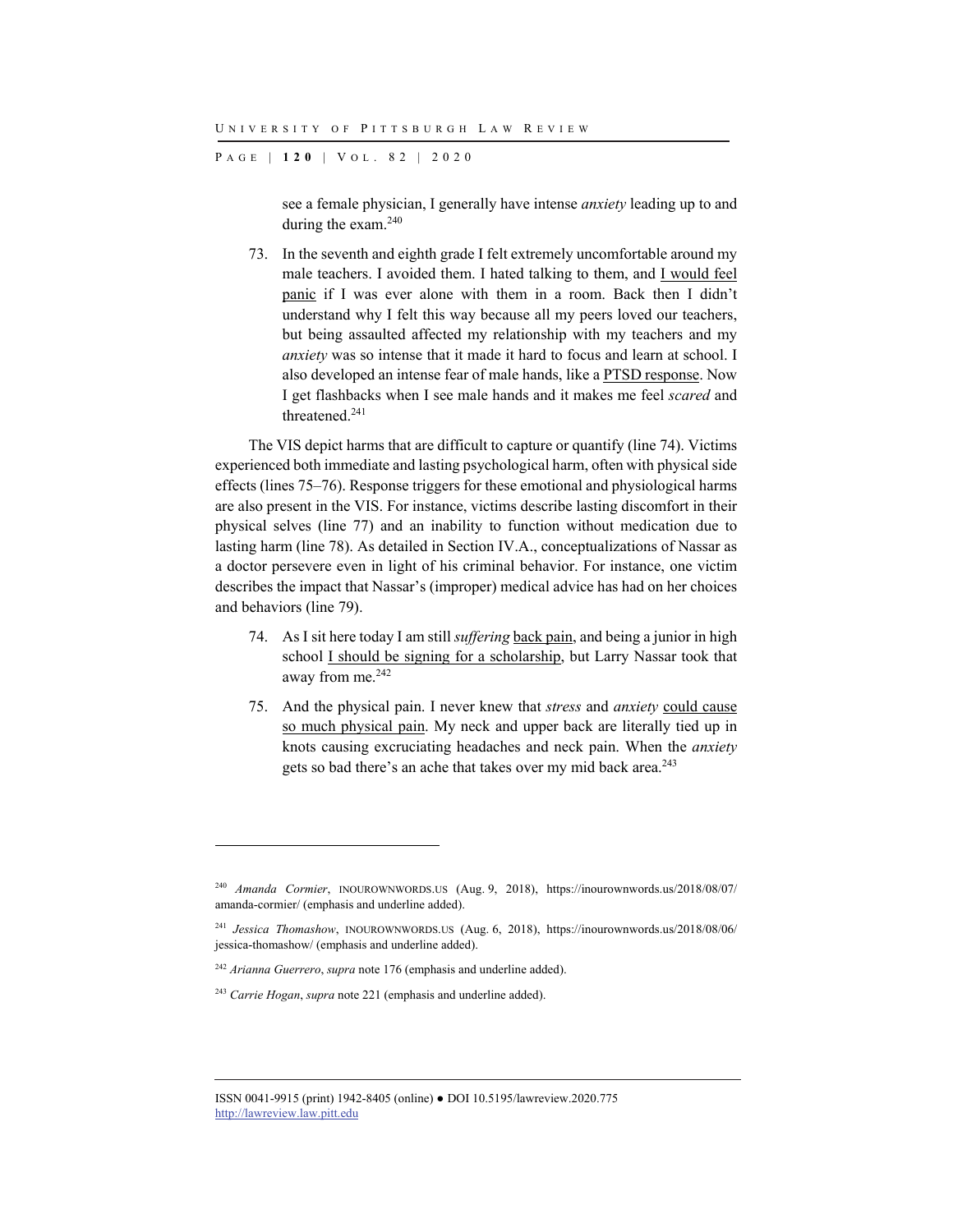- 76. As a result of your abominable actions, my family has had to watch me deteriorate. They were helpless as the long term effects of what you did to me that week when I was just 15 years old took hold of my life. For years I cut myself off. For years I bled. For years the *anxiety* was crippling. For years I threw up. For years I subjected myself to abusive relationships all the while believing I did not deserve better. For the majority of my adult life I wanted to die and thought seriously about suicide.<sup>244</sup>
- 77. Doctor Nassar commented on asymmetries of my body during his assault to me. Every day when I see my body I am reminded of his words which then remind me of the assault. I relive the pain and *trauma* every time I shower, use the bathroom, or undress. It is something that never goes away.245
- 78. My OB agreed to let me take a safer antidepressant but I still was not going to be able to take my anxiety medication while pregnant. Even though I knew I couldn't take it while pregnant, I wasn't able to stop taking it to prepare for pregnancy. I could not exist day-to-day without something to ease my *anxiety*. 246
- 79. I am now 27 years old and I have been *scared* to have children for the last seven years because after one of our appointments you told me that I shouldn't ever have children naturally because I was too small down there.<sup>247</sup>

This section reveals that the victims' harms do not fit into carefully constructed legal boxes of categorized harms (e.g., physical, psychological). Some of the deepest and most sustained harms would not fit in any category, like individual and institutional betrayals of trusted parties and harmed relationships with spouses, partners, and families. Other harms might necessitate entirely new categories to better align with the lived language of survivors such as physiological harms (e.g.,

<sup>&</sup>lt;sup>244</sup> Jessica Howard, INOUROWNWORDS.US (Aug. 9, 2018), https://inourownwords.us/2018/08/28/jessicahoward/ (emphasis and underline added).

<sup>&</sup>lt;sup>245</sup> *Erin McCann*, INOUROWNWORDS.US (Aug. 24, 2018), https://inourownwords.us/2018/08/24/erinmccann/ (emphasis and underline added).

<sup>246</sup> *Nicole Reeb*, INOUROWNWORDS.US (Aug. 9, 2018), https://inourownwords.us/2018/08/09/nicole-reeb/ (emphasis and underline added).

<sup>247</sup> *Amanda McGeachie*, INOUROWNWORDS.US (Aug. 29, 2018), https://inourownwords.us/2018/08/29/ amanda-mcgeachie/ (emphasis and underline added).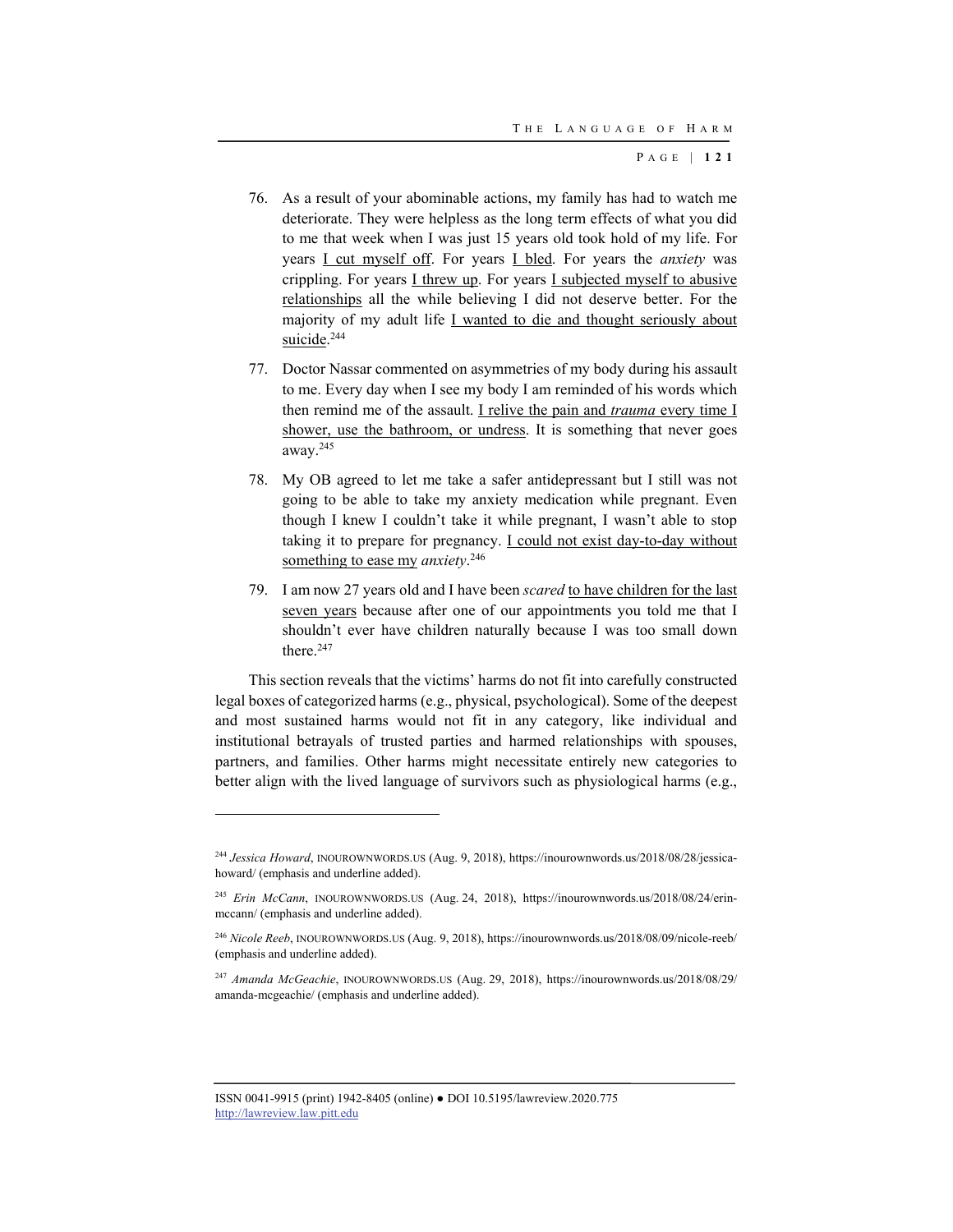P AGE | **122** | V O L . 8 2 | 2020

l

sleep disturbances). What words describe the institutional betrayals of enabling and fortifying Nassar's power? This section reveals limits to the language of harm, perhaps suggesting a shift entirely to looking at the "wrongs" as well as the "harms."

This analysis also raises further questions regarding what tools of justice and healing—outside of the criminal justice system—might meet the full range of criminal harms.248 Might restorative justice play a role here in helping victims work through the harms perpetrated by the institutional stakeholders and sports communities particularly?249 Might family mediation be an important response as families process harms to their children and victims navigate their own marriages and families?250

It also raises questions for further research in how biases and narrow scripts of which harms "count" risk privileging certain survivor communities over others.<sup>251</sup> This critique sits squarely in the Nassar case because the Judge oversaw a trial involving serial sexual assault of young, elite, athletes only to seemingly accept and normalize the fact that 200,000 people a year are sexually assaulted in prison and that this might be inevitable for Nassar.252 This sentiment suggested that one

<sup>248</sup> *See, e.g.*, Mimi E. Kim, *Anti-Carceral Feminism: The Contradictions of Progress and the Possibilities of Counter-Hegemonic Struggle*, 35 AFFILIA 309, 316 (2019) ("While pitched as an alternative to the machinery of mass incarceration, restorative justice programs are often initiated from within or in close collaboration with the criminal legal system, leaving its assumptions, its personnel, and its program design within the logic and institutions of the carceral state."). There are real dangers of co-optation embedding restorative justice in the criminal legal system. *Id.* at 317. "Restorative justice proponents have challenged the retributive focus of the criminal legal system, but their proposed solutions often offer diversionary options that still remain within the criminal legal system." *Id.* at 319. Judge Aquilina, for example, spoke at a conference at the University of Kansas describing her oversight of the VIS as a form of restorative justice. *See* KU Law, *Using Restorative Justice in Victim Impact Statements*, YOUTUBE.COM (Apr. 1, 2019), https://www.youtube.com/watch?v=D-cQpAjQJ-0.

<sup>&</sup>lt;sup>249</sup> Restorative justice is a cooperative process involving broader stakeholders committed to repairing harm caused by criminal behavior. Annalise Buth & Lynn Cohn, *Looking at Justice Through A Lens of Healing and Reconnection*, 13 NW.J.L. & SOC. POL'Y 1, 2 (2017). In the Nassar case, this might include mediation or community meetings with the gym, the university, the Olympic Committee.

<sup>250</sup> *See, e.g.*, MILLER, *supra* note 58, at 294 ("The rows of parents in the audience, sunken and solemn. Rarely do we see the second ring of effect, this sharp contrast between the mighty, forceful daughters, and the sadder echo of their loved ones, insides undone.").

<sup>251</sup> *See, e.g.*, *id.* at 219 ("Perhaps [the Probation Officer] expected a hysterical victim, the weeping and scathing kind.").

<sup>252</sup> *See, e.g.*, Alex Press, *#MeToo Must Avoid "Carceral Feminism*,*"* VOX (Feb. 1, 2018, 8:40 AM), https://www.vox.com/the-big-idea/2018/2/1/16952744/me-too-larry-nassar-judge-aquilina-feminism ("Aquilina's barely concealed reference to prison rape—an epidemic to which an estimated 200,000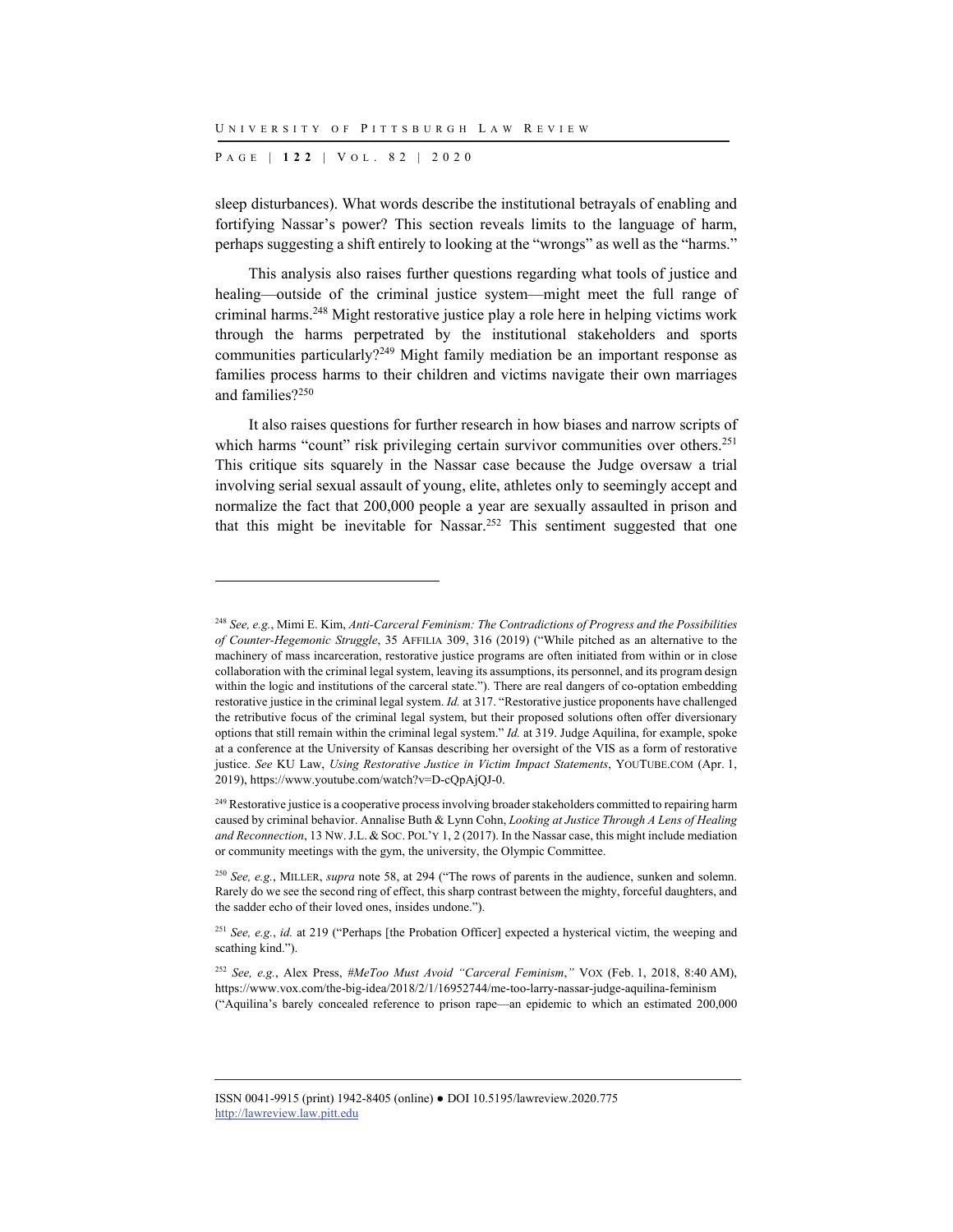community of victims "counted" and the other did not in deeply problematic ways. In this case, many harm narratives were framed through the lens of athletes, marriages, success, and dreams within the context of elite sporting. In this historic moment, vigilance is essential to crafting law and policy that address the broad range of institutional sexual abuse and misconduct so as to not reify the exact biases and limits that constrained the Nassar victims.

#### 6. Contextualizing Harms

The VIS may also include several contextual points that enable the women to understand and process Nassar's actions and how his crimes affected their lives. Material objects may appear in VIS as symbols that "convey broader spatial and temporal effects through the experience of an individual."253 An object can be a tool for the victim to help the audience "simultaneously, and intuitively, apprehend a number of individual and collective truths about the violence."<sup>254</sup> For example, a passenger's suitcase damaged by shrapnel in an airplane bombing case might depict the anticipation of travel, create connection to others who mundanely packed a suitcase planning to return home, and metaphorically represent the permanently damaged lives of the bombing victims.255 An object can hold past and present for the victim, allowing the audience to understand the defendant's harms against the victim's past, present, and future.256

The role of "gloves" in the VIS is a powerful example of contextualizing harm. Nassar's failure to use "gloves" is referenced 34 times in the VIS corpus. Failure to use gloves is not relevant to defining an adult digitally penetrating a minor. There is no legal mechanism by which the minor could have consented to the conduct—with or without gloves or lubricant.<sup>257</sup> Yet, it is an emphatic point (line 80) made in the VIS (line 81). It is also a symbolic point denoting a complex breach of boundaries.

<sup>254</sup> *Id.*

l

<sup>255</sup> *Id.* at 1267.

<sup>256</sup> *Id.* at 1268.

people in the US are subjected every year—calls our attention to a tension in the #MeToo moment: its relationship to the criminal justice system.").

<sup>253</sup> *Reverberations*, *supra* note 38, at 1267.

<sup>257</sup> *See* MICH. COMP. LAWS ANN. § 780.520b (West 2020). This section of Michigan's Penal Code lays out the elements of criminal sexual conduct in the first degree and does not create an exception for consent regarding conduct with a minor. It states: (1) A person is guilty of criminal sexual conduct in the first degree if he or she engages in sexual penetration with another person and if any of the following circumstances exists: (a) That other person is under 13 years of age; or (b) That other person is at least 13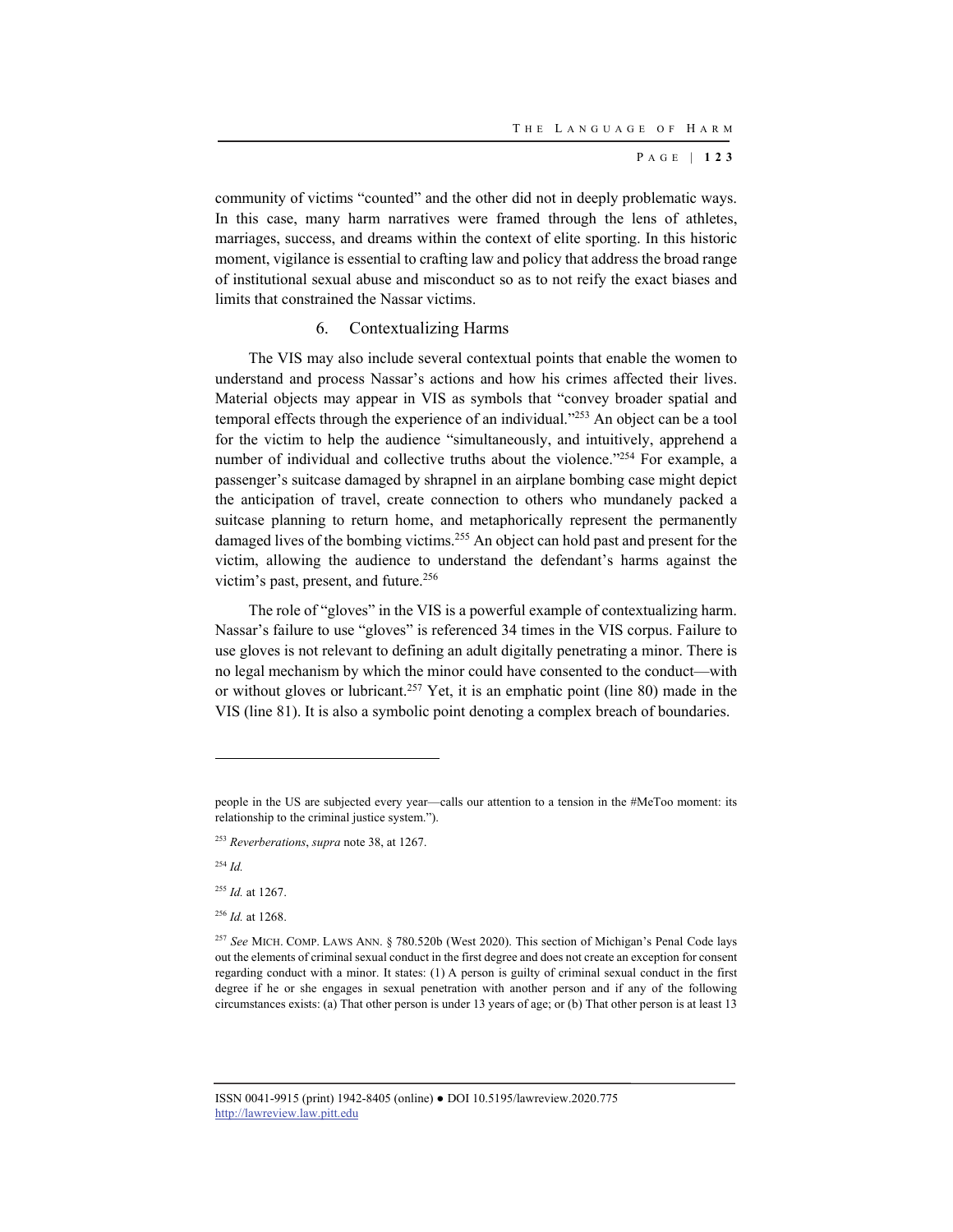P AGE | **124** | V O L . 8 2 | 2020

- 80. He pushed his fingers inside me without *gloves*, lubrication, without informing me or my mom about what he was going to  $do.^{258}$
- 81. I trusted what he was doing at first but then he started touching me in places I really didn't think he should. He didn't have *gloves* on. He didn't have *gloves* on.259

The failure to wear gloves, even if not legally dispositive, is central to many of the victim's articulation of harms and betrayals. For a few VIS, not wearing gloves involved explicit harms, or risks of harms, such as sanitation (line 82), infection (line 83), and health standards (line 84). For other victims, lack of gloves was a detail critical to telling how invasive his conduct was (line 85) and how deeply this harm was experienced (line 86). The gloves function as an actual risk and as a metaphor for the deep, violating intrusion of body and mind—past, present, and future.

- 82. Larry Nassar, you sexually, mentally, and physically abused me hundreds of times without *gloves*, lubricant, or proper sanitation.<sup>260</sup>
- 83. I ended up getting a bacterial infection after he did this one of the times because he put his fingers from my anus to my vagina without *gloves*. He never wore *gloves* when he did this.261
- 84. And when you stuck your fingers inside me, why did you never once wear *gloves*, which is against OSHA standards and therefore subjected me, you, other patients, and the community to infectious diseases?<sup>262</sup>

but less than 16 years of age and any of the following: (iv) When the actor engages in the medical treatment or examination of the victim in a manner or for purposes that are medically recognized as unethical or unacceptable (among other circumstances that would be applicable in the Nassar case). Furthermore, under Michigan law, "consent must be given by one who is legally capable of giving consent to the act." People v. Starks, 701 N.W. 2d 136, 141 (Mich. 2005) (holding alleged consent of 13-year-old complainant was not defense to the instant charge of intent to commit criminal sexual conduct involving sexual penetration).

<sup>258</sup> *Morgan Valley*, INOUROWNWORDS.US (Aug. 9, 2018), https://inourownwords.us/2018/08/29/morganvalley/ (emphasis and underline added).

<sup>259</sup> *Maggie Nichols*, INOUROWNWORDS.US (Aug. 8, 2018), https://inourownwords.us/2018/08/08/maggienichols/ (emphasis and underline added).

<sup>260</sup> *Kaylee McDowell*, *supra* note 173 (emphasis and underline added).

<sup>261</sup> *Amy Labadie*, *supra* note 128 (emphasis and underline added).

<sup>262</sup> *Jennifer Hayes*, INOUROWNWORDS.US (Aug. 8, 2018), https://inourownwords.us/2018/08/08/jenniferhayes/ (emphasis and underline added).

ISSN 0041-9915 (print) 1942-8405 (online) ● DOI 10.5195/lawreview.2020.775 http://lawreview.law.pitt.edu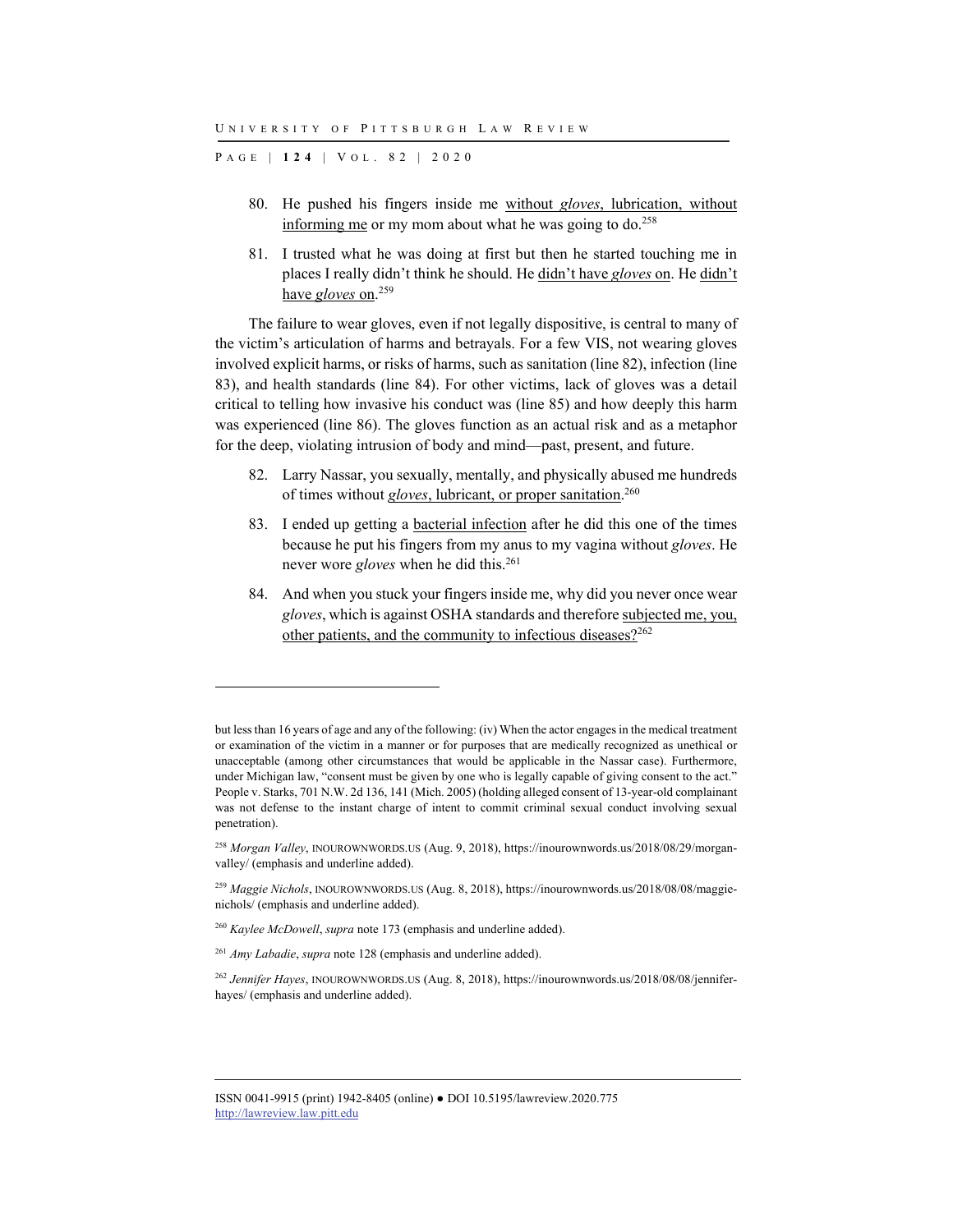- 85. He was an unwarranted intruder to my most private, intimate, never before touched places without warning, without *gloves*, and without explanation.263
- 86. Larry Nassar sexually assaulted me by penetrating me vaginally and anally without *gloves*, *lubricant*, or consent. Before every appointment I cried in the bathroom and after every appointment I couldn't wait to get home to shower because I always left his office feeling so dirty, yet no amount of showers after my appointments with Larry made me feel clean at all.264

The role of baggy "shorts" is another element of Nassar's predatory, grooming behavior that victims described regularly [freq. 45] in the VIS. Nassar told the athletes to "wear loose fitting shorts" to his appointments.265 They would later come to understand just how much that seemingly innocuous detail—the style of shorts they were instructed to wear to medical appointments—played into Nassar's extensive abuse by allowing him access to their genital areas (line 87). Such shorts then play a symbolic and triggering role in ongoing harms, making a seemingly and formerly innocuous item of clothing part of a constellation of self-loathing (line 88).

- 87. I later learned Nassar wanted us to wear loose fitting *shorts* so he would have easy access to the places he wanted for his own pleasure.<sup>266</sup>
- 88. I hate wearing *shorts* and more than anything there are days I hate being in my own skin Larry has affected and damaged my parents which I will hate you for until the day I die.<sup>267</sup>

This section reveals numerous takeaways for researchers and policymakers. It reveals that the categories of harms that frame the VIS are difficult to capture in the context of rape and sexual assault. It also reveals how important it is that survivors tell their stories freely in some context, whether the VIS or another forum. Legal

<sup>263</sup> *Megan Halicek*, INOUROWNWORDS.US (Aug. 8, 2018), https://inourownwords.us/2018/08/08/meganhalicek/ (emphasis and underline added).

<sup>264</sup> *Madeline Jones*, INOUROWNWORDS.US (Aug. 8, 2018), https://inourownwords.us/2018/08/08/ madeleine-jones/ (emphasis and underline added).

<sup>265</sup> *Whitney Mergens*, INOUROWNWORDS.US (Aug. 14, 2018), https://inourownwords.us/2018/08/14/ whitney-mergens/.

<sup>266</sup> *Madeline Johnson*, *supra* note 159 (emphasis and underline added).

<sup>267</sup> *Taylor Cole*, INOUROWNWORDS.US (Aug. 9, 2018), https://inourownwords.us/2018/08/09/taylor-cole/ (emphasis and underline added).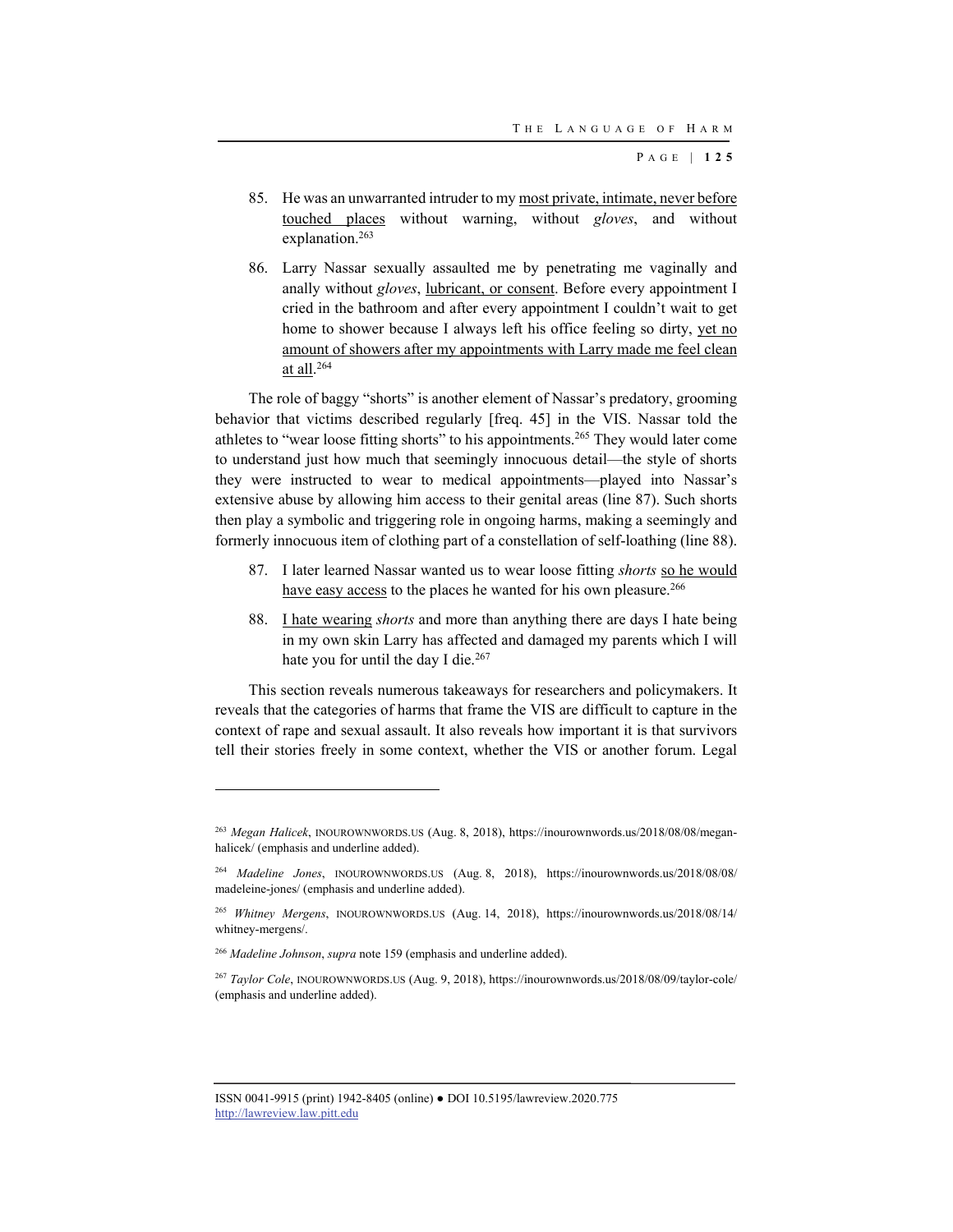P AGE | **126** | V O L . 8 2 | 2020

categories and terms necessarily bucket conduct narrowly and myopically. The VIS show a more versatile fluidity across different characterizations of misconduct.

#### *D. Recommending a Sentence*

The content of a VIS may also include "recommendations for an appropriate sentence."<sup>268</sup> As described in Part II above, it had been widely reported that Nassar had already been sentenced to decades in prison on his child pornography and destruction of evidence charges.<sup>269</sup> The question in the Eaton County proceedings was not *if* Nassar would spend time in jail, but how much *more* time. This knowledge likely liberated the VIS on the sentence recommendations.

Nonetheless, the terms "sentence," "sentenced," "sentences," and "sentencing" (hereafter: {sentence}) occur 94 times in the corpus of available VIS. These items appear across 52 of the 148 statements in our corpus. Each statement contains one or two references to {sentence} in concluding remarks, with the notable exceptions of Denhollander [freq. 14] and Miller [freq. 13], who speak at length about sentencing.

Each instance of {sentence} has been coded for usage function on the basis of the surrounding co-text. The most frequent usage [freq. 52] is the expected one, with statements providing recommendations to apply the minimum or maximum allowable sentence for the crimes charged (see line 89). Another frequent usage [freq. 22] describes the process of sentencing itself, with statements regarding the previous sentence imposed by Judge Neff and ruminations about how Judge Aquilina will be able to come to her own sentencing decision (line 90).

- 89. I hope to take that strength to continue to work with vulnerable populations and have something come out of my pain so, Your Honor, I ask that you impose the full 125 year *sentence*. 270
- 90. Have you *sentenced* other defendants to longer *sentences*? Your sister, Judge Neff, *sentenced* him to 60 years for a heinous crime but not as bad as to what you have been exposed to over a week.<sup>271</sup>

This leaves 17 instances of {sentence} that do not fall under the legal framework nor guidance for VIS. In these statements, the recommended sentence is not one that is quantified in number of years, but rather qualified in terms of equity of impact across a lifetime (line 91). Victims directly address Nassar, describing

<sup>268</sup> MICH. COMP. LAWS ANN. § 780.763(3)(a)–(d) (West 2020).

<sup>269</sup> Hinkley & LeBlanc, *supra* note 9.

<sup>270</sup> *Amanda Cormier*, *supra* note 240 (emphasis and underline added).

<sup>271</sup> *Emma Ann Miller*, *supra* note 164 (emphasis and underline added).

ISSN 0041-9915 (print) 1942-8405 (online) ● DOI 10.5195/lawreview.2020.775 http://lawreview.law.pitt.edu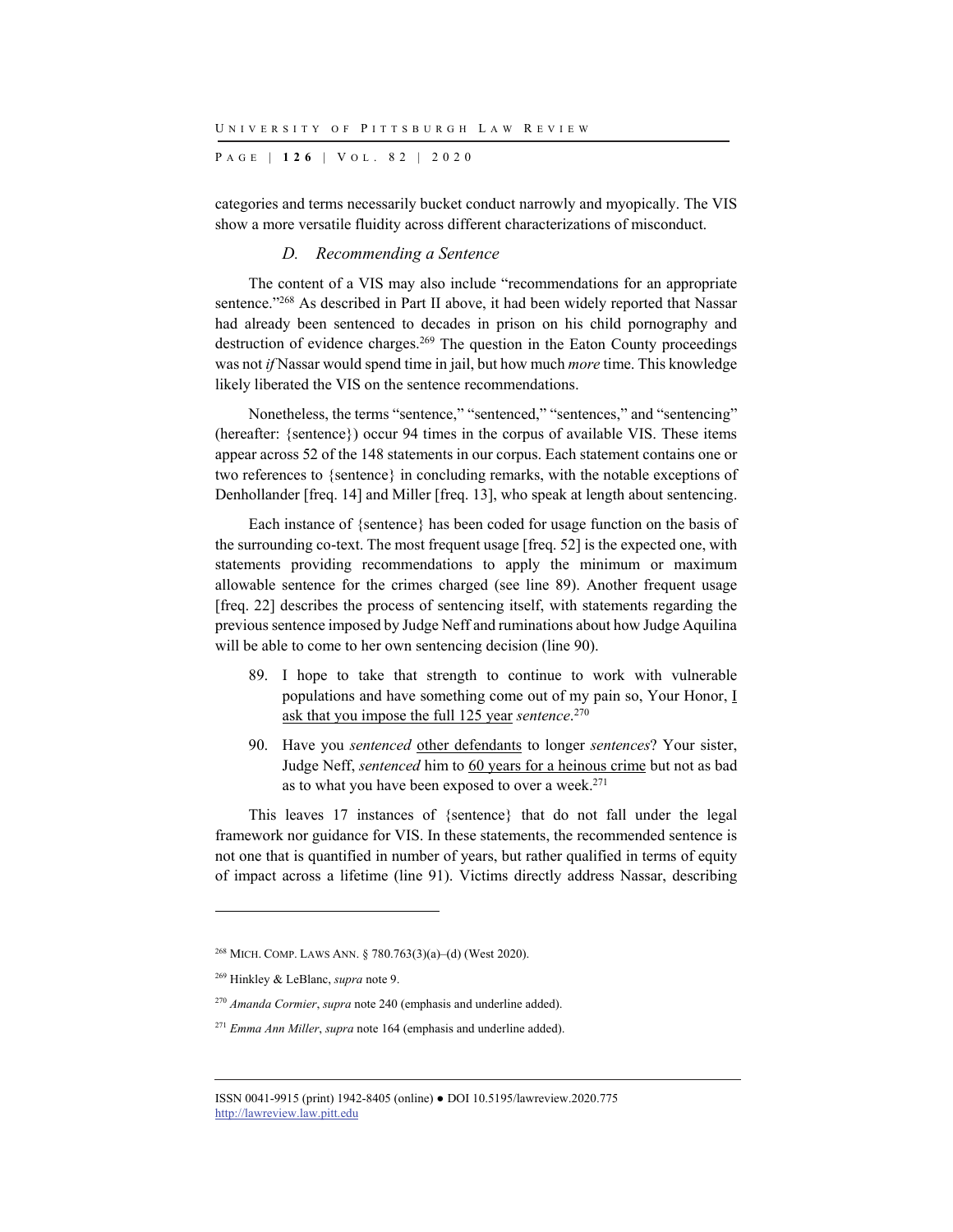these sentences in terms of emotional impact rather than loss of liberty (line 92), and declaring him deserving of his sentence rather than making recommendations about its duration (line 93). The main subcategory of this miscellaneous set constructs sentencing as a method of sending a larger message [freq. 9]. In these, the victims often directly address Judge Aquilina, including her in the underlying narrative of the #MeToo context (line 94) and explicitly urging her decision to "send a message" (line 95).

- 91. Your Honor, if I have to live with this for the rest of my life, Mr. Nassar, the defendant, deserves a *sentence* that will affect him for the rest of his life, and that *sentence* should be multiplied by however many girls and women he assaulted who will also carry this for the rest of their lives.<sup>272</sup>
- 92. I will watch you be *sentenced* to a life of loneliness, regret, and hurt.<sup>273</sup>
- 93. You are sick, Larry, and you deserve the *sentence* you are about to receive.274
- 94. But this for me is not about Nassar—well, maybe a little bit. His *sentence* will for me say more about you. I know you are a mother and we have heard from a number of mothers. I know you are a lawyer and we have heard from a number of lawyers. Like you, strong successful lawyers. You have served our country in the noblest of way in the military. Some of us are or have served in the military. You have overcome and all of us, yes, all of us have overcome. I suspect that you, too, could post Me Too and all of us post Me Too.275
- 95. It demands justice, and the *sentence* you impose today will send a message about how much these precious women and children are worth.<sup>276</sup>

A main component of the VIS, as defined by the Michigan statute, is providing recommendations for sentencing.277 Prior cases had raised public awareness of the prevalence of lenient sentencing in rape and sexual assault cases.278 Yet, despite that

<sup>272</sup> *Chelsea Williams*, *supra* note 179 (emphasis and underline added).

<sup>273</sup> *Taylor Cole*, *supra* note 267 (emphasis and underline added).

<sup>274</sup> *Victim 183*, INOUROWNWORDS.US (Aug. 9, 2018), https://inourownwords.us/2018/08/14/victim-183/ (emphasis and underline added).

<sup>275</sup> *Emma Ann Miller*, *supra* note 164 (emphasis and underline added).

<sup>276</sup> *Rachel Denhollander*, *supra* note 133 (emphasis and underline added).

<sup>277</sup> MICH. COMP. LAWS ANN. § 780.763(3)(a)–(d) (West 2020).

<sup>278</sup> *See* Tierney, *supra* note 59, at 344.

ISSN 0041-9915 (print) 1942-8405 (online) ● DOI 10.5195/lawreview.2020.775 http://lawreview.law.pitt.edu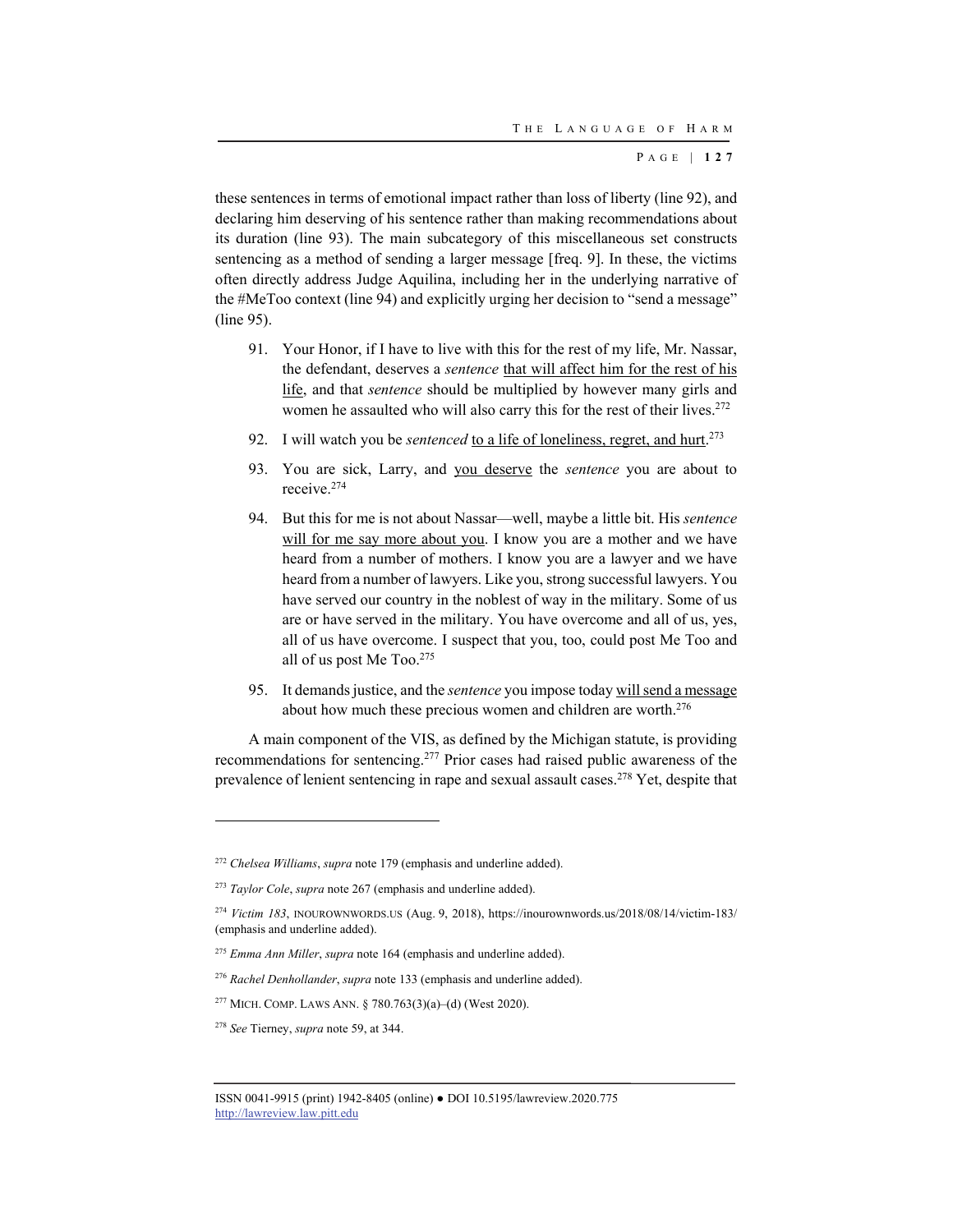P AGE | **128** | V O L . 8 2 | 2020

social and political context, mentions of {sentence} only appear in 35.1% of the VIS in our corpus, across 52 statements. Recommendations about the duration of sentence only appear in 42 of these (or 28.4% of all 148 statements). This may be due to the largely predetermined duration of the sentence or may indicate that this aspect of the VIS was not salient to these victims in this case.

## **V. LESSONS OF LAW AND LANGUAGE**

These VIS presented a rare and unique opportunity to study the voices and language of victims describing their own harms, pain, and betrayals with an intended national audience and a deliberately constructed platform. This corpus-based discourse analysis allows for a comprehensive and objective assessment of how survivors of sexual crimes perceive themselves, how they redefine their identities and relationships with their perpetrators and enablers over time, who they hold accountable for their harms, and how they voice their harms.

This section summarizes themes for further examination. This mixed quantitative/qualitative analysis of Nassar VIS reveals several lessons for law and policy. This corpus-based discourse analysis shows that VIS might be a valuable policy-making tool outside of the criminal justice system directly when studied comprehensively. They reveal with objective clarity—outside of a politicized lens what approaches best serve the needs of survivors and hold perpetrators accountable. It allows for exploration of whether restorative justice or public health approaches might further fill the gap created by the limits of the criminal justice system.<sup>279</sup> It allows for more meaningful preventative discussions about what tools, programs, services, or laws might have averted the harms before they occurred—and before they impacted over 200 known victims.

These VIS also reveal insights worthy of further study into how perpetrators cultivate and maintain relationships with victims that effectively hide the underlying abuse and how institutions enable these behaviors.

## *A. The Challenges of Naming and Framing Systemic Crimes*

This analysis repeatedly emphasized deep and systemic challenges in naming the acts that had occurred, the harms that occurred, and even the perpetrator himself. In addressing the defendant in their VIS, victims used names that reflected

ISSN 0041-9915 (print) 1942-8405 (online) ● DOI 10.5195/lawreview.2020.775 http://lawreview.law.pitt.edu

<sup>&</sup>lt;sup>279</sup> MILLER, *supra* note 58, at 240-41 ("They tell you that if you're assaulted, there's a kingdom, a courthouse, high up on a mountain where justice can be found. Most victims are turned away at the base of the mountains, told they don't have enough evidence to make the journey. Some victims sacrifice everything to make the climb, but are slain along the way, the burden of proof impossibly high.").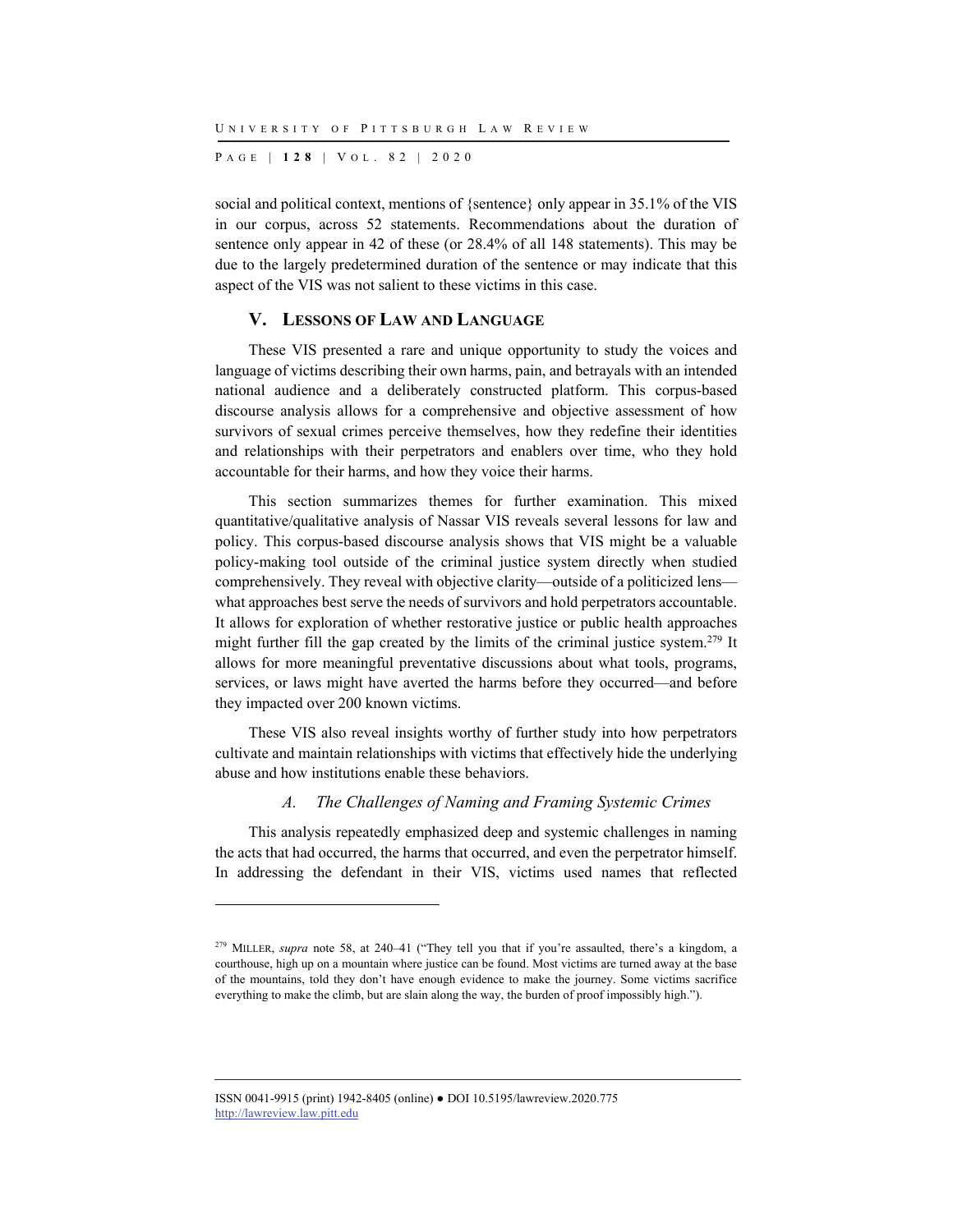relationships of trust, confidence, and even friendship.280 The word "friend" was used to describe Nassar (albeit retroactively) three times more frequently [freq. 199] than the term "defendant" [freq. 68]. This is insightful—it reveals challenges in victim healing as it relates to naming and framing the conduct and the relationship itself. The way that victims understand the conduct begins with understanding who the perpetrator *was* in relation to them contemporaneously. It works to debunk the "monster" myth in our collective consciousness of abusers.

Were the acts that Nassar committed "rape," "sexual assault," "sexual abuse," "child sexual abuse," "child abuse," or "medical abuse"? The victims used a range of terms to describe the conduct. They revealed their struggles over meaningful and ongoing challenges in understanding and (re-)categorizing what had happened to them and defining these experiences within existing legal and social categories (e.g. "sexual assault" or "child abuse"). They had to work to reframe what they previously understood as "treatments" into a criminal category. Despite this recontextualization, victims never used the legal term, "criminal sexual misconduct."281 They found their own terms more flexibly.

This analysis suggests several policy takeaways. Rape crisis centers, sexual assault hotlines, victim advocates, and countless outlets for support are framed around a particularly specified and named conduct.282 These services also suffer from under-utilization, particularly among certain communities (women of color, men, LGBTQ individuals).<sup>283</sup> One powerful takeaway of the #MeToo movement was the emergence of community and solidarity *without* having to name the conduct so precisely. This solidarity has power for victims.284 Policymakers and community service providers could find new ways to market support services that do not rely on such narrow labeling and framing at the outset.

The victims also used a range of terms to describe the harms they had suffered. There are certain "standard" harms that are often set forth as associated with sexual assault, such as PTSD, sexually transmitted diseases, bruising, and pregnancy. The victims here raised several of these categories of harms. The victims also found words to adequately voice the breach of trust they experienced and its violating

<sup>283</sup> *Id.* at 777–84.

<sup>280</sup> *See, e.g.*, *Jamie Doski*, *supra* note 123; *Victim 138*, *supra* note 144; *Bayle Pickel*, *supra* note 145.

<sup>281</sup> *See supra* Section IV.B.

<sup>282</sup> *See* Abrams, *supra* note 23.

<sup>284</sup> MILLER, *supra* note 58, at 211 ("I was surrounded by survivors, I was part of a *we*.").

ISSN 0041-9915 (print) 1942-8405 (online) ● DOI 10.5195/lawreview.2020.775 http://lawreview.law.pitt.edu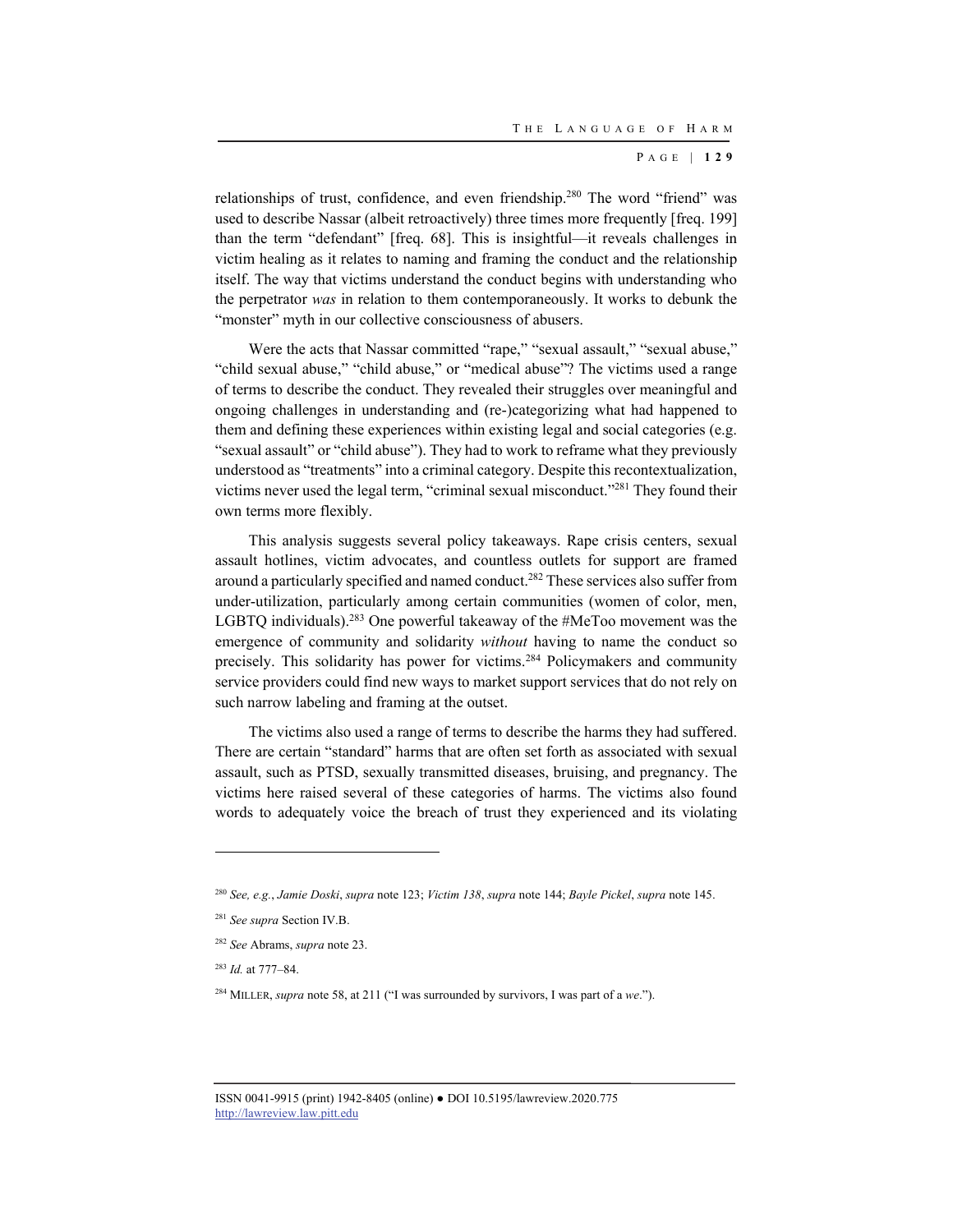P AGE | **130** | V O L . 8 2 | 2020

effects. The victims used words associated with physical harms, such as "pain," "wound," "scar," and "hurt," but these terms were often metaphorical descriptions of the lasting psychological harm resulting from a profound betrayal of trust. The VIS statute seeks information about the physical, psychological, emotional, and property harms that victims suffer.285 Yet, the line between physical, psychological, and emotional harm appears entirely indistinguishable for victims.

The ways in which the VIS continue to personalize "Larry" and speak directly to him reveal that, in many ways, this conduct—systemic institutional sexual assault—might be understood as having a stronger familial undertone to it than is currently attributed. The elite gymnastics community described by the victims was extraordinarily close-knit. The victims describe delicately checking in with each other about Nassar's behavior, but ultimately trusting his methods and revering his expertise. He held an amalgam role as a doctor and also as a trusted friend. The level of betrayal and breach of trust that they describe requires cultural support, institutional norms, and insularity to thrive.

This analysis compels further research into institutional sexual assault. Systemic sexual assault in other insular institutional settings, such as the United States military, prison and detention facilities, and other camps, athletic programs, <sup>286</sup> or schools, may need more thoughtful theoretical and policy frames to address and prevent institutional violence.287

Early feminist successes involved consciousness-raising that positioned rape as a product of a patriarchal society that demanded a state response.288 These feminists succeeded in moving rape and sexual assault from its existing framework as an exclusively private and individual act to a matter of political and public

l

<sup>285</sup> MICH. COMP. LAWS ANN. § 780.763(3)(a)–(d) (West 2020).

<sup>286</sup> *See, e.g.*, Emily Alford, *Sexual Assault Under the Guise of 'Adjustments' Is Rampant in the Yoga World*, JEZEBEL (Nov. 8, 2019, 11:21 AM), https://jezebel.com/sexual-assault-under-the-guise-ofadjustments-is-rampan-1839717999.

<sup>287</sup> *See generally Tort Answers*, *supra* note 18 (making a case for a new rule to govern criminal respondeat superior).

<sup>&</sup>lt;sup>288</sup> MARY P. KOSS & MARY R. HARVEY, THE RAPE VICTIM 120, 123 (2d ed. 1991) (explaining that this framing "provided a societal analysis of rape that galvanized the energies and imaginations of women seeking concrete avenues to social change"); *see also* SUSAN BROWNMILLER, AGAINST OUR WILL: MEN, WOMEN, AND RAPE 396–97 (1975).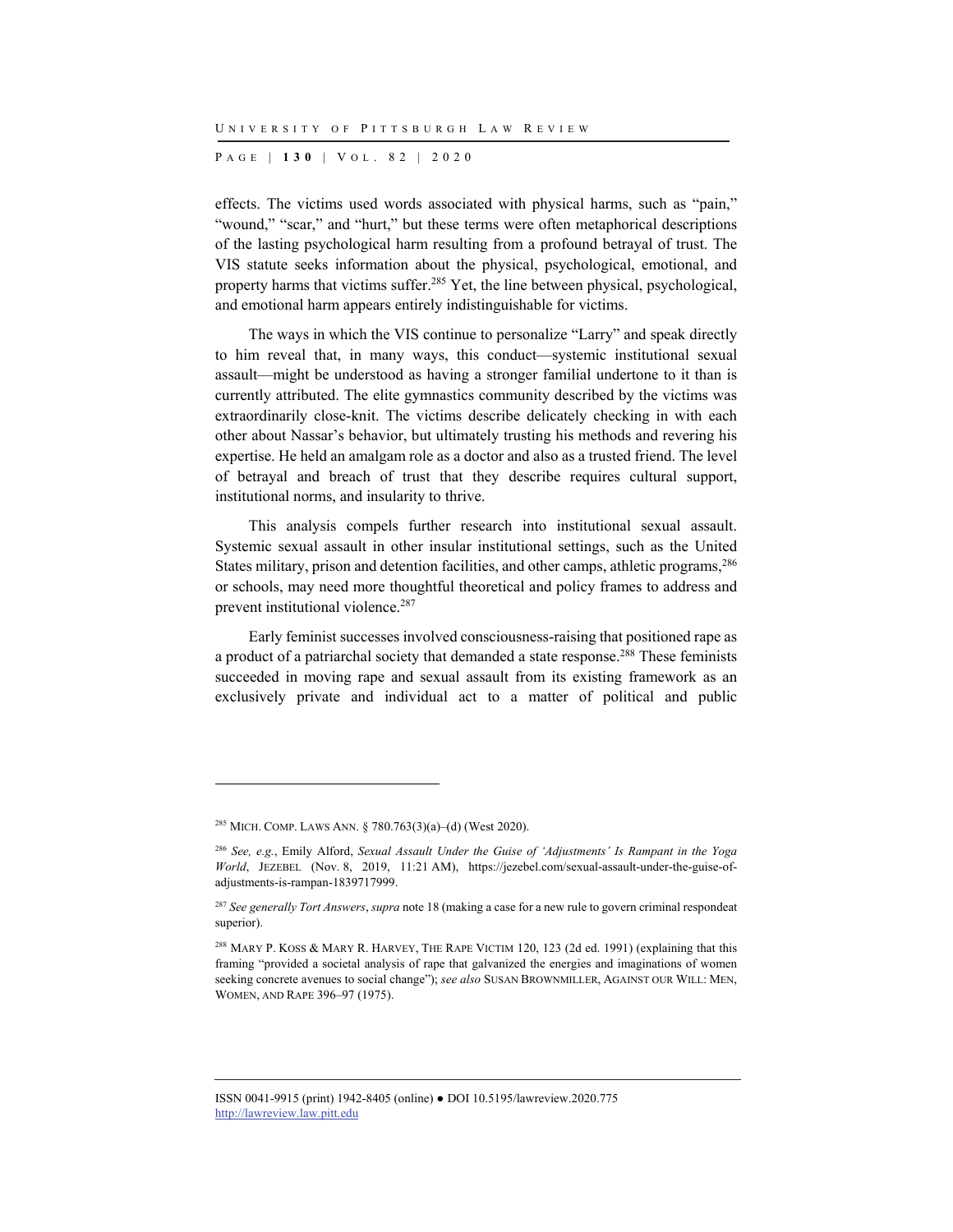importance.289 The #MeToo movement also revealed how many serial offenders had festered in various institutional settings for decades, protected by larger power structures.<sup>290</sup> Filmmaker James Toback had 38 accusers,<sup>291</sup> Harvey Weinstein had more than 80,292 and many other serial sexual offenders had multiple accusers come forward.293 These examples pose the question: is a similar political revolution necessary to provide stronger protection mechanisms against systemic sexual misconduct?

# *B. VIS Offer a Portal into the Needs of Rape and Sexual Assault Victims*

This analysis also reveals how important VIS can be as a policy tool in understanding the ongoing needs of survivors because VIS are accessible to the public. Communities invest greatly in victim support services, such as rape crisis centers and courtroom victim advocates. For victims, most of these existing programs function squarely within the pre-trial and trial phases, as they seek to preserve evidence and help victims through the legal process.294

Very few programs, however, focus on supporting victims *after* the case is over. The VIS studied in this Article reveal just how enduring the harms are. They reveal

<sup>291</sup> *Id.* at 46.

l

<sup>293</sup> *See* Clarke, *supra* note 290 (examples throughout).

<sup>289</sup> *See* Ellen Kaye Scott, *How to Stop the Rapists? A Question of Strategy in Two Rape Crisis Centers*, 40 SOCIETAL PROBS. 343, 347 (1993).

<sup>290</sup> *See* Jessica A. Clarke, *The Rules of #MeToo*, 2019 U. CHI. L.F. 37 (2019) (describing the ad hoc processes that have governed #MeToo to provide procedural justice informally).

<sup>292</sup> Sara M. Moniuszko & Cara Kelly, *Harvey Weinstein Scandal: A Complete List of the 87 Accusers*, USA TODAY (Oct. 27, 2017, 11:27 AM), https://www.usatoday.com/story/life/people/2017/10/27/ weinstein-scandal-complete-list-accusers/804663001/.

<sup>&</sup>lt;sup>294</sup> Communities across the country have various programs and services for victims. An interactive national directory of organizations can be found on the National Sexual Violence Resource Center Website. *Directory of Organizations*, NAT'L SEXUAL VIOLENCE RES. CTR., https://www.nsvrc.org/ organizations?field\_organizations\_target\_id=10&field\_states\_territories\_target\_id=All (last visited Nov. 6, 2020). The state of Michigan too has a directory for crime victims to find these types of services locally. *Directory of Prosecutors and Victim Service Agencies by County*, MICH. DEP'T OF HEALTH & HUMAN SERVS., https://www.michigan.gov/mdhhs/0,5885,7-339-71548\_54783\_54853\_54856-277574-- ,00.html (last visited Nov. 6, 2020). Many of the organizations and programs have advocacy services available for victims. *See, e.g.*, *Services*, WOMEN'S INFO. SERV., INC., https://wiseagainstviolence.org/ services/ (last visited Nov. 6, 2020); *Victim Services: We Can Help*, EQUAL. MICH., https://equalitymi.org/ victim-services/ (last visited Nov. 6, 2020); *Legal Advocacy*, TURNING POINT, https:// turningpointmacomb.org/get-help/legal-help/ (last visited Nov. 6, 2020).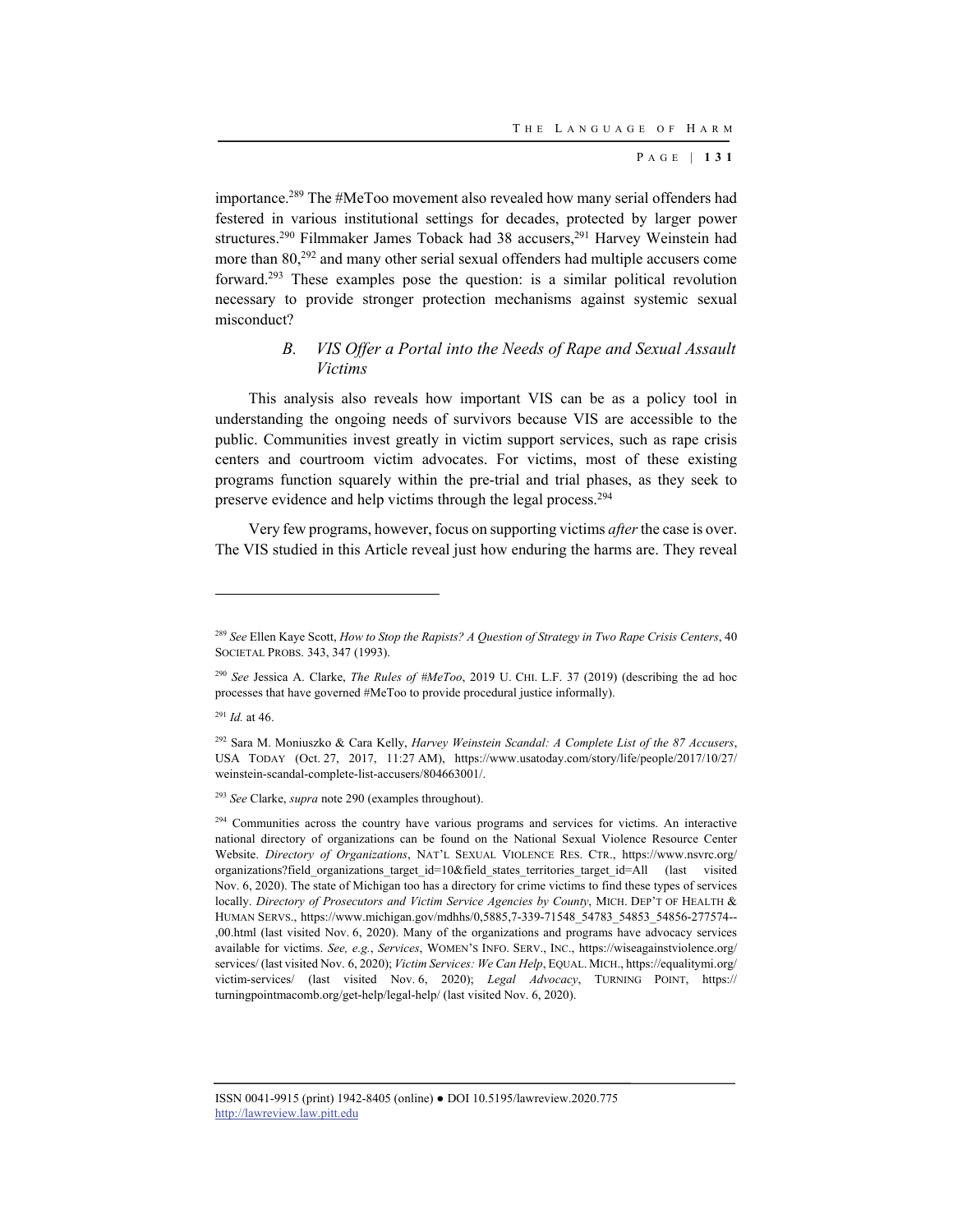P AGE | **132** | V O L . 8 2 | 2020

a need to dramatically expand our cultural consciousness of sexual assault and abuse. VIS present a portal to develop stronger policies and programs to meet the needs of survivors by understanding their conceptualization of harms and by thinking outside the confines of the criminal justice system.

We learn by objectively and systematically studying the language of survivors as they describe the wrongs and harms that they experience. We identify disconnects between the language of law and the language of survivors. This disconnect reminds us to audit and assess our reporting programs and accountability frameworks to ensure that the real language of survivors will be heard and understood as it was experienced, even when lacking the legal packaging.<sup>295</sup> These takeaways also feed into a separate feminist dialogue that critiques carceral approaches to feminist reforms.296 Feminist critiques of rape and gendered violence are part of a larger resistance movement to patriarchal structures.297 While criminal justice responses invoke the state and ensure that the state responds equally to crimes against women, these approaches do not address many of the harms suffered and leave many complicit entities unaccountable.<sup>298</sup>

This analysis reminds us that narrow scripts and narratives still shape our understanding of abuse and abusers. Criminal justice approaches confine survivors to fit into narrow, categorical boxes of stereotypical victims.299 We continue to episodically re-write these scripts to capture discreet examples as they arise,<sup>300</sup> but we do not rewrite the script entirely in a way that questions people and institutions

<sup>297</sup> *Id.*

l

<sup>295</sup> *See* MILLER, *supra* note 58, at 297 (describing how Stanford should have responded to Brock Turner's act of sexual assault).

<sup>296</sup> *See, e.g.*, Aya Gruber, *The Feminist War on Crime*, 92 IOWA L. REV. 741, 752 (2007).

<sup>298</sup> *See, e.g.*, Aya Gruber, *A "Neo-Feminist" Assessment of Rape and Domestic Violence Law Reform*, 15 J. GENDER RACE & JUST. 583, 611–12 ("Feminist law reform thus became essentially another facet of the criminal justice system's program of jailing bad guys with little regard to the social, economic, cultural, and racial complexity of crime. As such, the criminal system absorbs women victims into its punitive mission while largely ignoring their material needs, and it reinforces the social structures that made the women vulnerable to violence in the first place.").

<sup>299</sup> *See, e.g.*, Aníbal Rosario Lebrón, *Evidence's #MeToo Moment*, 74 UNIV. MIAMI L. REV. 1 (2020); Regina Schullera et al., *Judgments of Sexual Assault: The Impact of Complainant Emotional Demeanor, Gender, and Victim Stereotypes*, 13 NEW CRIM. L. REV. 759 (2010).

<sup>300</sup> *See, e.g.*, Mayo Moran, *Cardinal Sins: How the Catholic Church Sexual Abuse Crisis Changed Private*  Law, 21 GEO. J. GENDER & L. 95 (2019) (detailing how the Catholic Church's handling of child sexual abuse cases reshaped understandings of institutional liability); FRAWLEY-O'DEA, *supra* note 151.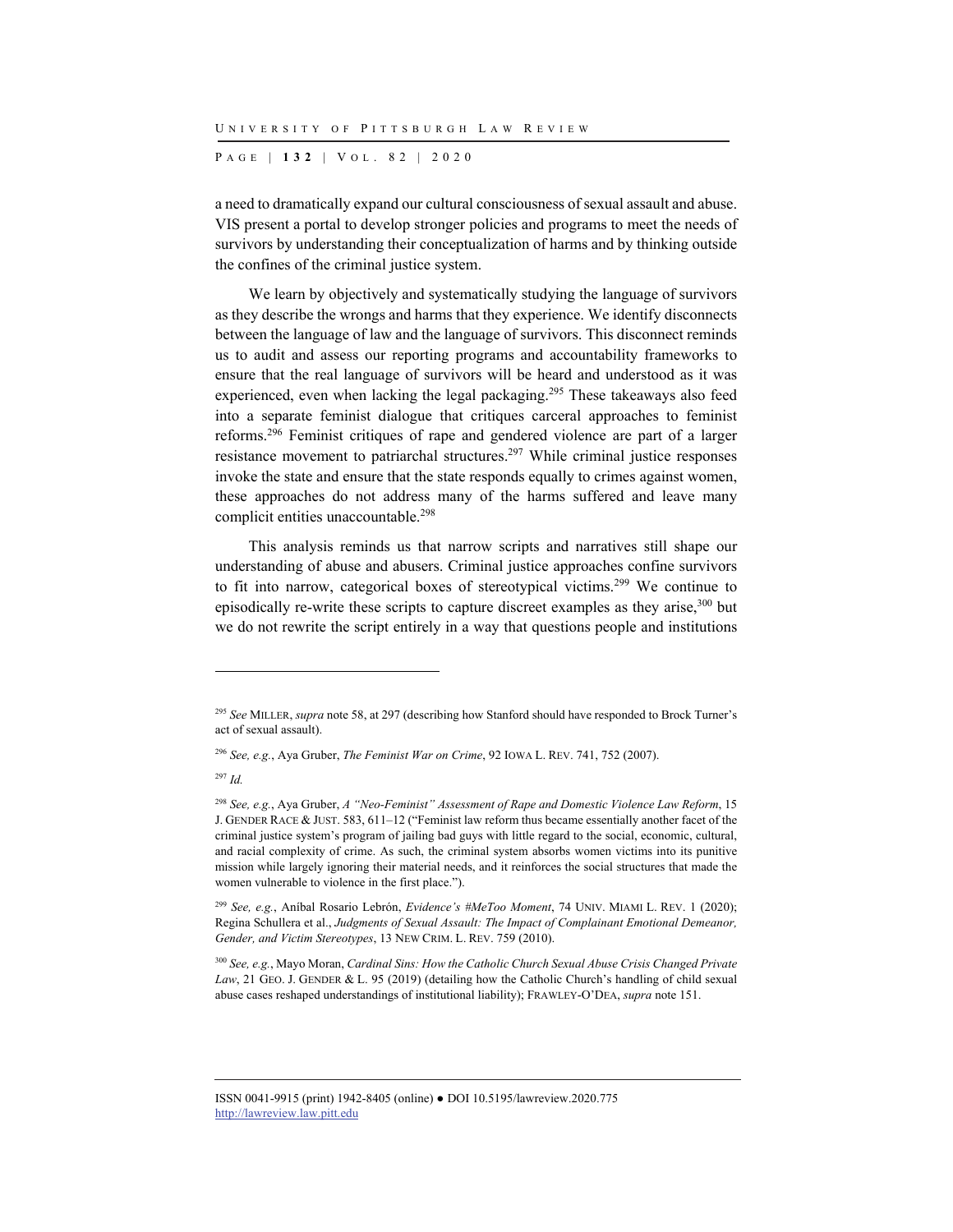in positions of trust, respect, and power. This analysis reveals how perpetrators in each case are shielded by interconnected power structures that are seldom held accountable or reformed. Victim advocates must also enrich and deepen our understanding of victims' experiences, victim healing, comprehensive accountability, and institutional and cultural reforms.301

## *C. Absence of Prevention Programs*

The Nassar case VIS revealed how victims found peace and comfort by coming forward and speaking up to protect future victims. These goals were certainly actualized for future victims of Nassar's conduct, but has anything changed legally, culturally, or societally that would prevent a *future* Larry Nassar from behaving similarly?

The VIS in its statutory mandate is narrowly focused on seeking sentencing input for *this* perpetrator.302 Because Nassar had already been sentenced in a separate matter, however, the questions of *whether* he would be imprisoned or *how much* time he would serve were not within the purview of the VIS. Rather, the women heavily emphasized how other institutions, individuals, and power structures needed to also be held accountable. If anything, Title IX was rolled back dramatically after the Trump administration came into power in  $2016$ ,  $303$  suggesting setbacks in university accountability. Further reforms are needed to address systemic institutional abuses outside of the criminal justice system.

## **VI. CONCLUSION**

This Article uses corpus-based discourse analysis to examine this impactful collection of VIS for their larger lessons in law, policy, and society. This analysis reveals several takeaways for further analysis and examination. It reveals the challenges that rape, sexual assault, and abuse survivors face in naming the crime and describing the harms. These challenges are particularly fraught and complex when powerful systems and institutions allow abusers to flourish, resulting in systemic and interconnected betrayals and failures. The VIS call for better platforms for survivors to heal, to speak, and to voice their harms beyond these episodic and rare moments offered by the #MeToo Movement, or, as in the Nassar case, made available due to the specific facts and judicial management of a case. The VIS reveal

<sup>301</sup> *See* Gruber, *supra* note 298, at 612 ("Unfortunately, a collateral harm of the domestic violence and rape reform campaigns is that criminalization efforts diverted an enormous amount of feminist academic and political capital away from distributive and dialectic efforts that could help secure the well-being, not just of women victims, but of all women.").

<sup>302</sup> *See* MICH. COMP. LAWS ANN. § 780.763(3)(a)–(d) (West 2020).

<sup>303 34</sup> C.F.R. § 106 (2019).

ISSN 0041-9915 (print) 1942-8405 (online) ● DOI 10.5195/lawreview.2020.775 http://lawreview.law.pitt.edu